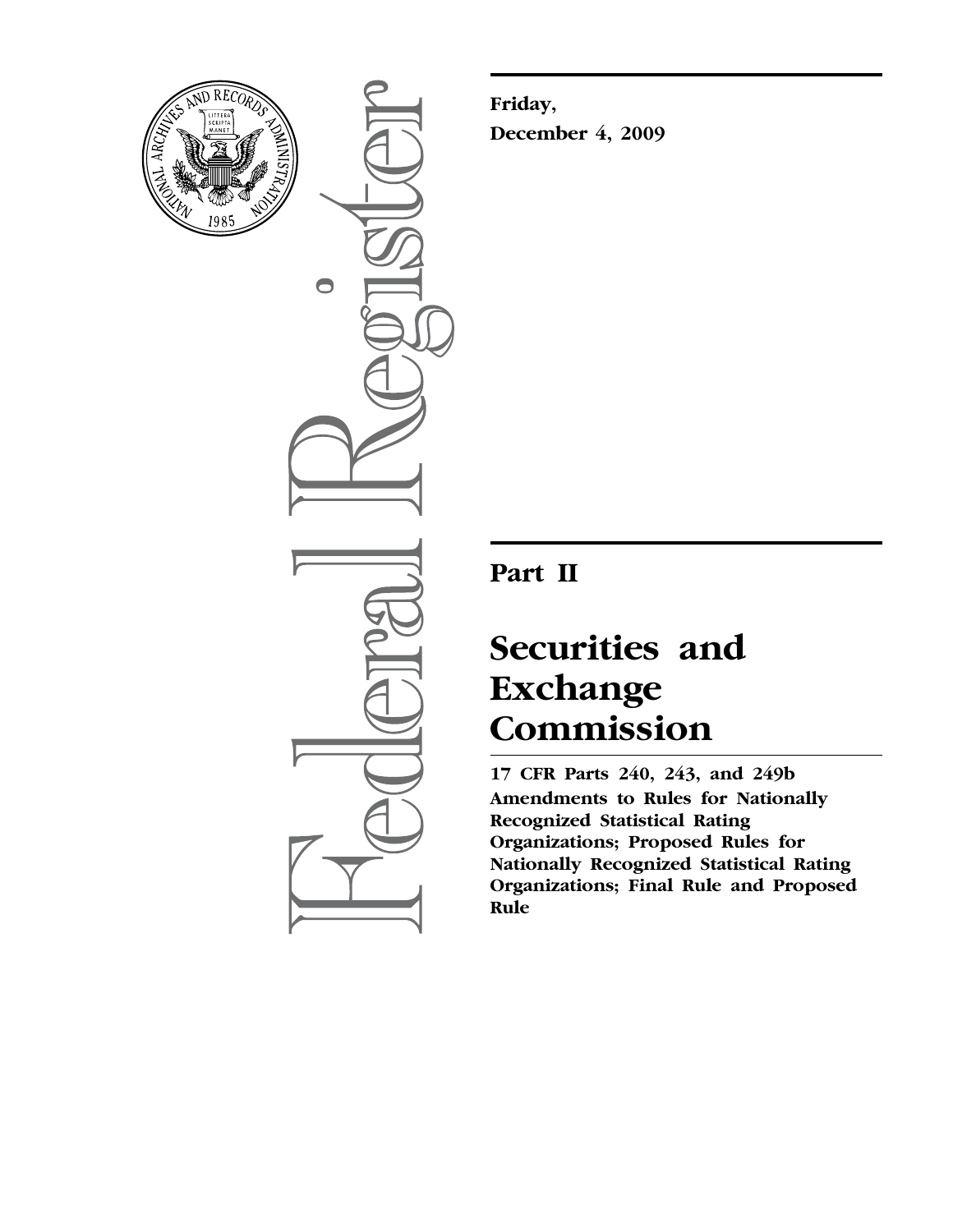# **SECURITIES AND EXCHANGE COMMISSION**

#### **17 CFR Parts 240 and 243**

**[Release No. 34–61050; File No. S7–04–09]** 

#### **RIN 3235–AK14**

# **Amendments to Rules for Nationally Recognized Statistical Rating Organizations**

**AGENCY:** Securities and Exchange Commission (''Commission''). **ACTION:** Final rules.

**SUMMARY:** The Commission is adopting rule amendments that impose additional disclosure and conflict of interest requirements on nationally recognized statistical rating organizations (''NRSROs'') in order to address concerns about the integrity of the credit rating procedures and methodologies at NRSROs.

**DATES:** *Effective Date:* February 1, 2010. *Compliance Date:* June 2, 2010.

**FOR FURTHER INFORMATION CONTACT:**  Michael A. Macchiaroli, Associate Director, at (202) 551–5525; Thomas K. McGowan, Deputy Associate Director, at (202) 551–5521; Randall W. Roy, Assistant Director, at (202) 551–5522; Joseph I. Levinson, Special Counsel, at (202) 551–5598; Rebekah E. Goshorn, Attorney, at (202) 551–5514; Division of Trading and Markets, Securities and Exchange Commission; 100 F Street, NE., Washington, DC 20549–7010 or, with respect to questions involving the amendments to Regulation FD, Eduardo Aleman, Special Counsel, at (202) 551– 3646; Division of Corporation Finance, Securities and Exchange Commission, 100 F Street, NE., Washington, DC 20549–3628.

#### **SUPPLEMENTARY INFORMATION:**

#### **I. Background**

#### *A. Prior Commission Actions*

On June 16, 2008, the Commission, in the first of three related actions, proposed a series of amendments to its existing rules governing the conduct of NRSROs under the Securities Exchange Act of 1934 (''Exchange Act'') as well as a new rule mandating additional requirements for NRSROs.1 The

proposed amendments in the *June 2008 Proposing Release* were designed to further the purposes of the Credit Rating Agency Reform Act of 2006 (''Rating Agency Act'') to improve ratings quality for the protection of investors and in the public interest by fostering accountability, transparency, and competition in the credit rating industry.2 More particularly, they were designed to enhance the transparency and objectivity of the NRSRO credit rating process generally and in particular with respect to rating structured finance products,<sup>3</sup> to increase competition among NRSROs, and to make it easier for market participants to assess the credit ratings performance of NRSROs. For example, the amendments, as proposed, would have required NRSROs to make additional public disclosures about their methodologies for determining structured finance ratings, publicly disclose the histories of their ratings, and make additional internal records and furnish additional information to the Commission in order to assist staff examinations of NRSROs. The proposals also would have prohibited NRSROs and their analysts from engaging in certain activities that could impair their objectivity, such as recommending how to obtain a desired

June 16, 2008) was to propose a new rule that would require NRSROs to distinguish their ratings for structured finance products from other classes of credit ratings by publishing a report with the rating or using a different rating symbol. *See June 2008 Proposing Release.* The third action taken by the Commission was to propose a series of amendments to rules under the Exchange Act, the Securities Act of 1933 (''Securities Act''), the Investment Company Act of 1940 (''Investment Company Act''), and the Investment Advisers Act of 1940 that would eliminate references to NRSRO credit ratings in certain rules. *See References to Ratings of Nationally Recognized Statistical Rating Organizations,* Exchange Act Release No. 58070 (July 1, 2008), 73 FR 40088 (July 11, 2008); *Securities Ratings,* Securities Act Release No. 8940 (July 1, 2008), 73 FR 40106 (July 11, 2008); *References to Ratings of Nationally Recognized Statistical Rating Organizations,* Investment Company Act Release No. 28327 (July 1, 2008), 73 FR 40124 (July 11, 2008).

2 *See Credit Rating Agency Reform Act of 2006,*  Pub. L. No. 109–291; *Report of the Senate Committee on Banking, Housing, and Urban Affairs to Accompany S. 3850, Credit Rating Agency Reform Act of 2006,* S. Report No. 109–326, 109th Cong., 2d Sess. (Sept. 6, 2006) (''Senate Report''), p. 2.

rating and then rating the resulting security.

On February 2, 2009, the Commission adopted, with revisions, a majority of the rule amendments proposed in the *June 2008 Proposing Release.*4 Concurrently with the adoption of those final rule amendments, the Commission proposed additional amendments to paragraph (d) of Rule 17g–2 with respect to the disclosure of ratings histories. The Commission also re-proposed with substantial modifications amendments to paragraphs (a) and (b) of Rule 17g–5, a new paragraph (e) to Rule 17g–5, and a conforming amendment to Regulation FD.5

Today, the Commission is adopting, with revisions, the rule amendments proposed in the *February 2009 Proposing Release.* 

# *B. Summary of the Comments and Final Rules*

In enacting the Rating Agency Act, which provides the Commission with the authority to establish a registration and oversight program for NRSROs, Congress cited as its purpose ''to improve ratings quality for the protection of investors and in the public interest by fostering accountability, transparency, and competition in the credit rating agency industry.'' 6 The Commission seeks to further the purposes of Congress in enacting the Rating Agency Act. The rule amendments being adopted today are designed to improve ratings quality for the protection of investors and in the public interest by fostering accountability, transparency, and competition in the credit rating agency industry. In the *June 2008 Proposing Release,* the Commission cited concerns about the integrity of NRSROs' credit rating procedures and methodologies in light of the role they played in the credit market turmoil.7 As discussed throughout this release, the amendments being adopted today continue the Commission's process of addressing concerns about the integrity of the credit rating procedures and methodologies at NRSROs. The amendments incorporate most aspects

<sup>1</sup> *See Proposed Rules for Nationally Recognized Statistical Rating Organizations,* Exchange Act Release No. 57967 (June 16, 2008), 73 FR 36212 (June 25, 2008) (''*June 2008 Proposing Release''*). The Commission adopted the initial set of NRSRO rules in June 2007. *See Oversight of Credit Rating Agencies Registered as Nationally Recognized Statistical Rating Organizations,* Exchange Act Release No. 55857 (June 5, 2007), 72 FR 33564 (June 18, 2007) (''*June 2007 Adopting Release''*). The second action taken by the Commission (also on

<sup>3</sup> The term ''structured finance product'' as used throughout this release refers broadly to any security or money market instrument issued by an asset pool or as part of any asset-backed or mortgage-backed securities transaction. This broad category of financial instrument includes, but is not limited to, asset-backed securities such as residential mortgage-backed securities (''RMBS'') and to other types of structured debt instruments such as collateralized debt obligations (''CDOs''), including synthetic and hybrid CDOs, or collateralized loan obligations (''CLOs'').

<sup>4</sup> *See Amendments to Rules for Nationally Recognized Statistical Rating Organizations,*  Exchange Act Release No. 59342 (February 2, 2009), 74 FR 6456 (February 9, 2009) (''*February 2009 Adopting Release''*).

<sup>5</sup> *See Re-proposed Rules for Nationally Recognized Statistical Rating Organizations,*  Exchange Act Release No. 59343 (February 2, 2009), 74 FR 6485 (February 9, 2009) (''*February 2009 Proposing Release''*).

<sup>6</sup> *See Senate Report* p. 2; *Rating Agency Act* §2 (Finding 5).

<sup>7</sup> *See June 2008 Proposing Release,* 73 FR at 36213–36218.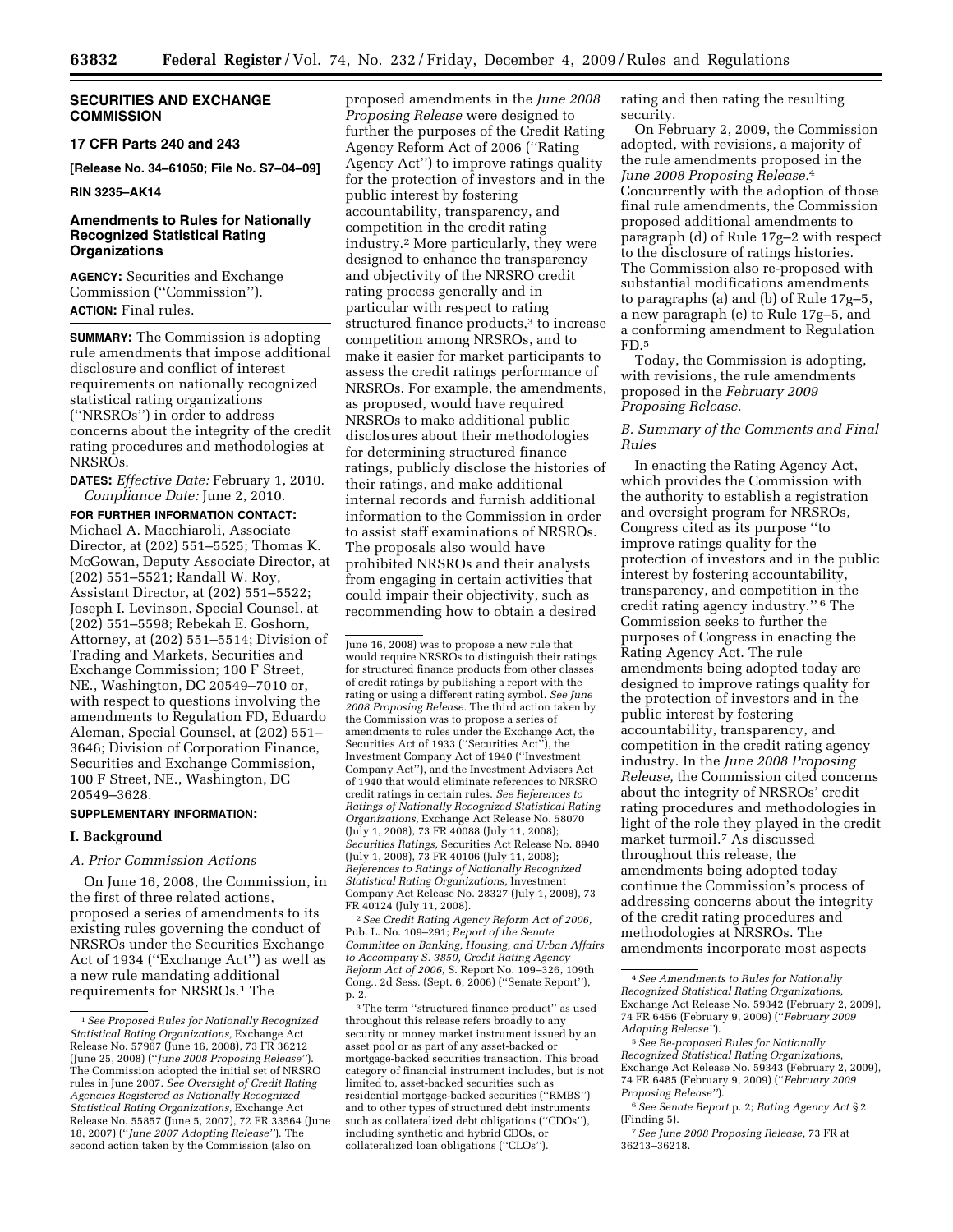of the proposed and re-proposed amendments but include several revisions based on the comments received.

The Commission received letters from 31 commenters 8 on the proposed and re-proposed amendments set forth in the *February 2009 Proposing Release.*9

9 Letter dated February 26, 2009 from Mike Marchywka (''Marchywka Letter''); letter dated March 5, 2009 from Shawn S. Fahrer, Student, CUNY (''Fahrer Letter''); letter dated March 8, 2009 from Russell D. Sears (''Sears Letter''); letter dated March 18, 2009 from Takefumi Emori, Managing Director, Japan Credit Rating Agency, Ltd. (''JCR Letter''); letter dated March 25, 2009 from Laurel N. Leitner, Analyst, Council of Institutional Investors (''Council Letter''); letter dated March 25, 2009 from Mary Keogh, Managing Director, Regulatory Affairs and Daniel Curry, President, DBRS, Inc. (''DBRS Letter''); letter dated March 25, 2009 from Richard Whiting, Executive Director and General Counsel, Financial Services Roundtable (''FSR Letter''); letter dated March 25, 2009 from Charles D. Brown, General Counsel, Fitch Ratings (''Fitch Letter''); letter dated March 26, 2009 from Gregory W. Smith, General Counsel, Colorado Public Employees' Retirement Association (''Colorado PERA Letter''); letter dated March 26, 2009 from Douglas Adamson, Executive Vice President, American Bankers Association (''ABA Letter''); letter dated March 26, 2009 from George Miller, Executive Director and Sean C. Davy, Managing Director, American Securitization Forum and Securities Industry and Financial Markets Association (''ASF/SIFMA Letter''); letter dated March 26, 2009 from Karrie McMillan, General Counsel, Investment Company Institute (''ICI Letter''); Letter dated March 26, 2009 from John P. Hunt, Acting Professor of Law, University of California, Davis (''Hunt Letter''); letter dated March 26, 2009 from Cate Long, Multiple-Markets (''Multiple-Markets Letter''); letter dated March 26, 2009 from Hidetaka Tanaka, Senior Executive Managing Director, Rating and Investment Information, Inc. (''R&I Letter''); letter dated March 27, 2009 from Vickie A. Tillman, Executive Vice President, Standard and Poor's Investment Ratings Services (''S&P Letter''); letter dated March 28, 2009 from Michel Madelain, Chief Operating Officer, Moody's Investor Service, Moody's (''Moody's Letter''); letter dated March 31, 2009 from Robert G. Dobilas, CEO and President, Realpoint, LLC. (''Realpoint Letter''); letter dated April 2, 2009 from Keith F. Higgins, Chair, Committee on Federal Regulation of Securities, American Bar Association Section of Business Law (''ABA Committee Letter'') (representing views of the Committee, not the American Bar Association); letter dated April 3, 2009 from Dottie Cunningham, CEO, Commercial Mortgage Securities Association (''CMSA Letter''); letter dated May 19, 2009 from Lawrence A. Pingree, SiliconValleyForex.com (''Pingree Letter''); statement by Gregory W. Smith, General Counsel, Colorado Public Employees' Corporation, submitted for U.S. Securities and Exchange Commission Roundtable to Examine Oversight of Credit Rating Agencies (April 15, 2009) (''Colorado PERA Statement''); statement by Deborah A. Cunningham, Executive Vice President,

Several commenters expressed general support for the proposed measures and the goals they were designed to achieve.10 Commenters expressed support, for example, for the

Chief Investment Officer, Federated Investors, Inc., submitted for U.S. Securities and Exchange Commission Roundtable to Examine Oversight of Credit Rating Agencies (April 15, 2009) (''Federated Statement''); statement by Glenn Reynolds, CEO, CreditSights, Inc., submitted for U.S. Securities and Exchange Commission Roundtable to Examine Oversight of Credit Rating Agencies (April 15, 2009) (''CreditSights Statement''); statement by Alex J. Pollock, Resident Fellow, American Enterprise Institute, submitted for U.S. Securities and Exchange Commission Roundtable to Examine Oversight of Credit Rating Agencies (April 15, 2009) (''AEI Statement''); statement by Raymond W. McDaniel, CEO and President, Moody's Investor Service submitted for U.S. Securities and Exchange Commission Roundtable to Examine Oversight of Credit Rating Agencies (April 15, 2009) (''Moody's Statement''); statement by Robert G. Dobilas, President and CEO, Realpoint, Inc., submitted for U.S. Securities and Exchange Commission Roundtable to Examine Oversight of Credit Rating Agencies (April 15, 2009) (''Realpoint Statement''); statement by Ethan Berman, RiskMetrics Group, submitted for U.S. Securities and Exchange Commission Roundtable to Examine Oversight of Credit Rating Agencies (April 15, 2009) (''RiskMetrics Statement''); statement by Daniel Curry, President, DBRS Inc., submitted for U.S. Securities and Exchange Commission Roundtable to Examine Oversight of Credit Rating Agencies (April 15, 2009) (''DBRS Inc. Statement''); statement by Paul Schott Stevens, President and CEO, Investment Company Institute, submitted for U.S. Securities and Exchange Commission Roundtable to Examine Oversight of Credit Rating Agencies (April 15, 2009) (''ICI Statement''); statement by Sean Egan, Co-Founder and Managing Director, Egan-Jones Rating Co., submitted for U.S. Securities and Exchange Commission Roundtable to Examine Oversight of Credit Rating Agencies (April 15, 2009) (''Egan-Jones Statement''); statement by James A. Kaitz, President and CEO, Association for Financial Professionals, submitted for U.S. Securities and Exchange Commission Roundtable to Examine Oversight of Credit Rating Agencies (April 15, 2009) (''AFP Statement''); statement by George P. Miller, Executive Director, American Securitization Forum, submitted for U.S. Securities and Exchange Commission Roundtable to Examine Oversight of Credit Rating Agencies (April 15, 2009) (''ASF Statement''); statement by James H. Gellert, President and CEO, and Dr. Patrick James Caragata, Founder and Executive Vice Chairman, Rapid Ratings International, Inc., submitted for U.S. Securities and Exchange Commission Roundtable to Examine Oversight of Credit Rating Agencies (April 15, 2009) (''Rapid Ratings Statement''); statement by Richard H. Baker, Managed Funds Associates, submitted for U.S. Securities and Exchange Commission Roundtable to Examine Oversight of Credit Rating Agencies (April 15, 2009) (''MFA Statement''); letter dated June 1, 2009 from Christine DiFabio, Vice President, Advocacy and Accounting Policy, Financial Executives International (''FEI Letter''); letter dated June 12, 2009 from Curtis C. Verschoor, L Q Research Professor, School of Accountancy, DePaul University (''Verschoor Letter''). These comments are available on the Commission's Internet Web site, located at *http://www.sec.gov/comments/s7-04- 09/s70409.shtml* and in the Commission's Public Reference Room in its Washington, DC headquarters.

10 *See, e.g.,* Marchywka Letter; Council Letter; Colorado PERA Letter; R&I Letter; ABA Committee Letter; Pingree Letter; Realpoint Statement; FEI Letter.

Commission's efforts to increase transparency 11 and foster competition within the credit ratings industry.<sup>12</sup> Other commenters, however, expressed concerns about the potential negative effects of the proposed and re-proposed rule amendments.13 Those comments included concerns that action more vigorous than that proposed by the Commission was needed to improve the quality of credit ratings 14 and to facilitate investors' independent analysis of the products underlying such ratings,<sup>15</sup> as well as the concern that increased competition would not necessarily increase the quality of credit ratings.16

The Commission notes that in addition to citing fostering competition in the credit rating industry as one of the purposes of the Rating Agency Act, Congress stated its finding in the Rating Agency Act that ''additional competition [among credit rating agencies] is in the public interest.'' 17 In seeking to increase competition, the Commission seeks to further the purposes of Congress in enacting the Rating Agency Act.

In summary, the Commission is adopting amendments to paragraph (d) of Rule 17g–2 and paragraphs (a) and (b) of Rule 17g–5 as well as a new paragraph (e) of Rule 17g–5 and a conforming amendment to Regulation FD.18 The amendments to paragraph (d) of Rule 17g–2 require a broader disclosure of credit ratings history information. Specifically, as adopted in the *February 2009 Adopting Release,*  paragraph (d) of Rule 17g–2 requires the disclosure of ratings actions histories, in eXtensible Business Reporting Language (''XBRL'') format, for 10% of the ratings in each class for which the NRSRO has registered and for which it has issued 500 or more credit ratings paid for by the issuer, underwriter, or sponsor of the security being rated (''issuer-paid'' credit ratings), with each required disclosure of a new ratings action to be made no later than six months after the ratings action is taken (hereinafter sometimes referred to as the ''10% requirement'').19 The amendments being

11 *See* ABA Committee Letter; Pingree Letter; Realpoint Statement.

13 *See, e.g.,* Fahrer Letter; DBRS Letter; ICI Letter; Hunt Letter; Moody's Letter; DBRS Statement; Verschoor Letter.

- 14 *See* Hunt Letter.
- 15 *See* ICI Letter.
- 16 *See* Fahrer Letter; Hunt Letter.
- 17 *See Rating Agency Act § 2.*
- 18 17 CFR 243.100, 243.101, 243.102 and 243.103. 19 *See February 2009 Adopting Release,* 74 FR at

6460–6462. As discussed in greater detail below, due to the fact that the Commission has not yet **Continued** 

<sup>8</sup> On April 15, 2009, the Commission held a Roundtable to Examine Oversight of Credit Rating Agencies (''Roundtable''). A number of the letters and statements submitted in connection with the Roundtable commented on the proposed rule amendments contained in the *February 2009 Proposing Release* and are discussed herein. All comments submitted in connection with the Roundtable are available on the Commission's Internet Web site, located at: *http://www.sec.gov/ comments/s7-04-09/s70409.shtml* and in the Commission's Public Reference Room in its Washington, DC headquarters.

<sup>12</sup> *See* Colorado PERA Letter.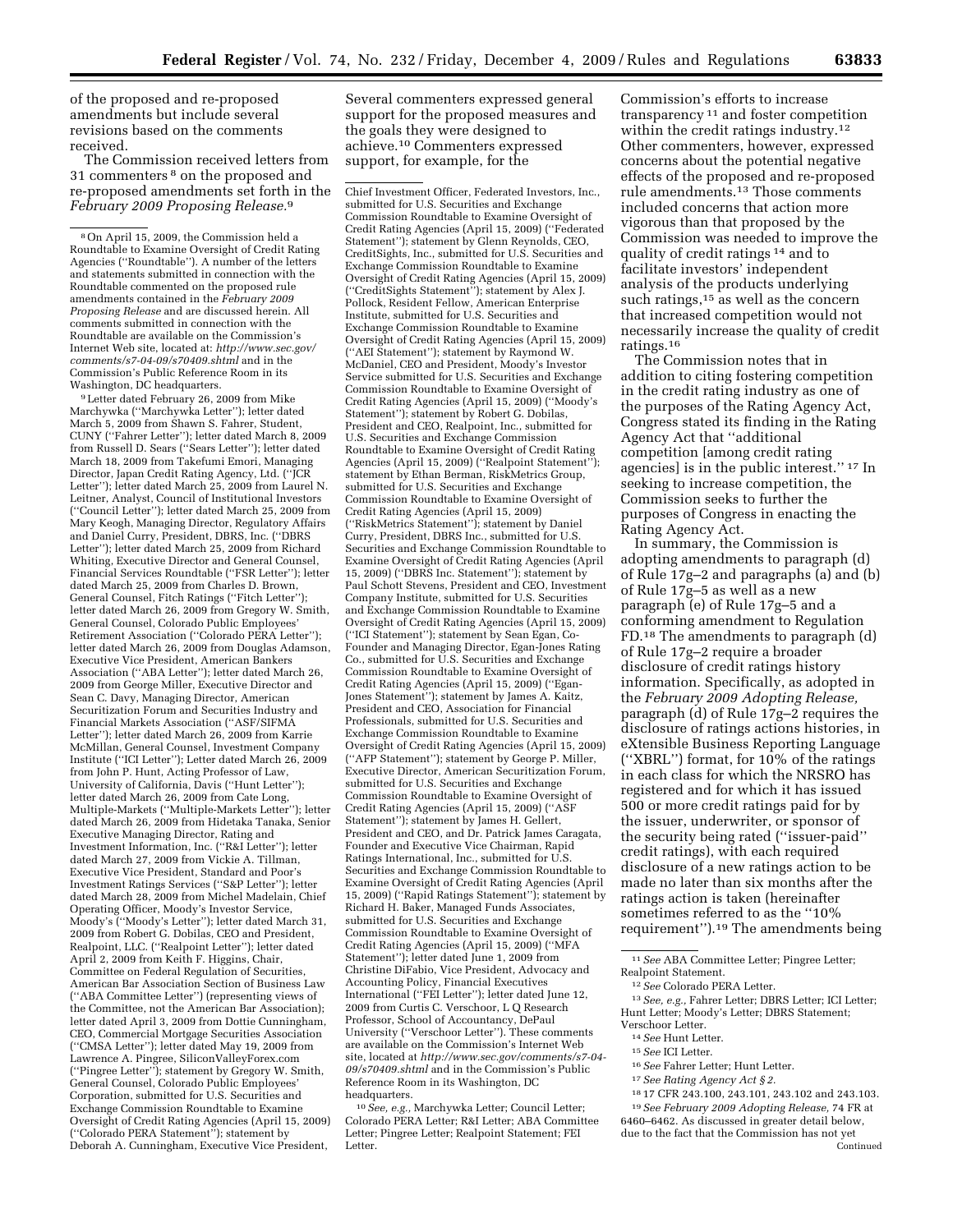adopted today add the requirement that an NRSRO disclose ratings action histories for all credit ratings initially determined on or after June 26, 2007 in an interactive data file that uses a machine-readable format (hereinafter sometimes referred to as the ''100% requirement''). In the case of issuer-paid credit ratings, each new ratings action will be required to be reflected in such publicly disclosed histories no later than twelve months after it is taken, while in the case of ratings actions that are not issuer-paid, each new ratings action will be required to be reflected no later than twenty-four months after it is taken.20 An NRSRO will be allowed to use any machine-readable format to make this data publicly available until 60 days after the date on which the Commission publishes a List of XBRL Tags for NRSROs on its Internet Web site, at which point the NRSRO will be required to make the information available in the XBRL format using the Commission's List of XBRL Tags for NRSROs. This new disclosure requirement applies to all NRSRO credit ratings regardless of the business model under which they are determined. Consequently, the new requirement applies to all types of credit ratings regardless of whether they are issuerpaid credit ratings, credit ratings made available only to subscribers (''subscriber-paid'' credit ratings), or credit ratings generated on an unsolicited basis and made publicly available (''unsolicited'' credit ratings).

The amendments to paragraphs (a) and (b) of Rule 17g–5 being adopted today, substantially as proposed in the *February 2009 Proposing Release,*  require an NRSRO that is hired by issuers, sponsors, or underwriters (hereinafter collectively ''arrangers'') to determine an initial credit rating for a structured finance product to (1) disclose to non-hired NRSROs that have furnished the Commission with the certification described below that the arranger is in the process of determining such a credit rating and (2) to obtain representations from the arranger that the arranger will provide information given to the hired NRSRO to the nonhired NRSROs that have furnished the Commission with the certification described below.21 In addition, the new

paragraph (e) of Rule 17g–5 being adopted today, as proposed in the *February 2009 Proposing Release,*  requires an NRSRO seeking to access information provided by an arranger to a hired NRSRO and made available to other NRSROs pursuant to the amended rule to furnish the Commission with an annual certification that the NRSRO is accessing the information solely to determine credit ratings and will determine a minimum number of credit ratings using that information.22 Finally, the amendment to Rule 100(b)(2)(iii) of Regulation FD being adopted today, substantially as proposed in the *February 2009 Proposing Release,*  accommodates the new disclosure requirements under Rule 17g–5 by permitting the disclosure of material non-public information to an NRSRO regardless of whether the NRSRO makes its ratings publicly available.23

In order to allow NRSROs sufficient time to implement the new disclosure requirements, the compliance date of the amendments is delayed until 180 days after publication in the **Federal Register**. The Commission notes that it used the same time period for compliance with the 10% disclosure requirement pursuant to Rule 17g–2.24 While certain NRSROs already are complying with the 10% disclosure requirement, the Commission notes that the 100% disclosure requirements being adopted are an expansion of the current 10% disclosure requirements for issuerpaid credit ratings and for the first time will require all NRSROs to disclose ratings history. Therefore, with respect to the requirements under Rule 17g–5, the Commission believes the compliance date is appropriate in order to allow the NRSROs and arrangers sufficient time to implement the new disclosure requirements.

# **II. Final Amendments to Rule 17g–2**

#### *A. Summary and Background*

Rule 17g–2 requires an NRSRO to make and retain certain records relating to its business and to retain certain other records made in the normal course of business operations. The rule also prescribes the time periods and manner in which these records are required to be retained and, as described below, requires certain of those records regarding ratings histories to be publicly disclosed.25 The Commission is adopting today additional amendments to paragraph (d) of Rule 17g–2 to

24 *See February 2009 Adopting Release,* 74 FR at 6461.

enhance the requirements in the rule to publicly disclose these records of credit rating histories for the purpose of providing users of credit ratings, investors, and other market participants and observers the raw data with which to compare the credit ratings performance of NRSROs by showing how different NRSROs initially rated an obligor or security and, subsequently, adjusted those ratings, including the timing of the adjustments.

Paragraph (a)(8) to Rule 17g–2 requires an NRSRO to make and retain, as part of its internal records that are available to Commission staff, a record of the ratings history of each outstanding credit rating it maintains showing all rating actions (initial rating, upgrades, downgrades, placements on watch for upgrade or downgrade, and withdrawals) and the date of such actions identified by the name of the security or obligor rated and, if applicable, the CUSIP for the rated security or the Central Index Key (CIK) number for the rated obligor.26 Paragraph (d) of Rule 17g–2 requires an NRSRO to make publicly available in an XBRL format ratings action histories for 10% of the outstanding issuer-paid credit ratings required to be retained pursuant to paragraph (a)(8), selected on a random basis, for each class of credit rating for which it is registered and for which it has issued 500 or more issuerpaid credit ratings, with each required disclosure of a new ratings action to be made no later than six months after the ratings action is taken.<sup>27</sup> Exhibit 1 of Form NRSRO requires an NRSRO subject to the public disclosure requirements of Rule 17g–2(d) to indicate in the exhibit the Web address where the XBRL Interactive Data File with the required information can be accessed.28

While paragraph (a)(8) of Rule 17g–2 and the amendments to Exhibit 1 were adopted in the *February 2009 Adopting Release* substantially as proposed, paragraph (d) of Rule 17g–2, as adopted, reflected modifications from the originally proposed amendment. Specifically, as proposed, the rule would have required an NRSRO to make ratings actions histories publicly available on its corporate Web site in XBRL format for 100% of outstanding credit ratings six months after the date of the rating action, regardless of whether the credit ratings were issuer-

published the List of XBRL Tags for NRSROs on its Internet Web site, on August 5, 2009, the Commission provided notice that an NRSRO subject to those disclosure provisions can satisfy the requirement to make publicly available ratings history information in an XBRL format by using an XBRL format or any other machine-readable format, until such time as the Commission provides further notice. *See infra,* note 99 and accompanying text.

<sup>20</sup>*See* 17 CFR 240.17g–2(d). 21 *See* 17 CFR 240.17g–5(a)(3) and (b)(9).

<sup>22</sup> *See* 17 CFR 240.17g–5(e).

<sup>23</sup> *See* 17 CFR 243.100(b)(2)(iii).

<sup>25</sup> *See* 17 CFR 240.17g–2.

<sup>26</sup> *See February 2009 Adopting Release;* 17 CFR 240.17g–2(a)(8).

<sup>27</sup> *See February 2009 Adopting Release;* 17 CFR 240.17g–2(d).

<sup>28</sup> *See February 2009 Adopting Release;*  Instructions to Form NRSRO.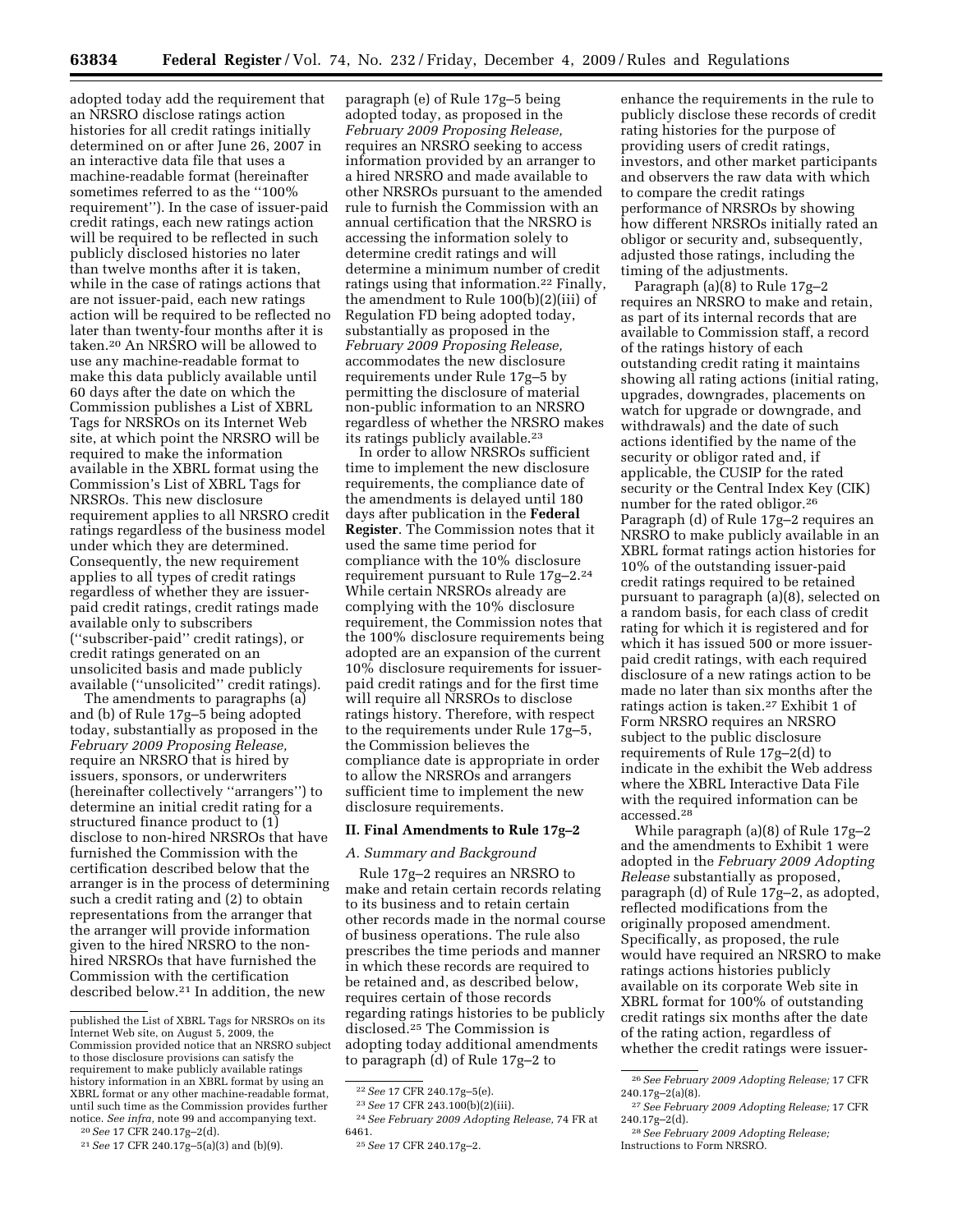paid, subscriber-paid, or unsolicited.29 The rule as adopted, however, limited this required ratings history disclosure to 10% of the outstanding issuer-paid credit ratings required to be retained pursuant to paragraph (a)(8) of Rule 17g–2 for each class of credit rating for which the NRSRO is registered and for which it has issued 500 or more issuerpaid credit ratings, with each required disclosure of a new ratings action to be disclosed no later than six months after the ratings action is taken.30

In the *February 2009 Proposing Release,* the Commission stated that the amendments to paragraph (d) of Rule 17g–2 adopted in the *February 2009 Adopting Release* would provide users of credit ratings with information to begin assessing the performance of NRSROs subject to the rule.31 The Commission also stated in the *February 2009 Proposing Release* that it continued to believe that the proposed amendments to paragraph (d) of Rule 17g–2 set forth in the *June 2008 Proposing Release,* which would have required public disclosure of ratings action histories for all outstanding credit ratings, could provide substantial benefits to users of credit ratings.32 However, the Commission wanted to solicit further comment on the proposed amendments to the rule in order to gain a better understanding of how they would impact NRSROs operating under the issuer-paid and subscriber-paid business models.33

Consequently, the Commission reproposed amendments to paragraph (d) that would require disclosure of ratings histories for 100% of the issuer-paid credit ratings outstanding. In addition, the Commission asked a series of detailed questions to elicit information about how the rule proposal would impact issuer-paid NRSROs and whether the rule should be expanded to apply to all credit ratings: issuer-paid, subscriber-paid, and unsolicited.34

The amendments proposed in the *February 2009 Proposing Release* would have created three new subparagraphs to paragraph (d) of Rule 17g–2: (d)(1),  $(d)(2)$ , and  $(d)(3)$ . Paragraphs  $(d)(1)$  and (d)(2) would have contained the text of paragraph (d) as adopted in the *February 2009 Adopting Release.* 

Specifically, paragraph (d)(1) would have contained the record retention requirements of paragraph (d) as originally adopted by the Commission in the *June 2007 Adopting Release.*35 Paragraph (d)(2) would have contained the 10% ratings history disclosure requirements adopted by the Commission in the *February 2009 Adopting Release.*36 Finally, paragraph (d)(3) would have contained the new requirement that NRSROs disclose, in XBRL format, ratings history information for 100% of their outstanding issuer-paid credit ratings initially determined on or after June 26, 2007 (the effective date of the Rating Agency Act). Under the proposed amendment, a credit rating action would not have needed to be disclosed until twelve months after the action was taken.37

The Commission received responses from twenty-three commenters addressing various aspects of the proposed amendments to paragraph (d) of Rule 17g–2 and responding to some of the questions posed by the Commission.38 A substantial number of commenters expressed general support for expanding the public disclosure requirements for ratings history information.39 One NRSRO, for example, stated that the proposed amendment ''balances the need for adequate disclosure of historical information with the legitimate commercial concerns of the NRSROs.'' 40 Some commenters, however, expressed general opposition to the proposed amendments.41 Two NRSROs, for example, questioned the Commission's authority to adopt the proposed disclosure requirements, contending that the amendments were not ''narrowly tailored'' and expressing concern over the potential impact the proposed requirements would have on

38 *See* JCR Letter; Council Letter; DBRS Letter; Fitch Letter; Colorado PERA Letter; ABA Letter; ASF/SIFMA Letter; ICI Letter; Hunt Letter; Multiple-Markets Letter; R&I Letter; S&P Letter; Moody's Letter; Realpoint Letter; ABA Committee Letter; CMSA Letter; Colorado PERA Statement; Federated Statement; AEI Statement; Risk Metrics Statement; DBRS Statement; ICI Statement; AFP Statement; ASF Statement; Rapid Ratings Statement; MFA Statement.

39 *See, e.g.,* Council Letter; Fitch Letter; ASF/ SIFMA Letter; ICI Letter; Hunt Letter; Multiple-Markets Letter; Colorado PERA Statement; Federated Statement; Risk Metrics Statement; AFP Statement; ASF Statement.

40 *See* Fitch Letter.

41 *See, e.g.,* DBRS Letter; R&I Letter; S&P Letter; Moody's Letter.

their intellectual property interests and rights in their ratings data.42 As discussed below, the Commission is adopting the amendments to paragraph (d) of Rule 17g–2 under its authority to require NRSROs to make and keep for specified periods such records as the Commission prescribes as necessary or appropriate in the public interest, for the protection of investors, or otherwise in furtherance of the purposes of the Exchange Act.43 In addition, the amendments as adopted are intended to further the goals of the Rating Agency Act, fostering competition, transparency, and accountability in the credit rating industry, by striking an appropriate balance between providing users of credit ratings, investors, and other market participants and observers with a sufficient volume of raw data with which to gauge the accuracy of different NRSROs' ratings over time while at the same time addressing concerns raised by NRSROs regarding their ability to derive revenue from granting market participants access to their credit ratings and downloads of their credit ratings.

As discussed in detail below, the Commission is adopting paragraphs  $(d)(1)$  and  $(d)(2)$  substantially as proposed. However, in response to the comments received and to facilitate the ability of users of credit ratings to directly compare the ratings performance of all NRSROs, the Commission is expanding the ratings history disclosure requirement in new paragraph (d)(3) to include ratings history information for all NRSRO credit ratings initially determined on or after June 26, 2007 (the effective date of the Rating Agency Act), whether issuerpaid, subscriber-paid, or unsolicited. The amendment as adopted requires a ratings action on an issuer-paid credit rating to be publicly disclosed no later than twelve months after it is taken, as proposed in the *February 2009 Proposing Release.* For ratings actions taken on ratings that are not issuer-paid, however, the amendment as adopted allows a delay of twenty-four months between the time a credit rating action is taken and the time it must be disclosed. The Commission is structuring the amendment as adopted in this manner in order to address commenters' concerns regarding the potentially disproportionate negative effects such a disclosure requirement could have on NRSROs operating under the subscriber-paid business model in the absence of a sufficiently long delay

<sup>29</sup> *See June 2008 Proposing Release,* 73 FR at 36228–36230.

<sup>30 17</sup> CFR 240.17g–2(d).

<sup>31</sup> *See February 2009 Proposing Release,* 74 FR at 6487–6488.

<sup>32</sup> *See February 2009 Proposing Release,* 74 FR at 6487–6488.

<sup>33</sup> *See February 2009 Proposing Release,* 74 FR at 6487–6490.

<sup>34</sup> *See February 2009 Proposing Release,* 74 FR at 6488–6490.

<sup>35</sup> *See June 2007 Adopting Release,* 72 FR at 33622; *see also* 17 CFR 240.17g–2(d).

<sup>36</sup> *See February 2009 Adopting Release,* 74 FR at 6460–6463.

<sup>37</sup> *See February 2009 Proposing Release,* 74 FR at 6487–6488.

<sup>42</sup> *See* S&P Letter; Moody's Letter.

<sup>43</sup> *See* Section 17(a)(1) of the Exchange Act (15 U.S.C. 78q(a)(1)).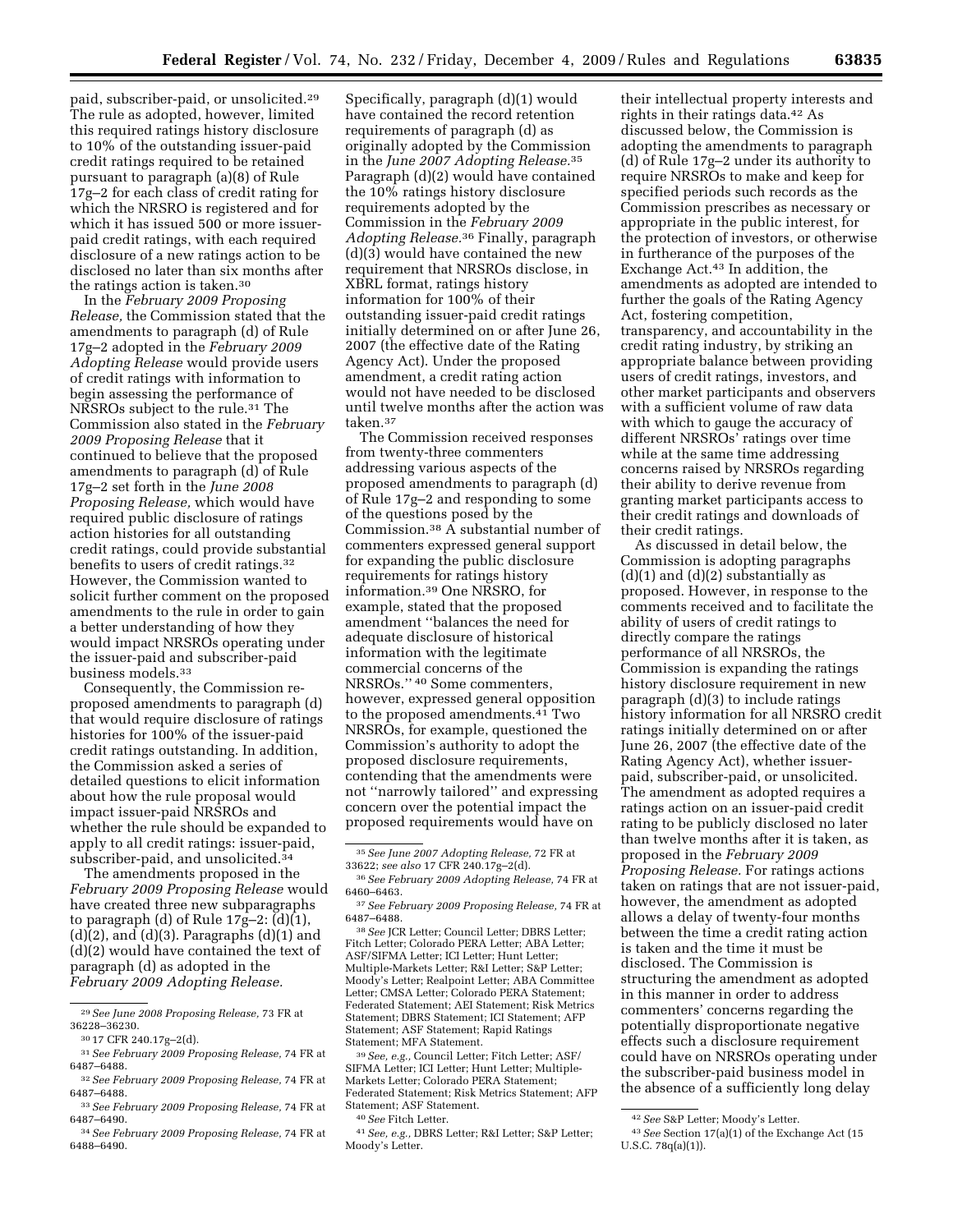between the time a ratings action is taken—and made available to paid subscribers—and the time that ratings action must be made public.

In addition, as discussed in detail below, the Commission has not yet published the List of XBRL Tags for NRSROs on its Internet Web site. Consequently, the Commission is clarifying in the rule text of new paragraph (d)(3) of Rule 17g–2 that an NRSRO can make the required ratings history data publicly available in any machine-readable format, including XBRL, until 60 days after the date on which the Commission publishes a List of XBRL Tags for NRSROs on its Internet Web site, at which point the NRSRO will be required to make the information available in XBRL format using the List of XBRL Tags for NRSROs.

#### *B. Paragraph (d)(1) of Rule 17g–2*

As adopted, paragraph (d)(1) of Rule 17g–2 consists of the record retention requirements of paragraph (d) as originally adopted by the Commission in the *June 2007 Adopting Release.*  These requirements mandate that an NRSRO maintain an original, or a true and complete copy of the original, of each record required to be retained pursuant to paragraphs (a) and (b) of Rule 17g–2 in a manner that, for the applicable retention period specified in paragraph (c) of Rule 17g–2, makes the original record or copy easily accessible to the principal office of the NRSRO and to any other office that conducted activities causing the record to be made or received.44 The purpose of these requirements is to facilitate Commission examination of the NRSRO and to avoid delays in obtaining the records during an on-site examination.

The Commission did not receive any comments on this proposal to codify the existing requirements of paragraph (d) as new paragraph (d)(1) and is adopting it as proposed.

#### *C. Paragraph (d)(2) of Rule 17g–2*

Paragraph (d)(2) of Rule 17g–2, as adopted, consists of the ratings history disclosure requirements adopted by the Commission in the *February 2009 Adopting Release* (*i.e.,* the 10% requirement). As noted above, this provision requires an NRSRO to make publicly available, in an XBRL format, ratings action histories for 10% of the outstanding issuer-paid credit ratings required to be retained pursuant to paragraph (a)(8) of Rule 17g–2, selected on a random basis, for each class of

credit rating for which it is registered and for which it has issued 500 or more issuer-paid credit ratings, with each required disclosure of a new ratings action to be made no later than six months after the ratings action is taken. Several commenters raised questions about whether it was appropriate or necessary to have both a 10% requirement and a 100% requirement. In particular, two commenters stated that the proposed 100% disclosure requirement of paragraph (d)(3) to Rule 17g–2 would be duplicative of the existing 10% disclosure requirement for issuer-paid ratings in new paragraph  $(d)(2).45$  In addition, both of those commenters as well as a third suggested that the Commission consider the results of the 10% disclosure requirement before adopting the proposed 100% disclosure.46 These three commenters also argued that in light of the existing 10% disclosure requirement, the amendment as proposed, including the 100% disclosure requirement, was not narrowly tailored.47 One commenter noted that the Commission has not allowed any time to pass to be able to judge whether the existing 10% disclosure requirement will operate effectively to facilitate comparisons of the aggregate performance of issuer-paid ratings.48 Another commenter suggested extending the 10% requirement in paragraph (d)(2) of Rule 17g–2 to all NRSROs first before adopting the 100% disclosure requirement.49 A third commenter stated that the Commission should withdraw the 10% disclosure obligation altogether if it should decide to adopt the 100% requirement.50

The Commission notes that the 10% requirement and 100% requirement will provide different types of data sets with which to analyze and compare the performance of NRSROs' credit ratings. For example, the 10% requirement applies to all outstanding and future credit ratings that fall within the rule's scope (*i.e.,* an NRSRO is required to draw its random selection of a 10% sample from its entire pool of issuerpaid credit ratings, regardless of when the obligor or instrument was initially rated) whereas the 100% requirement is limited to outstanding credit ratings initially determined on or after June 26, 2007. Therefore, initially, the 10% requirement will provide ratings history information that is much more

46 *See* DBRS Letter; Moody's Letter; S&P Letter. 47 *See* DBRS Letter; Moody's Letter; S&P Letter.

retrospective and will include ratings histories for credit ratings that have been outstanding for much longer periods of time. In addition, ratings actions subject to the 10% disclosure requirement must be disclosed more promptly (within six months) than ratings actions subject to the 100% requirement. The data generated by the 10% requirement will involve a longer time series of information and, therefore, is designed to aid statistical research on credit ratings performance.

The 100% ratings history disclosure requirement will result in a different data set. It will be broader in scope but more limited in time, applying only to credit ratings initially determined on or after June 26, 2007. The 100% disclosure requirement also allows for a longer delay between the time a ratings action is taken and the time it must be disclosed—twelve months for ratings actions on issuer-paid credit ratings and twenty-four months for ratings actions on ratings not issuer-paid—as opposed to the six month delay allowed under the 10% disclosure requirement. The 100% ratings disclosure will provide for a more granular comparison of the performance of an NRSRO's credit ratings. In particular, it will require ratings history disclosure for every outstanding credit rating of each NRSRO. This will permit users of credit ratings and others to take a specific debt instrument and compare the ratings history for the instrument of each NRSRO that rated it. Thus, whereas the 10% requirement will be limited to analyses using a statistical sampling, the 100% requirement will facilitate analyses of how the NRSROs each rated a specific obligor, security, or money market instrument. In addition, as discussed further below, whereas the 10% requirement is limited to issuerpaid credit ratings, the 100% requirement covers all credit ratings regardless of the business model under which they are issued, thereby allowing comparisons across and among a broader set of NRSROs. Thus, the comprehensive disclosure of ratings histories for all outstanding credit ratings will facilitate a more fundamental ratings-by-ratings comparisons across NRSROs, and will also generate data that can be used to develop independent statistical analyses of the overall performance of an NRSRO's credit ratings in total and within classes and subclasses of credit ratings (e.g., within product or industry types). This will provide users of credit ratings with more ways to analyze the performance of the NRSROs' credit ratings. The increased ability to

<sup>44</sup> *See June 2007 Adopting Release,* 72 FR at 33622.

<sup>45</sup> *See* DBRS Letter; S&P Letter.

<sup>48</sup> *See* Moody's Letter.

<sup>49</sup> *See* DBRS Letter.

<sup>50</sup> *See* S&P Letter.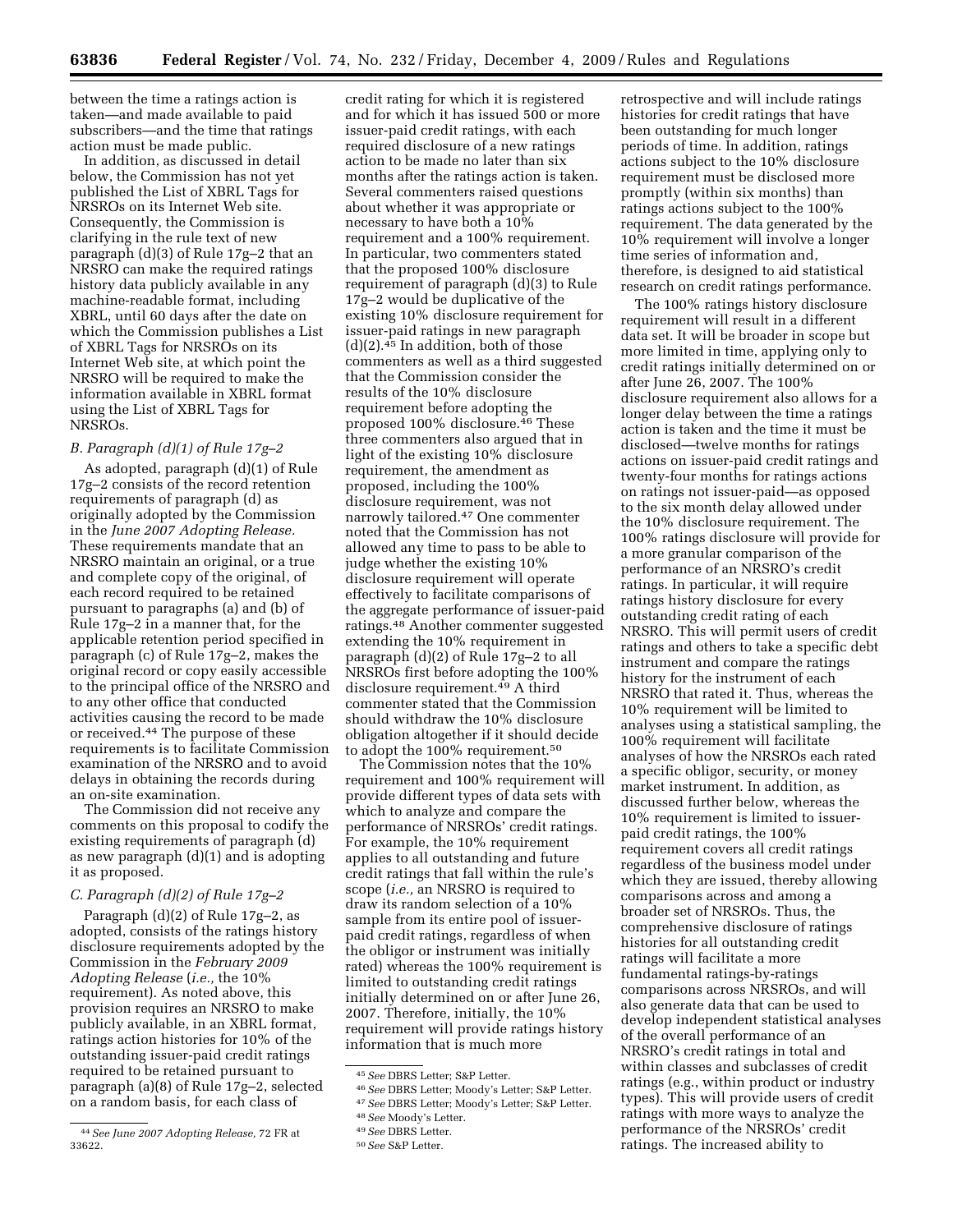understand how an NRSRO's credit ratings perform will further the goals of the Rating Agency Act to foster accountability, transparency, and competition in the credit rating industry.51

Furthermore, the Commission notes that while the 100% requirement will be useful to market participants and observers within a short period of the rule being effective (the vast majority will be available at twelve months) for the purposes of comparing the performance of different NRSROs rating the same obligors or instruments, due to the June 26, 2007 cutoff date and the longer grace periods, it will take time for the new 100% disclosure requirement to generate the comprehensive data pool necessary for thorough independent analysis and comparison of the longterm ratings performance of the NRSROs. In the meantime, the 10% requirement will provide ratings performance information on issuer-paid credit ratings (the vast majority of outstanding NRSRO credit ratings). Thus, in addition to the other benefits of retaining the 10% requirement, the ratings performance and information it provides will help bridge the gap until the 100% requirement has generated a robust set of data.52

In light of the different structures of the two ratings history disclosure requirements as well as the different data sets which they will provide, and the corresponding complimentary ways in which they will advance the goals of the Rating Agency Act and the Commission's rules, the Commission believes that it would be beneficial to retain the 10% ratings history disclosure requirement alongside the new 100% disclosure requirement being adopted today.

Accordingly, the Commission is adopting new paragraph (d)(2) to Rule 17g–2 as proposed.

#### *D. Paragraph (d)(3) of Rule 17g–2*

As adopted, new paragraph (d)(3) to Rule 17g–2 requires each NRSRO to disclose ratings history information for 100% of its credit ratings initially determined on or after June 26, 2007, with each ratings action to be disclosed no later than twelve months or twentyfour months after it is taken, depending on whether the rating is issuer-paid. Any ratings action information required under the 100% disclosure requirement with respect to issuer-paid credit ratings

need not be made public less than twelve months from the date such ratings action is taken. A ratings action on a rating that is not issuer-paid need not be made public less than twentyfour months from the date it is taken. As noted above, this represents a modification of the proposed amendment, which would have applied the 100% disclosure requirement only to issuer-paid ratings with a twelve month grace period. The Commission requested comments on a number of specific questions pertaining to this provision of the proposed amendment, and the modifications are designed to address the comments received in response to those questions.

The Commission specifically requested comment on whether the proposed 100% disclosure requirement should apply equally to issuer-paid and subscriber-paid credit ratings.<sup>53</sup> The Commission received letters from seventeen commenters in response to this inquiry,54 with twelve of those commenters answering in the affirmative.55 Several commenters argued that excluding subscriber-paid credit ratings from the proposed disclosure requirements would be inconsistent with the Commission's goals in proposing the amendment enhancing NRSRO accountability, transparency, and competition.56 In addition, several commenters stated that limiting the disclosure requirement to issuer-paid ratings would deprive users of the ability to assess the accuracy and integrity of subscriber-paid credit ratings.57 Two commenters argued that limiting the rule to issuer-paid credit ratings would result in a lack of uniformity in regulatory approach and create a lack of transparency for subscriber-paid credit ratings, and therefore would not be in the best interests of investors or the capital markets.58 One commenter in favor of

55 *See* Council Letter; DBRS Letter; Fitch Letter; Colorado PERA Letter; ASF/SIFMA Letter; Multiple-Markets Letter; S&P Letter; Moody's Letter; Colorado PERA Statement; RiskMetrics Statement; DBRS Statement; ICI Statement; AFP Statement; MFA Statement.

56 *See, e.g.,* Council Letter; Fitch Letter; Colorado PERA Letter; ASF/SIFMA Letter; S&P Letter; Moody's Letter; ICI Statement.

57 *See, e.g.,* Council Letter; Fitch Letter; Colorado PERA Letter; ASF/SIFMA Letter; Moody's Letter; Colorado PERA Statement; MFA Statement. 58 *See* DBRS Statement; Moody's Letter.

expanding the disclosure requirement to include subscriber-paid credit ratings suggested allowing a longer posting delay for subscriber-paid ratings actions than for issuer-paid credit ratings.59

Five commenters argued that the rule should not apply to subscriber-paid credit ratings.60 Concerns expressed by these commenters included a higher likelihood of substantial financial harm to subscriber-paid NRSROs that would arise from the required disclosures 61 and the threat of overly burdensome and costly requirements.62 One commenter, arguing that ''Subscriber-Paid competition introduces credibility back into the ratings business,'' warned that the Commission should be ''careful not to, in the interest of being overly fair \* \* \* quash the very solutions to the

problems so plaguing the industry.'' 63 The Commission also asked whether the rule should apply to unsolicited credit ratings.64 The Commission received letters from nine commenters in response to this inquiry,65 with seven responding generally in the affirmative.66 One commenter noted that any distinction between solicited and unsolicited ratings would stigmatize unsolicited ratings and undercut the ability to foster competition,67 while others noted that the disclosure of unsolicited ratings provides a point of comparison facilitating efforts to identify those NRSROs with conflicts of interests.68 In contrast, one commenter stated that requiring unsolicited NRSROs to publish their ratings would ''put them out of business." 69

The Commission believes the rule should apply to all types of credit ratings, whether issuer-paid, subscriberpaid, or unsolicited. The intent of the rule is to facilitate comparisons of credit rating accuracy across all NRSROs including direct comparisons of different NRSROs' treatment of the same obligor or instrument—in order to enhance NRSRO accountability,

<sup>59</sup>*See* Multiple-Markets Letter. 60 *See* Hunt Letter; Realpoint Letter; ABA Committee Letter; AEI Statement; Rapid Ratings

Statement. 61 *See e.g.,* Hunt Letter; Realpoint Letter. 62 *See e.g.,* Realpoint Letter; Rapid Ratings Statement.

64 *See February 2009 Proposing Release,* 74 FR at 6490.

65 *See* Council Letter; DBRS Letter; Fitch Letter; Colorado PERA Letter ASF/SIFMA Letter; Hunt Letter; Multiple-Markets Letter; Realpoint Letter; ABA Committee Letter.

66 *See* Council Letter; DBRS Letter; Fitch Letter; Colorado PERA Letter; ASF/SIFMA Letter; Hunt Letter; ABA Committee Letter.

67 *See* Fitch Letter.

68 *See e.g.,* Council Letter; Colorado PERA Letter. 69 *See* Realpoint Letter.

<sup>51</sup> *See Credit Rating Agency Reform Act of 2006,*  Pub. L. No. 109–291; Senate Report, p. 2.

<sup>52</sup> According to Form NRSRO submissions by the NRSROs, issuer-paid credit ratings account for over 98% of the current credit ratings issued by NRSROs.

<sup>53</sup> *February 2009 Proposing Release,* 74 FR at

<sup>&</sup>lt;sup>54</sup> See Council Letter; DBRS Letter; Fitch Letter; Colorado PERA Letter; ASF/SIFMA Letter; ICI Letter; Hunt Letter; Multiple-Markets Letter; S&P Letter; Moody's Letter; Realpoint Letter; ABA Committee Letter; Colorado PERA Statement; AEI Statement; RiskMetrics Statement; DBRS Statement; ICI Statement; AFP Statement; Rapid Ratings Statement; MFA Statement.

<sup>63</sup> Rapid Ratings Statement.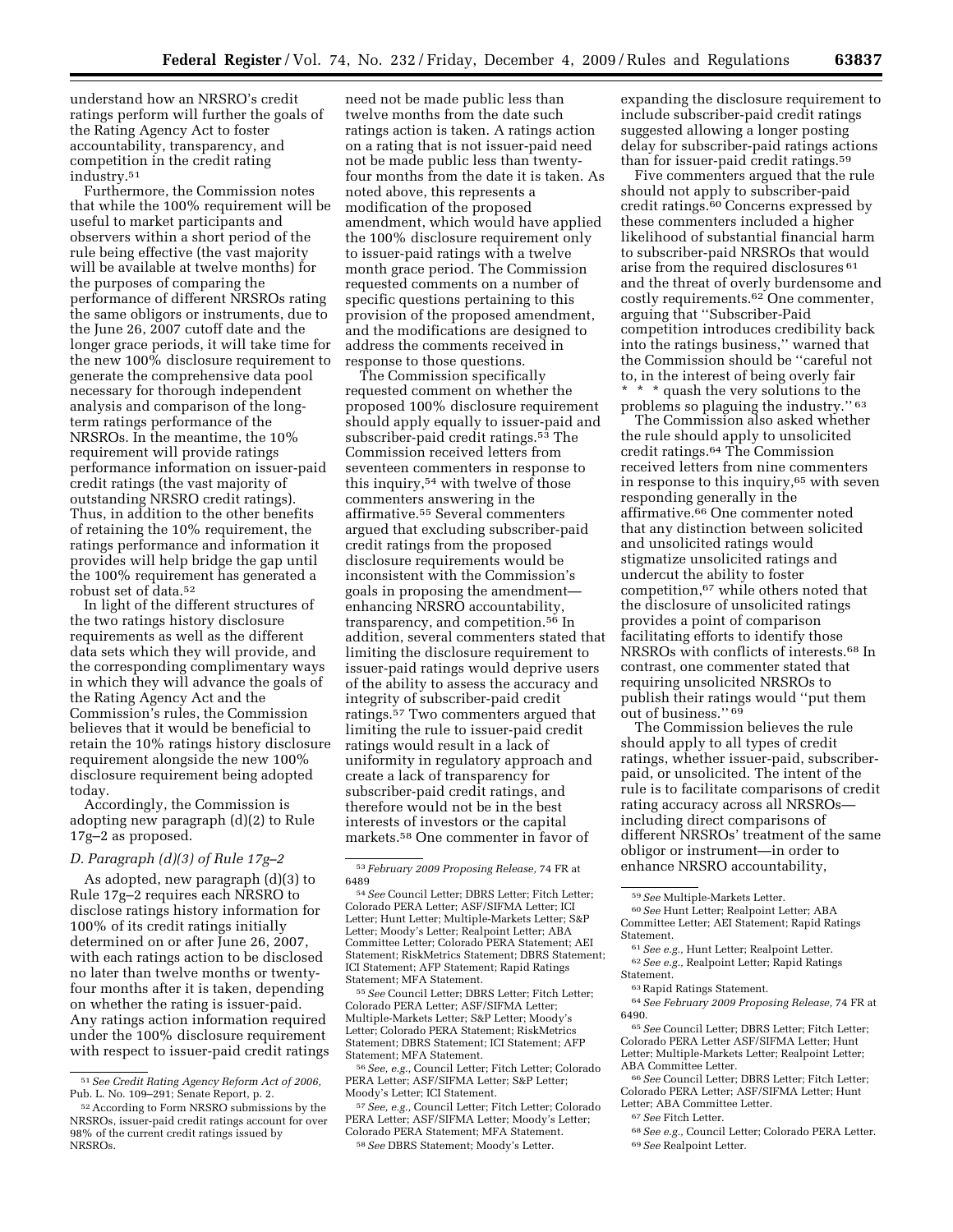transparency, and competition. Excluding certain types of credit ratings issued by NRSROs from the rule's scope could undermine this goal, particularly where the exclusion effectively would remove an NRSRO entirely from the rule's scope because that NRSRO issues only the types of credit ratings not covered by the rule. Ratings history information for outstanding credit ratings is the most direct means of comparing the performance of two or more NRSROs. It allows an investor or other user of credit ratings to compare how all NRSROs that maintain a credit rating for a particular obligor or instrument initially rated that obligor or instrument and, thereafter, how and when they adjusted their credit rating over time. This will allow the person reviewing the credit rating histories of

the NRSROs to reach conclusions about which NRSROs did the best job in determining an initial rating and, thereafter, making appropriate and timely adjustments to the credit rating.

For example, if three hypothetical NRSROs—X Credit Ratings Company, Y Credit Ratings Company, and Z Credit Ratings Company—each rated a hypothetical ABC Security, the 100% requirement would allow an investor to directly compare the ratings performance of those three NRSROs for that security. To illustrate, assume that when ABC Security was issued in August 2007, X Credit Ratings Company and Y Credit Ratings Company initially gave it their highest rating of 'AAA,' while Z Credit Ratings Company initially rated it as 'A.' Assume further that in March 2008, X Credit Ratings

Company downgraded ABC Security to 'AA,' followed by a June 2008 downgrade to 'A,' while Y Credit Ratings Company maintained its 'AAA' rating for ABC Security until August 2008, at which point it downgraded it to 'A.' Assume also that Z Credit Ratings Company maintained its 'A' rating for ABC Security without change. Under the 100% disclosure requirement adopted today, an investor reviewing the ratings histories in August 2009 would be able to see that X Credit Ratings Company and Y Credit Rating Companies had, by August 2008, arrived at the same 'A' rating for ABC Security—but they will have taken significantly different paths to get to that rating:

|                           | X Credit ratings | Y Credit ratings  | Z Credit ratings |
|---------------------------|------------------|-------------------|------------------|
|                           | company          | company           | company          |
| March 2008<br>August 2008 | AAA<br>AA        | AAA<br>AAA<br>AAA |                  |

By examining the credit rating histories of the three hypothetical NRSROs for ABC Security, an investor will be able to perform an individual analysis of which NRSROs did the best job in determining an initial rating and in making appropriate and timely adjustments to the credit rating.

The Commission believes that the new disclosure requirements will foster greater accountability and transparency for ratings performance for NRSROs as well as competition among NRSROs by making it easier for persons to analyze the actual credit ratings performance of NRSROs in assessing creditworthiness, regardless of the business model under which an NRSRO operates. These disclosures may also enhance competition by making it easier for smaller and less established NRSROs to develop proven track records when determining credit ratings and for potential users of their ratings to evaluate the relative quality and performance of these NRSROs.

In addition to facilitating individual comparisons of NRSRO ratings performance, disclosure of ratings histories will allow market observers to generate statistics about NRSRO performance by compiling and processing the information in the aggregate. Currently, NRSROs are required to publicly disclose internally generated default and transition performance statistics in Exhibit 1 of Form NRSRO. The existing disclosure

requirements of Exhibit 1, as amended in the *February 2009 Adopting Release,*70 provide investors and other users of credit ratings with useful, standardized performance statistics with which to compare the performance of NRSROs. The raw data to be provided by NRSROs pursuant to the new ratings history disclosure requirements, however, will enable market participants to develop performance measurement statistics that would supplement those required to be published by the NRSROs themselves in Exhibit 1, tapping into the expertise of credit market observers and participants in order to create better and more useful means to compare the credit ratings performance of NRSROs. The ratings history disclosure requirements adopted today will facilitate the ability of individual users of credit ratings to design their own performance metrics to generate the performance statistics most meaningful to them. Users of credit ratings will benefit from the ability to generate performance statistics best suited to their individual needs.

As discussed above, the arguments raised by commenters for excluding particular types of credit ratings from the rule's scope focused largely on the potential that the disclosure requirement will result in undue costs to, or have a disproportionate negative

impact on the revenues of, NRSROs that issue that type of credit rating.71 For example, NRSROs that primarily determine subscriber-paid credit ratings argued that these ratings should not be subject to the rule because it will cause subscribers to stop paying them for access to current outstanding credit ratings.72 NRSROs that primarily determine issuer-paid and unsolicited credit ratings argued that these ratings should not be subject to a 100% disclosure requirement because it would cause persons who pay for downloadable access to their current ratings to stop paying for the service.73 They also argued that they derive separate revenue from selling access to historical information about their outstanding credit ratings.74

In the *February 2009 Proposing Release,* the Commission asked a series of detailed questions to elicit information about whether the rule would have the impacts described above. The intent was to provide interested persons with the chance to provide more detailed comments and supply supporting quantitative data if appropriate. Although, as noted above, commenters expressed concern over the potential costs, they did not provide

<sup>70</sup> *See February 2009 Adopting Release,* 74 FR at 6457–6459.

<sup>71</sup> *See e.g.,* Hunt Letter; Realpoint Letter.

<sup>72</sup> *See e.g.,* Realpoint Letter.

<sup>73</sup> *See e.g.,* JCR Letter; R&I Letter.

<sup>74</sup> *See e.g.,* Moody's Letter; S&P Letter.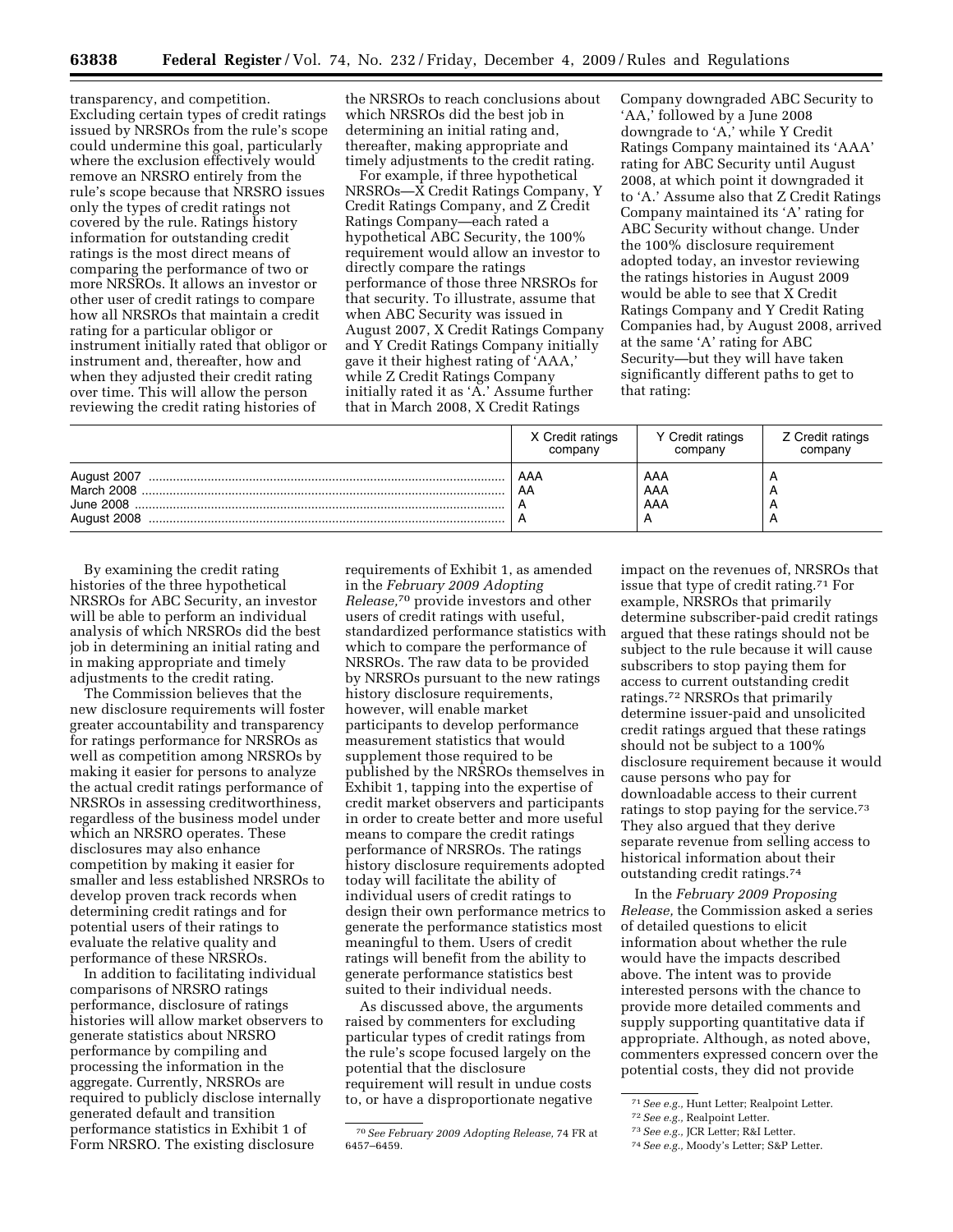quantitative data as requested by the Commission.

After careful review of the comments, the Commission believes that expanding the rule to include all types of credit ratings (*i.e.,* the ability to compare the performance of all NRSROs) will maximize its benefits to users of credit ratings. The Commission acknowledges commenters' concerns over potential loss of NRSRO revenue, and notes that an overall drop in subscription revenues across the credit rating industry could be a sign that the rule's requirement that NRSROs publicly disclose their credit ratings histories is having the unintended effect of causing users of credit ratings to cease purchasing access to current credit ratings or downloads of current credit ratings due to the availability of ratings histories disclosed on a delayed basis.

As discussed further below, however, it is the Commission's belief that increasing the grace period between the time a ratings action is taken on a rating issued that is not issuer-paid and the time it is required to be disclosed to twenty-four months will address these concerns and mitigate any potential negative impact on such NRSRO revenues. To the extent that users of credit ratings are paying subscription fees in significant part to obtain current ratings information, ratings that are twenty-four months old likely will not constitute a sufficient substitute for current ratings information such that existing subscribers would cease to pay such subscription fees for access to current ratings information. In addition, while several NRSROs whose ratings are issuer-paid also earn revenue from payments for downloads of their ratings, the Commission understands that this revenue is a relatively small percentage of their overall revenue. The Commission believes that the twelve month delay in publication will help mitigate any effect on these revenues for the 100% disclosure requirement. As with the credit ratings that are not issuer-paid, ratings that are twelve months old likely will not constitute a sufficient substitute for current ratings information such that existing customers would cease to pay fees for access to current ratings information. Furthermore, the amended rule, as adopted, does not require the disclosure of the analysis and report that typically accompany the publication of a credit rating. NRSROs will continue to be able to distribute such information as they see fit, including selling such information to subscribers, which should also serve to mitigate any potential loss of subscribers.

Nonetheless, the Commission intends to closely monitor the impact, if any, the new disclosure requirements of the rule, as amended, have on the revenues NRSROs obtain from users purchasing access to current credit ratings or downloads of current credit ratings. Depending on what, if anything, this monitoring reveals, the Commission may re-examine the rule and, if appropriate, consider modifications designed to address the concerns of harm to NRSRO revenue derived from selling current ratings information, balanced against the concerns expressed by other commenters regarding the usefulness of ratings history disclosure to investors when such disclosure does not include more recent (and perhaps more relevant) ratings. For example, the Commission's monitoring may reveal that users of credit ratings are ceasing to purchase access to current credit ratings or downloads of current credit ratings because of the public disclosure of the histories of those ratings. Alternatively, it may reveal that investors and other users of credit ratings are continuing to pay subscription fees for access to current ratings information, thus confirming that they do not view historical ratings as an adequate substitute for such current ratings. To complement the Commission's monitoring, the Commission encourages interested persons to notify the Commission of relevant developments under the new rules. For example, NRSROs should notify the Commission if they believe they are losing revenues because users of credit ratings view the twenty-four months delayed ratings action history disclosure as an adequate substitute for purchasing access to upto-date credit ratings or downloads of up-to-date credit ratings.

The Commission notes, however, that the rule is intended to foster greater accountability and transparency of credit rating performance for NRSROs and to increase competition by allowing users of credit ratings to better assess and compare the performance of NRSROs, and other Commission rules are designed to reduce undue reliance on ratings by investors and other market participants. The increased accountability and transparency provided by the rule could cause users of credit ratings to shift their business from one NRSRO to another based on their views as to which entity provides the most accurate credit ratings. A loss of revenues by some NRSROs resulting in the gain of revenues by other NRSROs occasioned by a shift in business would not be a reason to consider modifying the rule as

discussed above; indeed, it could be evidence that the rule is serving its intended purpose. A steep decrease in subscription revenues across the credit rating industry, however, could be the result of a number of factors, and the Commission would carefully examine such a decrease. Although a general decline in subscription revenue likely would reflect that investors and other market participants have less demand for ratings, such a decrease in demand would be expected if regulatory emphasis on credit ratings is reduced, investors are performing their own independent analyses, and investors had less confidence in the quality of ratings. However, a decrease in demand also could be a sign that the rule is having the unintended effect of causing users of credit ratings to cease purchasing access to current credit ratings or downloads of current credit ratings due to the availability of ratings histories disclosed on a twenty-four month delay.

To the extent NRSROs derive revenues from selling access to their ratings histories, the Commission acknowledges that the new rule may well have a negative impact on this revenue stream. As noted earlier, the amended rule, as adopted, does not require NRSROs to disclose the analysis or report that typically accompany a credit rating, which should also serve to mitigate any potential loss of subscribers to NRSROs' credit ratings histories. The Commission asked questions designed to quantify the amount of revenues derived by NRSROs from this activity but did not receive any revenue figures. However, information gathered by Commission staff over the course of discussions with NRSROs indicates that the amount of revenues they derived from selling access to ratings histories is not significant when compared to the revenues derived from other credit rating services. Nonetheless, the Commission encourages an NRSRO to notify the Commission if the rule causes a loss of this revenue source that is significant when compared to its total revenues. If that is the case, the Commission will re-examine the rule and review whether any action is appropriate.

The Commission also proposed, and requested comment on the appropriateness of, limiting the application of the proposed new disclosure requirements of paragraph (d)(3) of Rule 17g–2 to ratings initially determined on or after June 26, 2007, as well as comment on whether the data for ratings determined on or after that date would provide meaningful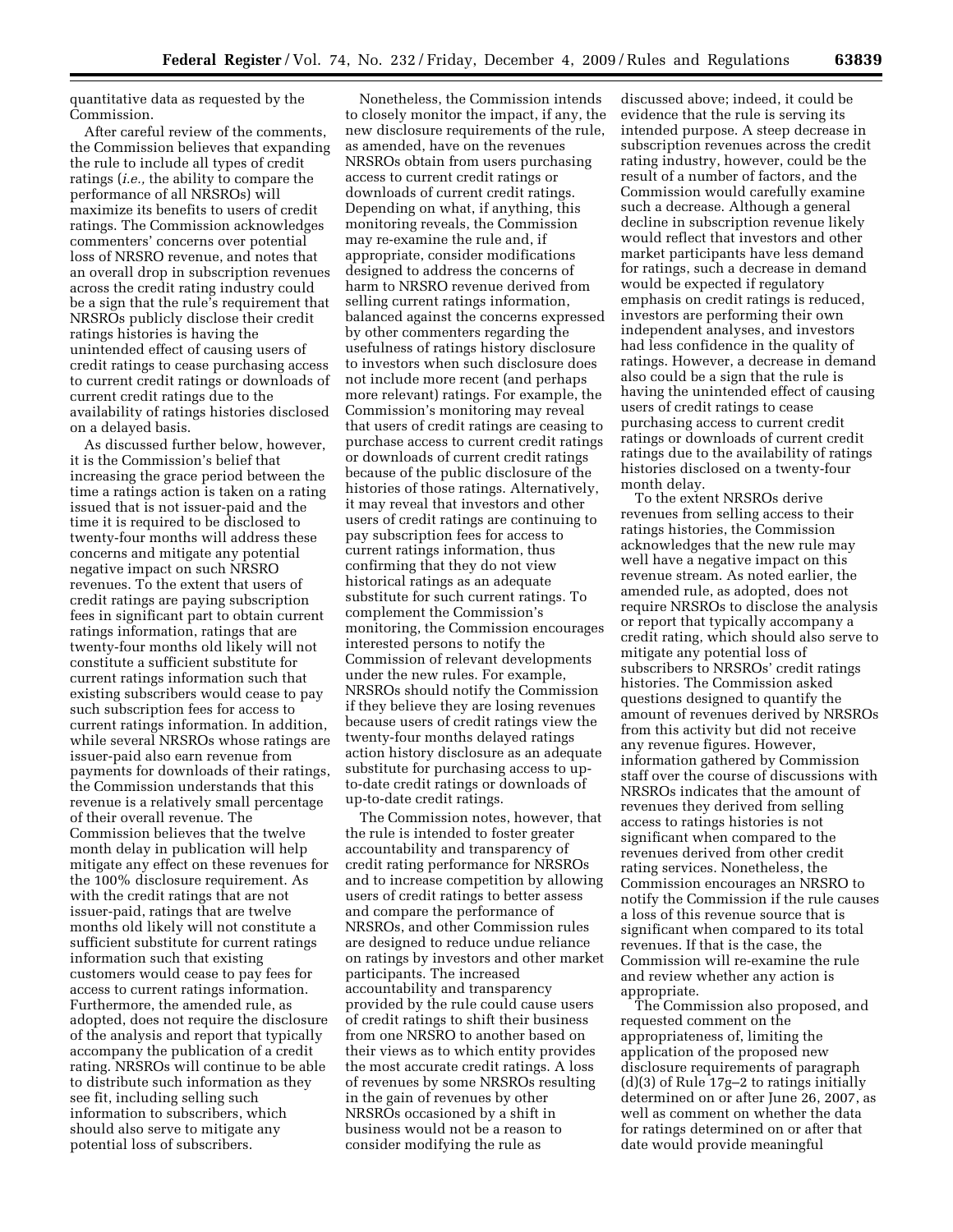information to users of credit ratings. The Commission asked, alternatively, whether the final rule should apply to ratings determined on or after a different date, such as the date of enactment of the Rating Agency Act, or to all outstanding credit ratings regardless of when issued.75 Several commenters argued in favor of expanding the rule to cover all outstanding credit ratings,76 with two stating that limiting disclosure to products initially rated on or after June 26, 2007 would exclude many of the structured finance products that contributed to the current financial crisis.77 One commenter suggested that the rule be applied to all outstanding credit ratings starting three to five years ago,78 while another stated that the disclosure required under the rule should include, at a minimum, the ''2005 underwriting cohort.'' 79 One commenter, stating that there is nothing in the Rating Agency Act that imposes a time-based limit on the Commission's authority to require disclosure, argued that rating history disclosure should be required for as many ratings as possible and suggested a starting date ''as early as the early 2000s'' as ''an absolute minimum.'' 80 Another commenter stated that the costs for issuer-paid NRSROs to provide ratings histories for all outstanding credit ratings would not be substantial, arguing that the data was already available in digitized form and that the conversion to the XBRL format would require relatively simple technology.81

Two commenters expressed their opposition to applying the proposed new disclosure rule to all outstanding credit ratings, arguing that such a requirement would entail undue costs and burdens.82 One added that the benefit received from applying the disclosure requirements to all outstanding credit ratings would be of limited value.<sup>83</sup>

The Commission believes that using the date of effectiveness of the Rating Agency Act strikes an appropriate balance between the Commission's desire to maximize the amount of raw data to be disclosed and the potential costs of the disclosure. The amendment as adopted limits the application of the

- 79 *See* Multiple-Markets Letter.
- 80 *See* Hunt Letter.
- 81 *See* Multiple-Markets Letter.
- 82 *See* DBRS Letter; ABA Committee Letter.
- 83 *See* ABA Committee Letter.

rule's new disclosure requirements to credit ratings issued after credit rating agencies were put on notice of the effectiveness of the Commission's new regulatory authority over NRSROs. The Commission believes that using the date of effectiveness of the Rating Agency Act will permit, on a reasonable timeline, the development of a robust set of data while limiting the burden on NRSROs.

The Commission also requested comments as to whether the proposed twelve-month grace period between the time a ratings action was taken and the time it would be required to be disclosed under proposed paragraph (d)(3) of Rule 17g–2 would be sufficient to address concerns regarding the revenues NRSROs derive from selling downloads of, and data feeds to, their current issuer-paid credit ratings.84 The Commission received twelve comments in response to these inquiries.85 Of these, three commenters expressed agreement with the proposed twelvemonth grace period, $86$  with one noting that a six-month grace period would also be sufficient.87

The commenters expressing disagreement with the proposed time lag offered a variety of suggestions as to the appropriate period. Three commenters argued for a longer grace period, citing the negative effects on revenue they expected would arise from a twelve-month period.88 One commenter, arguing that the required disclosure would negatively impact sales of its historical database, expressed its belief that its database sales business would not be as negatively impacted if the Commission extended the time lag to at least 18 months. That commenter further expressed the belief that such a time lag would not impede third-party review of credit ratings performance.89 One commenter suggested 36 months as the shortest possible delay to protect its subscription fees.<sup>90</sup> A third commenter, while stating that subscriber-paid NRSROs should never be required to disclose their ratings information, suggested a 2 to 3 year period as an alternative.91 Two commenters argued

89 *See* R&I Letter.

that no grace period would be sufficient to avoid negatively impacting the revenues they derived from selling access to ratings history data.92

Other commenters suggested a shorter grace period,93 with one suggesting a six-month time-lag,94 another two suggesting a three month time-lag, 95 and one suggesting immediate disclosure.96 As noted above, one commenter supported either a six-month or twelvemonth lag.97 One commenter that supported the six-month time lag expressed the belief that six months represented an appropriate balance between the private commercial interests of the NRSROs impacted and the wider public interests.98 One commenter that supported the threemonth time lag stated that the twelvemonth time would not meet the stated goal of the proposal to make it easier for persons to analyze the actual performance and accuracy of NRSROs' credit ratings.99 The other commenter supporting a three-month lag, noting that ''rating information that is even three months old is extremely stale by market standards,'' stated that a threemonth lag would be more than adequate to protect NRSROs' interest in selling data feeds and may be adequate to serve the purposes of the disclosure regime.100 The commenter suggesting immediate disclosure argued that such disclosure was necessary to serve as a market check for "rating shopping." 101

The amendment, as adopted, includes different grace periods depending on whether a rating is issuer-paid or not. For issuer-paid credit ratings, the amendment, as adopted, retains the proposed twelve-month grace period between the time a ratings action is taken and the time it must be disclosed. This twelve-month grace period is intended to provide a sufficient volume of historical credit ratings information to permit comparison of credit ratings performance without unduly affecting the revenues NRSROs derive from selling downloads of their current credit ratings and access to historic information about their outstanding credit ratings. As noted above, the Commission asked questions designed to quantify the amount of revenues derived by NRSROs from this activity

- 98 *See* ASF/SIFMA Letter.
- 99 *See* ICI Letter.
- 100 *See* ICI Letter; Hunt Letter.
- 101 *See* Multiple-Markets Letter.

<sup>75</sup> *February 2009 Proposing Release,* 74 FR at 6488.

<sup>76</sup> *See, e.g.,* Council Letter; Fitch Letter; Colorado PERA Letter; ASF/SIFMA Letter; Hunt Letter; Multiple-Markets Letter.

<sup>77</sup> *See* Colorado PERA Letter; Council Letter.

<sup>78</sup> *See* ASF/SIFMA Letter.

<sup>84</sup> *February 2009 Proposing Release,* 74 FR at

<sup>6488. 85</sup> *See* JCR Letter; DBRS Letter; Fitch Letter; ASF/ SIFMA Letter; ICI Letter; Hunt Letter; Multiple-Markets Letter; R&I Letter; S&P Letter; Realpoint Letter; ABA Committee Letter; Rapid Ratings Statement; ICI Statement.

<sup>86</sup> *See* DBRS Letter; Fitch Letter; ABA Committee Letter.

<sup>87</sup> *See* DBRS Letter.

<sup>88</sup> *See* JCR Letter; R&I Letter; Realpoint Letter.

<sup>90</sup> *See* JCR Letter.

<sup>91</sup> *See* Realpoint Letter.

<sup>92</sup> *See* S&P Letter; Rapid Ratings Statement. 93 *See* DBRS Letter; ASF/SIFMA Letter; ICI Letter; Hunt Letter; Multiple-Markets Letter.

<sup>94</sup> *See* DBRS Letter; ASF/SIFMA Letter.

<sup>95</sup> *See* ICI Letter; Hunt Letter.

<sup>96</sup> *See* Multiple-Markets Letter.

<sup>97</sup> *See* DBRS Letter.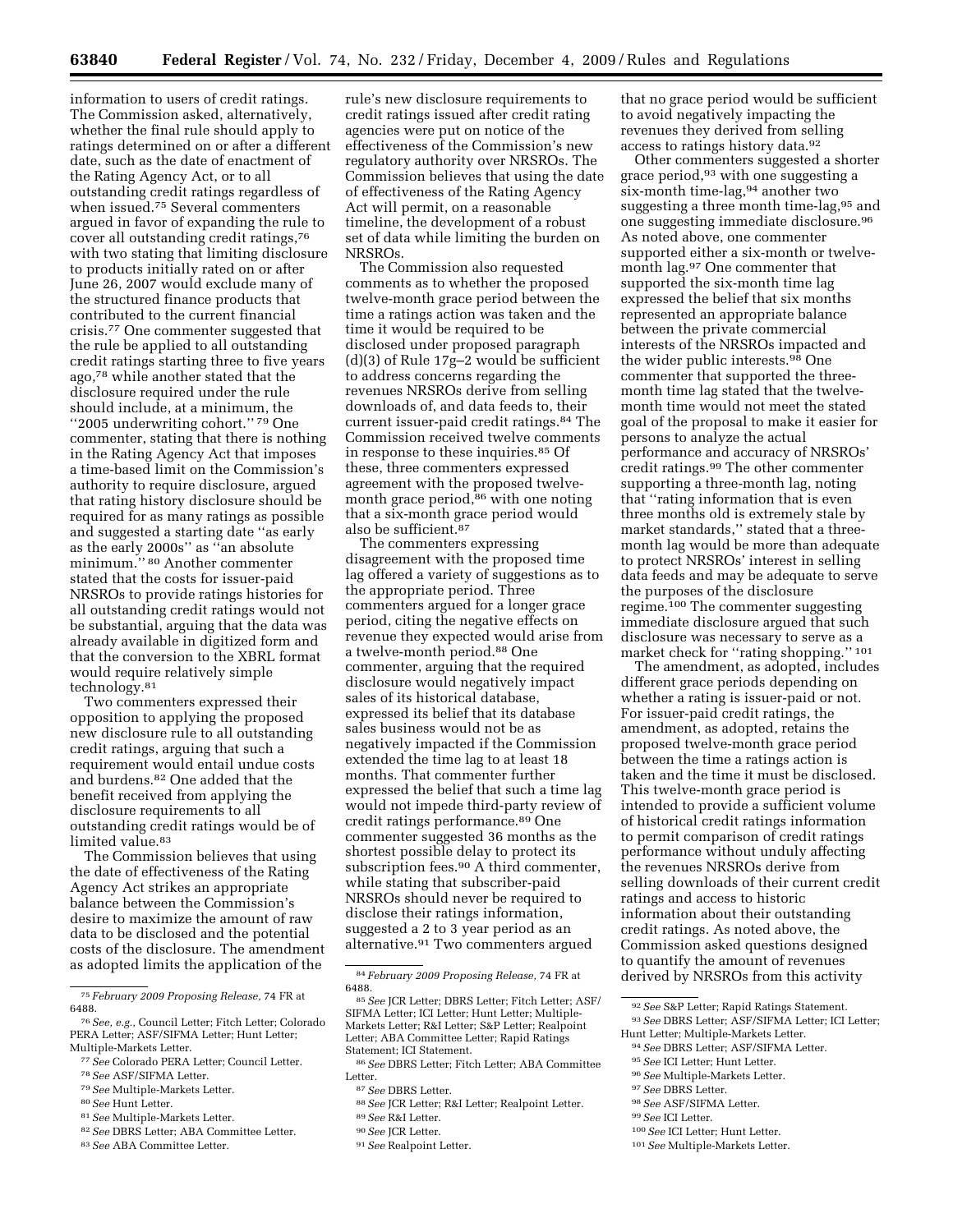but did not receive any revenue figures in response. The Commission notes, however, that one large NRSRO which primarily issues ratings under the issuer-paid business model stated that a twelve-month delay would be ''sufficient to protect the commercialization of ratings of any type.'' 102

Based on the comments received, however, the Commission believes that a longer grace period is appropriate for ratings actions on ratings that are not issuer-paid. As such, the amendment, as adopted, allows for a delay of up to twenty-four months on ratings actions taken on such credit ratings. Issuer-paid credit ratings are generally made available on an NRSRO's Internet Web site free of charge for a designated period of time. For the NRSROs issuing such ratings, therefore, the 100% disclosure requirement adds a requirement that the NRSRO take data that has already been made public and, after a twelve-month grace period, make it permanently available in an aggregated form and in machinereadable (or later XBRL) format. In contrast, NRSROs operating under the subscriber-paid business model may only make their ratings available to paying subscribers. For these NRSROs, the 100% disclosure requirement will constitute a new disclosure, since it will require them to put into the public domain information that they generally do not make publicly available without collecting a fee.

In addition, although the Commission believes that the amended rule, as adopted, addresses the concerns raised by NRSROs regarding their ability to derive revenue from granting market participants access to their current credit ratings, the Commission also recognizes the possibility that this revenue may be negatively affected. If there were to be a negative impact, it will likely be disproportionately more significant for NRSROs that primarily or exclusively determine ratings paid for by subscribers compared to NRSROs that primarily or exclusively determine issuer-paid credit ratings. NRSROs that determine issuer-paid credit ratings earn the majority of their revenues from fees paid by issuers, underwriters, or sponsors. On the other hand, NRSROs that primarily or exclusively issue ratings paid for by subscribers derive their revenues almost entirely from the fees they charge subscribers. If subscribers consider non-current credit ratings as a reasonable substitute for current credit ratings, they may reconsider their subscriptions. In this

case, NRSROs that primarily or exclusively issue ratings paid for by subscribers are more likely to lose a more significant proportion of their revenue than NRSROs that determine issuer-paid credit ratings. The twentyfour month grace period for the disclosure of ratings actions on nonissuer paid credit ratings is designed to counterbalance this potentially disproportionate ''substitution'' effect. The Commission anticipates that the longer delay between the time a ratings action is taken on a non-issuer paid credit rating and the time it must be disclosed will significantly reduce the chances of users of credit ratings viewing the ratings histories to be disclosed as a viable substitute for subscribing to current credit ratings.

The parties that pay subscription fees for access to NRSRO credit ratings and who pay for access to downloadable packages of issuer-paid and unsolicited credit ratings obtain access to the NRSRO's current views on the creditworthiness of obligors and debt instruments. Based on the comments of credit rating users and staff discussions with investors, the Commission believes that it would be unlikely that those parties would reconsider their purchase of those products due to the public availability of non-current ratings action information. The ability to receive data on a ratings action twenty-four months after it takes place would not appear to be an adequate substitute for subscribing to an NRSRO's current credit ratings, nor would the ability to download current credit ratings be a substitute for downloading credit ratings that are 12 months old. The Commission further believes, however, that while increasing the length of the grace period from twelve to twenty-four months for credit ratings that are not issuer-paid will delay the emergence of the robust data set generated by the 100% disclosure requirement, the 100% disclosure requirement as adopted will have a positive effect on furthering the purposes of the Rating Agency Act to improve ratings quality for the protection of investors and in the public interest by fostering accountability, transparency, and competition in the credit rating industry.

Increasing the length of the grace period even further as suggested by some commenters would delay the development of a robust set of ratings history data and further reduce the ability to include more recent (and potentially relevant) ratings actions in an evaluation of ratings quality. Decreasing the grace period would increase the risk that NRSROs would lose revenues from subscribers to their

current credit ratings and downloads of their current credit ratings, as well as increase the risk of lost revenues from selling access to historic information about outstanding credit ratings. The grace periods adopted (twelve and twenty-four months) are intended to strike a balance between these two concerns, taking into account the particular effects with respect to issuerpaid and non issuer-paid credit ratings as discussed above. Furthermore, as noted above, the amended rule does not require NRSROs to disclose the analysis and report that typically accompany the publication of credit ratings, which should serve to further mitigate any potential loss of subscriber revenues or downloads. However, as noted above, the Commission intends to monitor the impact on revenues resulting from this disclosure requirement, as well as the benefits generated by this requirement.

As noted above, several commenters argued that the proposed 100% disclosure requirement was not narrowly tailored.103 The Commission notes in response that the grace periods as well as the restriction of applicability of the new disclosure requirement to ratings initially determined on or after June 26, 2007, the effective date of the Ratings Agency Act, serve to appropriately narrow the application of the new disclosure requirement. Furthermore, as discussed above, the 100% disclosure requirement will provide different information and, as a result, differing types and customization of analysis, than the 10% disclosure requirement. The 100% disclosure requirement will, for example, allow a more granular analysis of how NRSROs each rated a specific obligor, security, or money market instrument, thereby furthering the goals of the Rating Agency Act to foster accountability, transparency, and competition in the credit rating industry. The Commission therefore believes that the amendment, as adopted, is narrowly tailored to meet the purposes of the Exchange Act and the Rating Agency Act.

Finally, the Commission notes that it has not yet published the List of XBRL Tags for NRSROs on its Internet Web site. The disclosure requirements of paragraph (d) of Rule 17g–2 as adopted in the *February 2009 Adopting Release,*  which require NRSROs to make publicly available, in XBRL format and on a sixmonth delayed basis, the ratings histories for a random sample of 10% of issuer-paid credit ratings, became effective on August 10, 2009. On August 5, 2009, the Commission provided

<sup>102</sup> *See* Fitch Letter.

<sup>103</sup> *See, e.g.,* DBRS Letter; Moody's Letter; S&P Letter.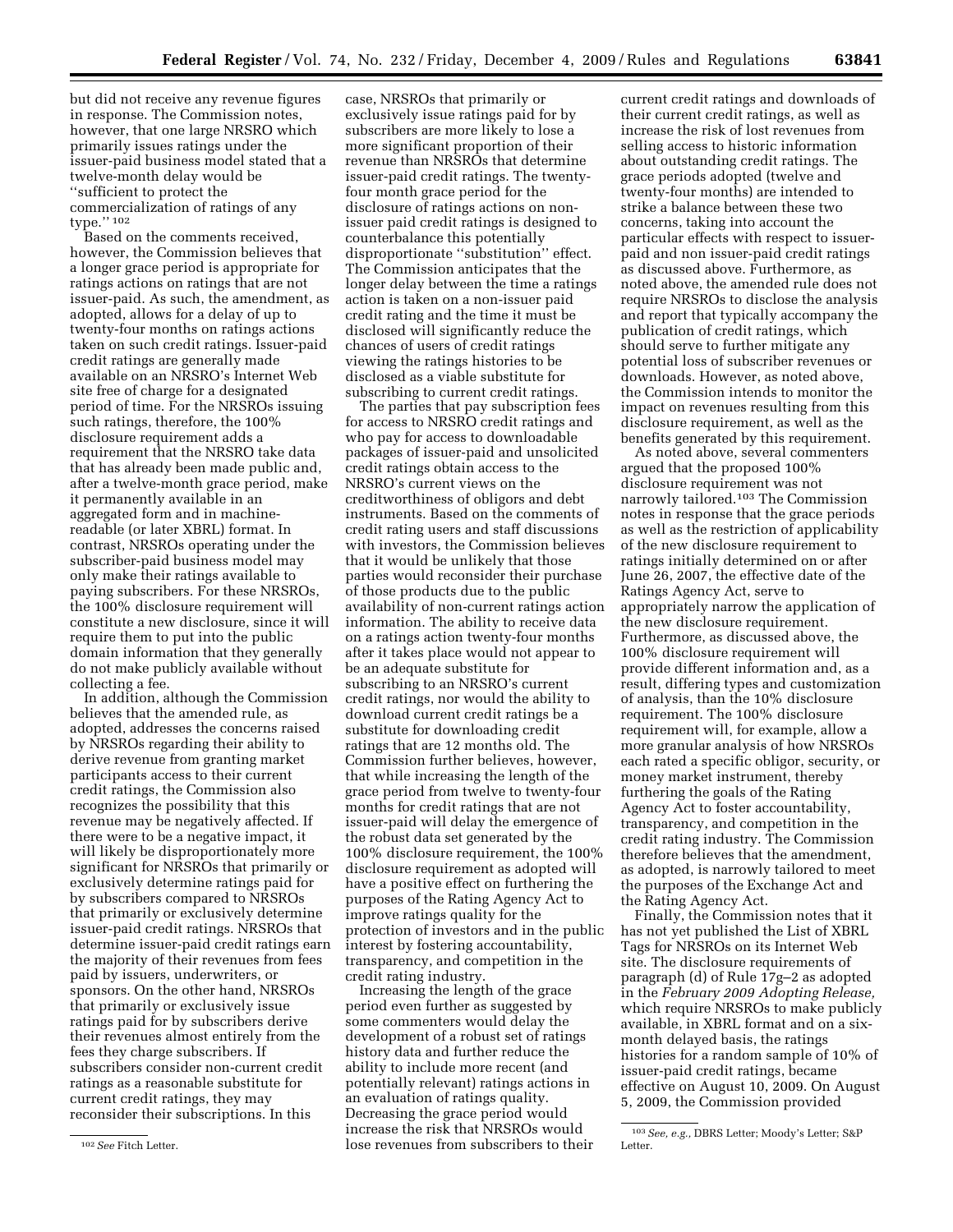notice that an NRSRO subject to those disclosure provisions can satisfy the requirement to make publicly available ratings history information in an XBRL format by using an XBRL format or any other machine-readable format, until such time as the Commission provides further notice.104 Consistent with this approach, new paragraph (d)(3) as adopted will allow an NRSRO to make the required data available in an interactive data file in any machinereadable format, including XBRL, until 60 days after the date on which the Commission publishes a List of XBRL Tags for NRSROs on its Internet Web site, at which point the NRSRO will be required to make the information available in XBRL format using the List of XBRL Tags for NRSROs published by the Commission.

For the reasons discussed above, the Commission is adopting the proposed new paragraph  $(d)(3)$  with the following modifications: (1) The disclosure requirement is not limited to issuer-paid credit ratings but rather applies to any type of NRSRO credit rating (*i.e.,* issuerpaid, subscriber-paid, and unsolicited), (2) the grace period between the time a ratings action is taken and the time by which it must be disclosed has been increased from the proposed twelve months to twenty-four months for ratings actions related to non issuerpaid credit ratings, and (3) an NRSRO may make the required data available in an interactive data file in any machinereadable format, including XBRL, until 60 days after the date on which the Commission publishes a List of XBRL Tags for NRSROs on its Internet Web site, at which point the NRSRO will be required to make the information available in XBRL format using the List of XBRL Tags for NRSROs.

As adopted, paragraph (d)(3)(i)(A) of Rule 17g–2 requires an NRSRO to make publicly available on its corporate Internet Web site in an interactive data file that uses a machine-readable format the ratings action information required to be retained pursuant to paragraph (a)(8) of Rule 17g–5 (the ratings history information for all current credit ratings) for any credit rating initially determined by the nationally recognized statistical rating organization on or after June 26, 2007. Paragraph (d)(3)(i)(B) of Rule 17g–2, as adopted, provides that any ratings action information required to be made and kept publicly available on the NRSRO's corporate Internet Web

site pursuant to paragraph  $(d)(3)(i)(A)$ with respect to credit ratings paid for by the obligor being rated or by the issuer, underwriter, or sponsor of the security being rated need not be made public less than twelve months from the date such ratings action is taken. Consequently, under this provision, the grace period for disclosing ratings history information for issuer-paid credit ratings is twelve months. Paragraph (d)(3)(i)(C), as adopted, provides that any ratings action information required to be made and kept publicly available on the NRSRO's corporate Internet Web site pursuant to paragraph (d)(3)(i)(A) with respect to credit ratings other than those referred to in paragraph (d)(3)(i)(B) need not be made public less than twenty-four months from the date such ratings action is taken. Consequently, under this provision, the grace period for disclosing ratings history information for any credit rating other than issuerpaid credit ratings is twenty-four months. This includes subscriber-paid credit ratings. Finally, as adopted, paragraph (d)(3)(ii) of Rule 17g–2 provides that in making the information required under paragraph (d)(3)(i)(A) available in an interactive data file on its corporate Internet Web site, the NRSRO shall use any machine-readable format, including but not limited to XBRL format, until 60 days after the date on which the Commission publishes a List of XBRL Tags for NRSROs on its Internet Web site, at which point the NRSRO shall make this information available in an interactive data file on its corporate Internet Web site in XBRL format using the List of XBRL Tags for NRSROs as published by the Commission on its Internet Web site.

The Commission is adopting these amendments, in part, under authority to require NRSROs to make and keep for specified periods such records as the Commission prescribes as necessary or appropriate in the public interest, for the protection of investors, or otherwise in furtherance of the purposes of the Exchange Act.105 The Commission believes the new recordkeeping and disclosure requirements are necessary and appropriate in the public interest and for the protection of investors, or otherwise in furtherance of the purposes of the Exchange Act.

As discussed above, the Commission recognizes that the amended rule could affect the revenues of NRSROs. Nevertheless, the Commission believes that the amended rule, as adopted, strikes an appropriate balance in

furthering the purposes of the Rating Agency Act to increase transparency, accountability, and competition in the credit rating industry by providing users of credit ratings, investors, and other market participants and observers with the maximum amount of raw data with which to gauge the performance of NRSROs over time without unduly affecting NRSROs' ability to derive revenue from granting market participants access to their credit ratings and downloads of their credit ratings.

Accordingly, the Commission is adopting the amendments to paragraph (d) of Rule 17g–2 with the modifications discussed above.

# **III. Final Amendments to Rule 17g–5 and Regulation FD**

#### *A. Summary and Background*

Rule 17g–5 106 identifies a series of conflicts of interest arising from the business of determining credit ratings. Under the rule, some of these conflicts must be disclosed and managed, while others are prohibited outright. In the *June 2008 Proposing Release,* the Commission proposed amending the rule to place additional requirements with respect to the conflict of being paid by the arranger of a structured finance product to rate the product as well as three new categories of conflicts of interest to be prohibited outright.107 In the *February 2009 Adopting Release,* the Commission adopted the three new categories of prohibited conflicts of interest.108 The Commission did not,

107 *See June 2008 Proposing Release,* 73 FR at 36128–36228. The Commission's set of initial regulations implementing the Rating Agency Act designated eight types of conflicts of interest required to be disclosed and managed and prohibited outright four types of conflicts of interest. *See June 2007 Adopting Release,* 72 FR at 33595–33599.

108 *See February 2009 Adopting Release,* 74 FR at 6465–6469. The three new categories of conflicts of interest prohibited outright are (1) issuing or maintaining a credit rating with respect to an obligor or security where the NRSRO or a person associated with the NRSRO made recommendations to the obligor or the issuer, underwriter, or sponsor of the security about the corporate or legal structure, assets, liabilities, or activities of the obligor or issuer of the security, (2) issuing or maintaining a credit rating where the fee paid for the rating was negotiated, discussed, or arranged by a person within the NRSRO who has responsibility for participating in determining or approving credit ratings or for developing or approving procedures or methodologies used for determining credit ratings, including qualitative and quantitative models, and (3) issuing or maintaining a credit rating where a credit analyst who participated in determining or monitoring the credit rating, or a person responsible for approving the credit rating received gifts, including entertainment, from the obligor being rated, or from the issuer, underwriter, or sponsor of the securities being rated, other than items provided in the context of normal business

<sup>104</sup> *See Notice Regarding the Requirement to Use eXtensible Business Reporting Language Format to Make Publicly Available the Information Required Pursuant to Rule 17g–2(d) of the Exchange Act,*  Exchange Act Release No. 60451 (August 5, 2009), 74 FR 40246 (August 11, 2009).

<sup>105</sup> *See* Section 17(a)(1) of the Exchange Act (15 U.S.C. 78q(a)(1)).

<sup>106 17</sup> CFR 240.17g–5.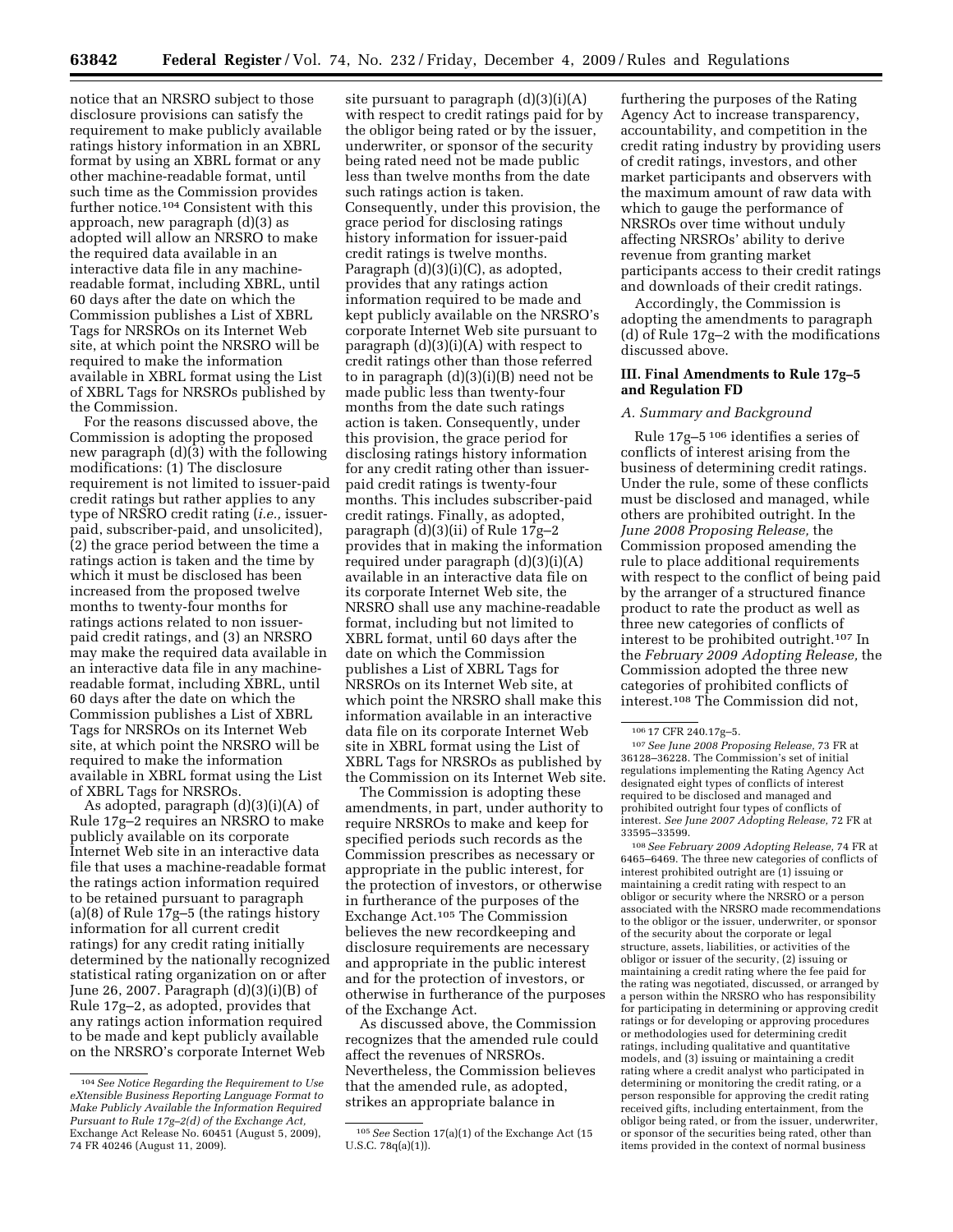however, adopt the new requirements that would have been triggered by the conflict of being paid by an arranger to rate a structured finance product. Instead, in the *February 2009 Proposing Release,* the Commission re-proposed the amendments with substantial modifications.109 As discussed in detail below, the Commission is adopting the amendments substantially as reproposed.

In the *June 2008 Proposing Release,*  the Commission proposed to amend paragraph (b) of Rule 17g–5 by redesignating the existing paragraph (b)(9) of the rule as (b)(10) and creating a new paragraph (b)(9) identifying the conflict: Issuing or maintaining a credit rating for a security or money market instrument issued by an asset pool or as part of any asset-backed or mortgage-backed securities transaction that was paid for by the issuer, sponsor, or underwriter of the security or money market instrument.110 In connection with specifying this type of conflict, the Commission proposed amendments to paragraph (a) of Rule 17g–5 that would have established additional conditions—beyond disclosing the conflict and establishing procedures to manage it—that would need to be met for an NRSRO to issue or maintain a credit rating subject to this conflict.111

Specifically, the Commission proposed a new paragraph (a)(3) in the *June 2008 Proposing Release* that would have required, as a condition to the NRSRO rating a structured finance product, that the information provided to the NRSRO and used by the NRSRO in determining an initial credit rating and, thereafter, performing surveillance on the credit rating be disclosed through a means designed to provide reasonably broad dissemination of the information. The proposed amendments did not specify which entity—the NRSRO or the arranger—would need to disclose the information. The proposed amendments would have required further that, for offerings not registered under the Securities Act, the information would need to be disclosed only to investors and credit rating agencies on the day the offering price is set and, subsequently, publicly disclosed on the first business day after the offering closes.112 The

Commission also provided in the *June 2008 Proposing Release* three proposed interpretations of how the information could be disclosed under the requirements of the proposed rule in a manner consistent with the provisions of the Securities Act. These interpretations addressed disclosure under the proposed amendment in the context of public, private, and offshore securities offerings.<sup>113</sup>

As discussed in the *February 2009 Proposing Release,* the majority of commenters addressing the proposal to amend paragraphs (a) and (b) of Rule 17g–5 set forth in the *June 2008 Proposing Release* opposed the proposed amendments or raised substantial practical or legal questions about how they would operate, particularly with respect to publicly disclosing the information.114 In response to the concerns raised by commenters, the Commission made significant changes to the proposed amendments and re-proposed them for further comment. Under the re-proposed amendments: (1) NRSROs that are hired by arrangers to perform credit ratings for structured finance products would have been required to disclose on a password-protected Internet Web site the deals for which they have been hired and provide access to that site to non-hired NRSROs that have furnished the Commission with the certification described below; (2) NRSROs that are hired by arrangers to perform credit ratings for structured finance products would have been required to obtain representations from those arrangers that the arranger would provide information given to the hired NRSRO to non-hired NRSROs that have furnished the Commission with the certification described below as well; and (3) NRSROs seeking to access information maintained by the NRSROs and the arrangers pursuant to the new rule would have been required to furnish the Commission an annual certification that they are accessing the information solely to determine credit ratings and would determine a minimum number of credit ratings using the information.<sup>115</sup>

The Commission received letters from nineteen commenters in response to the re-proposed amendments to Rule 17g–

5.116 A majority of those commenters expressed their general support for the proposal,117 with several commenters expressing their belief that the disclosure required under the amendments would have a positive effect on competition within the credit rating industry.118 One commenter favoring the re-proposed amendments noted the benefit of a ''level playing field,'' 119 while another expressed a belief that the proposed disclosure requirement would result in ''true competition'' in the credit rating industry.120

A smaller number of commenters, however, expressed their general disagreement with the re-proposed amendments.121 One commenter argued that the re-proposed amendments would result in non-hired NRSROs being motivated to offer the most favorable preliminary ratings that the disclosed data would permit in order to encourage arrangers to abandon the originally hired NRSRO in favor of the non-hired NRSRO in order to obtain a ''sweeter'' final rating. The same commenter also argued that the proposal would favor large NRSROs with market power at the expense of smaller NRSROs.122 Another commenter expressed concerns that the proposed new requirements would cause small originators of structured finance products to abandon that market due to the costs associated with the proposed disclosure requirements.123

One commenter cautioned that the proposal could reinforce, rather than diminish, an issuer's ability to engage in ''ratings shopping'' by creating incentives for issuers to shop for the NRSRO that will demand the least information in the initial rating process.124 The Commission has expressed its concern over the practice of ''ratings shopping'' in the past.125 In

123 *See* R&I Letter.

125 *See e.g., June 2008 Proposing Release,* 73 FR at 36218.

activities such as meetings that have an aggregate value of no more than \$25.

<sup>109</sup> *See February 2009 Proposing Release,* 74 FR at 6493–6497.

<sup>110</sup> *See June 2008 Proposing Release,* 73 FR at 36219–36226, 36251.

<sup>111</sup> *See id.* 

<sup>112</sup> *See id.* This proposed requirement would have been in addition to the current requirements of paragraph (a) that an NRSRO disclose the type of conflict of interest in Exhibit 6 to Form NRSRO; and

establish, maintain and enforce written policies and procedures to address and manage the conflict of interest. 17 CFR 240.17g–5(a)(1) and (2).

<sup>113</sup> *See June 2008 Proposing Release,* 73 FR at 36222–36226.

<sup>114</sup> *See February 2009 Proposing Release,* 74 FR at 6491–6492.

<sup>115</sup> *See February 2009 Proposing Release,* 74 FR at 6492–6497.

<sup>116</sup> *See* Marchywka Letter; JCR Letter; Council Letter; DBRS Letter; FSR Letter; Fitch Letter; Colorado PERA Letter; ASF/SIFMA Letter; ICI Letter; Hunt Letter; R&I Letter; S&P Letter; Moody's Letter; Realpoint Letter; ABA Committee Letter; CMSA Letter; CreditSights Statement; Moody's Statement; Realpoint Statement; RiskMetrics Statement; Egan-Jones Statement; ASF Statement.

<sup>117</sup> *See e.g.,* Marchywka Letter; Council Letter; FSR Letter; Colorado PERA Letter; Hunt Letter; Realpoint Letter; ABA Committee Letter; CreditSights Statement; Realpoint Statement; Riskmetrics Statement; Egan-Jones Statement.

<sup>118</sup> *See e.g.,* Hunt Letter, Riskmetrics Statement, Egan-Jones Statement.

<sup>119</sup> *See* Riskmetrics Statement.

<sup>120</sup> *See* Egan-Jones Statement.

<sup>121</sup> *See e.g.,* JCR Letter; ASF/SIFMA Letter;

Moody's Letter; Moody's Statement; ASF Statement. 122 *See* JCR Letter.

<sup>124</sup> *See* Moody's Letter.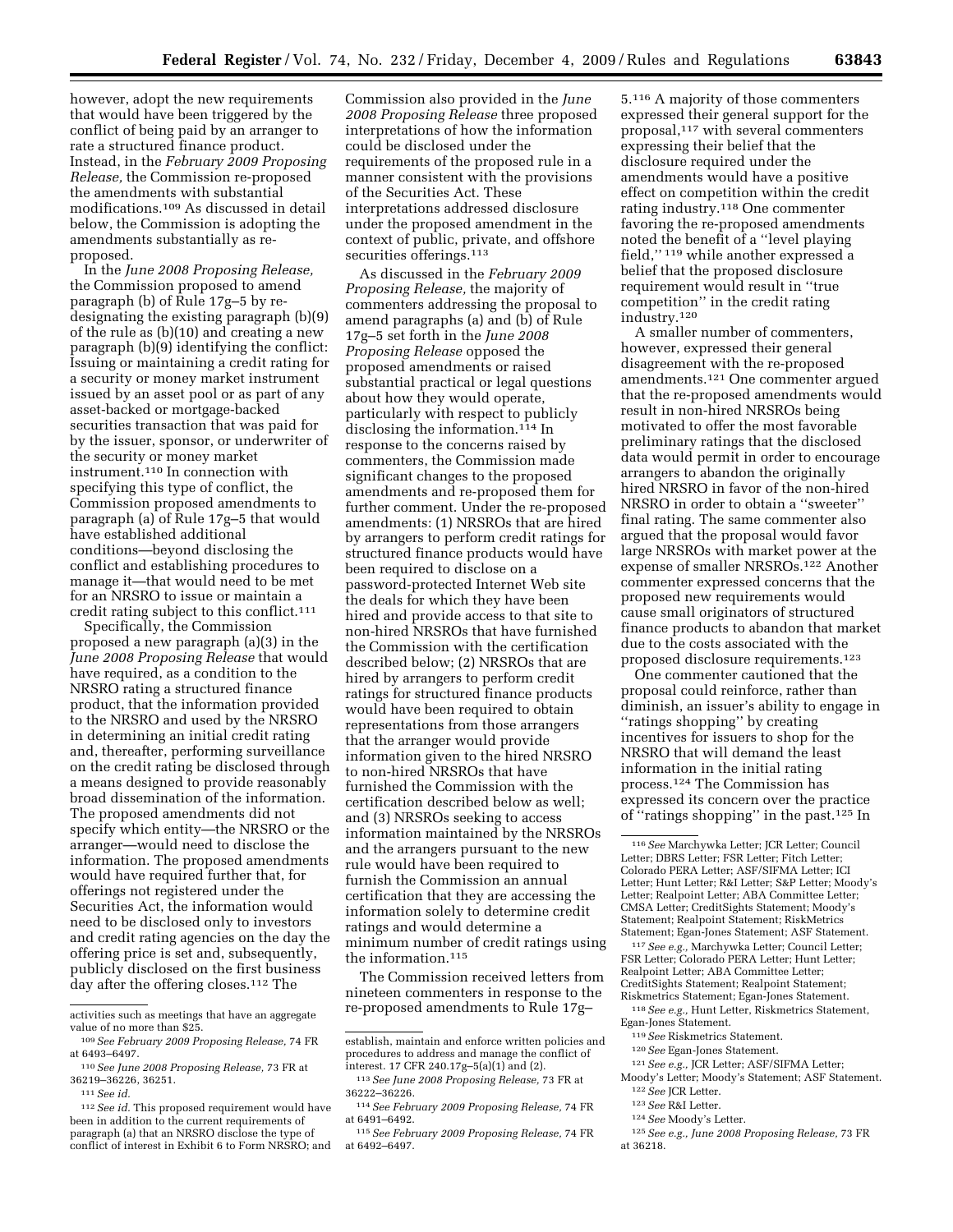both the *June 2008 Proposing Release*  and the *February 2009 Proposing Release,* the Commission noted that the amendments to Rule 17g–5 as proposed in the former release and re-proposed in the latter could help address ratings shopping by exposing an NRSRO that employed less conservative ratings methodologies in order to gain business.126 In addition, the Commission has noted, the proposed amendments also could mitigate the impact of rating shopping, since NRSROs not hired to rate a deal could nonetheless issue a credit rating.127

The Commission recognizes that an increase in the number of credit ratings available to investors by definition entails an increase in the number of NRSROs issuing those ratings, thereby giving issuers a broader pool of NRSROs among which to ''shop'' for a rating. The Commission also recognizes the concern that NRSROs not hired by the arranger might have the incentive to use information accessed pursuant to Rule 17g–5 as amended to issue an unduly favorable rating in an attempt to procure future business from a particular arranger. The Commission believes that there are several factors counteracting this incentive. First, the 100% disclosure requirement set forth in Rule 17g–2(d), as amended, will facilitate the ability of investors, academics and other users of credit ratings to directly compare the credit rating performance of all NRSROs issuing a credit rating for a given structured finance product, whether the NRSROs are hired by the arranger to do so or instead are issuing unsolicited ratings based on information obtained under the disclosure requirements of Rule 17g–5 as amended. This will likely enhance both hired and non-hired NRSRO's accountability for the ratings they issue. Second, the information available pursuant to Rule 17g–5 will be accessible to all NRSROs, including NRSROs operating under the subscriber-paid model. Since the latter are not compensated by the structured products' arrangers, they can issue unsolicited ratings without the pressure of worrying about the effect that the unsolicited ratings might have on their future revenue stream from arrangers of structured finance. Finally, by facilitating the issuance of unsolicited ratings, the amendments to Rule 17g–5 may serve to mitigate the potential for ratings shopping, since an arranger that ''shopped'' in order to obtain a higher rating would still face the possibility of

non-hired NRSROs issuing lower ratings.

The Commission is adopting the reproposed amendments substantially as proposed in order to address conflicts of interest and improve the quality of credit ratings for structured finance products by making it possible for more NRSROs to rate structured finance products. Currently, when an NRSRO is hired to rate a structured finance product, some of the information it relies on to determine the rating is generally not made public. As a result, structured finance products frequently are issued with ratings from only one or two NRSROs that have been hired by the arranger, with the attendant conflict of interest that creates. The amendments to Rule 17g–5 are designed to increase the number of credit ratings extant for a given structured finance product and, in particular, to promote the issuance of credit ratings by NRSROs that are not hired by the arranger. This will provide users of credit ratings with more views on the creditworthiness of the structured finance product. In addition, the amendments are designed to reduce the ability of arrangers to obtain better than warranted ratings by exerting influence over NRSROs hired to determine credit ratings for structured finance products. Specifically, opening up the rating process to more NRSROs will make it easier for the hired NRSRO to resist such pressure by increasing the likelihood that any steps taken to inappropriately favor the arranger could be exposed to the market through the credit ratings issued by other NRSROs.

#### *B. Paragraph (b)(9) of Rule 17g–5*

New paragraph (b)(9) of Rule 17g–5 identifies the following conflict required to be disclosed and managed under paragraph (a) of the rule: Issuing or maintaining a credit rating for a security or money market instrument issued by an asset pool or as part of any assetbacked or mortgage-backed securities transaction that was paid for by the issuer, sponsor, or underwriter of the security or money market instrument.<sup>128</sup> The Commission intends this provision, which mirrors, in part, the text of Section 15E(i)(1)(B) of the Exchange Act (enacted as part of the Rating Agency Act),<sup>129</sup> to cover the full range of structured finance products, including, but not limited to, securities collateralized by static and actively managed pools of loans or receivables (*e.g.,* commercial and residential

mortgages, corporate loans, auto loans, education loans, credit card receivables, and leases), collateralized debt obligations, collateralized loan obligations, collateralized mortgage obligations, structured investment vehicles, synthetic collateralized debt obligations that reference debt securities or indexes, and hybrid collateralized debt obligations.

As the Commission noted when initially proposing new paragraph (b)(9) in the *June 2008 Proposing Release,* the conflict identified in new paragraph (b)(9) is a subset of the broader conflict already identified in paragraph (b)(1) of Rule 17g–5; namely, ''being paid by issuers and underwriters to determine credit ratings with respect to securities or money market instruments they issue or underwrite.'' 130 In the case of structured finance products, the Commission believes this ''issuer/ underwriter-pay'' conflict is particularly acute because certain arrangers of structured finance products repeatedly bring ratings business to the NRSROs.<sup>131</sup> As sources of frequent, repeated dealbased revenue, some arrangers have the potential to exert greater undue influence on an NRSRO than, for example, a corporate issuer that may bring far less ratings business to the NRSRO.132

In the *February 2009 Proposing Release,* the Commission requested comment both generally on proposed new paragraph (b)(9) of Rule 17g–5 and on the specific question of whether the definition of the securities and money market instruments giving rise to the specific conflict—instruments issued by an asset pool or as part of an assetbacked or mortgage-backed securities transaction—should be broadened or narrowed.133 One commenter argued that the definition as proposed was too broad and suggested that structured finance products should be defined identically to ''asset-backed securities'' in Regulation AB 134 or ''expanded with sufficient precision to clarify the intended scope.'' 135 In both the *June* 

131 *See e.g.,* Testimony of Professor John C. Coffee, Jr., Adolf A. Berle Professor of Law, Columbia University Law School, before the U.S. Senate Committee on Banking, Housing, and Urban Affairs (April 22, 2008) pp. 4–6.

<sup>126</sup> *See June 2008 Proposing Release,* 73 FR at 36243; *February 2009 Proposing Release,* 74 FR 6506. 127 *Id.* 

<sup>128</sup> In connection with the adoption of new paragraph (b)(9) of Rule 17g–5, the Commission is re-designating the pre-existing paragraph (b)(9) as

<sup>129 15</sup> U.S.C. 78o-7(i)(1)(B).

<sup>130 17</sup> CFR 240.17g–5(b)(1). As the Commission noted when adopting Rule 17g–5, the concern with the conflict identified in paragraph (b)(1) ''is that an NRSRO may be influenced to issue a more favorable credit rating than warranted in order to obtain or retain the business of the issuer or underwriter.' *June 2007 Adopting Release,* 72 FR at 33595.

<sup>132</sup> *Id.; see also, June 2008 Proposing Release,* 73 FR at 36219.

<sup>133</sup> *See February 2009 Proposing Release,* 74 FR at 6493.

<sup>134</sup> *See* 17 CFR 1101(c).

<sup>135</sup> *See* ABA Committee Letter.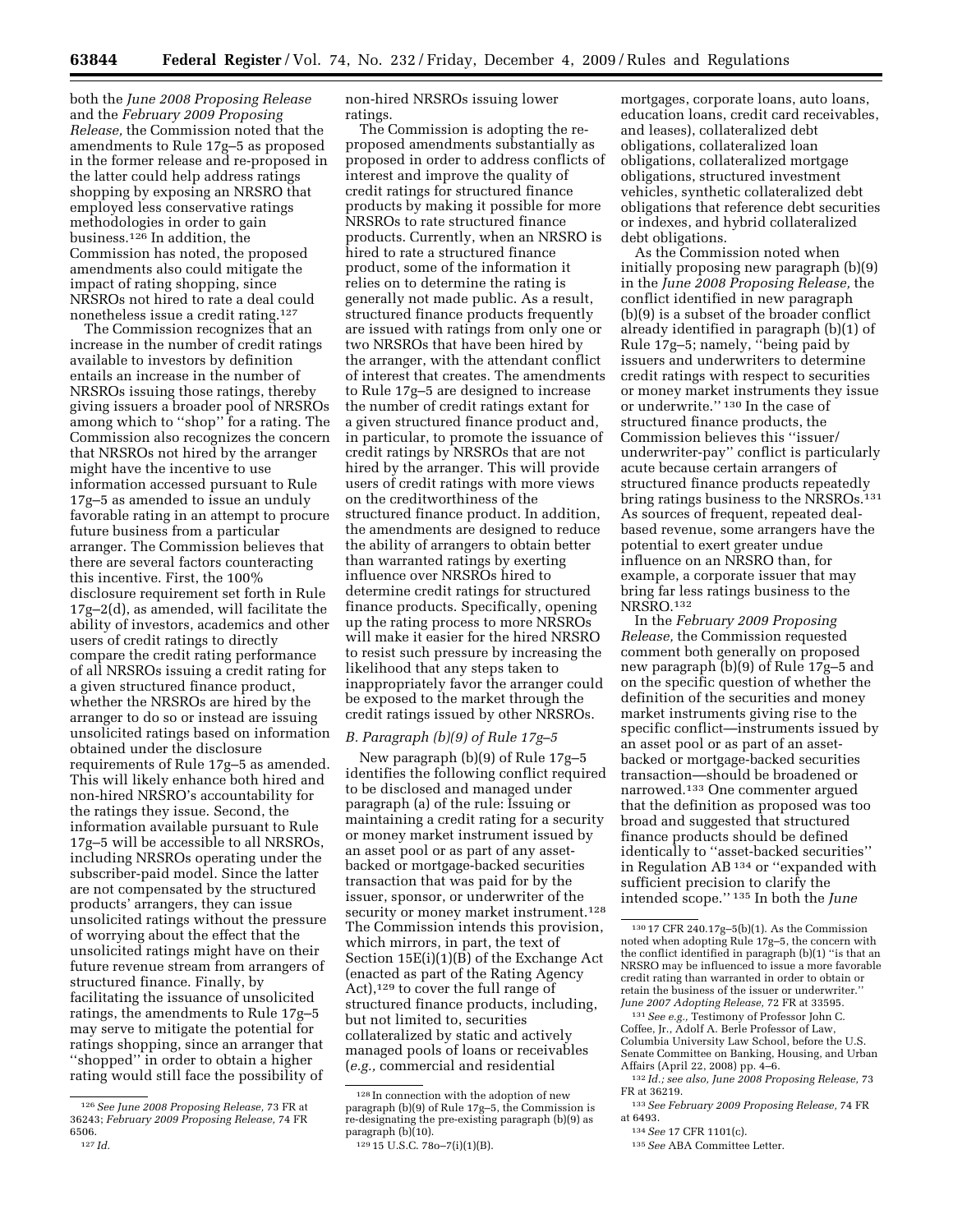*2008 Proposing Release* and the *February 2009 Proposing Release,*  however, the Commission explicitly stated its intention to broaden the scope of the proposed amendments rather than restrict it to structured finance products meeting narrower definitions such as the one set forth in Regulation AB.136

In the *February 2009 Proposing Release, the* Commission stated that its intent is to have the definition be sufficiently broad to cover all structured finance products and noted that Section 15E(i)(1)(B) of the Exchange Act (adopted as part of the Rating Agency Act) uses identical language to describe a potentially unfair, coercive or abusive practice relating the ratings of securities or money market instruments.137 Furthermore, the Commission adopted Rule  $17g-6(a)(4)$ ,<sup>138</sup> in part, under this statutory authority, and Rule 17g–6(a)(4) uses the same language—securities or money market instruments ''issued by an asset pool or mortgage-backed securities transaction''—to describe the prohibitive practice. As used in Rule 17g–6 and Rule 17g–5, the Commission intends this definition to cover the broad range of structured finance products, including, but not limited to, securities collateralized by pools of loans or receivables (*e.g.,* mortgages, auto loans, school loans, credit card receivables), collateralized debt obligations, collateralized loan obligations, synthetic collateralized debt obligations that reference debt securities or indexes, and hybrid collateralized debt obligations. The Commission continues to believe that the broader definition will appropriately result in the amended rules' application to a larger segment of credit ratings.

The Commission is adopting new paragraph (b)(9) of Rule 17g–5 as proposed.

# *C. Paragraph (a)(3) of Rule 17g–5*

The Commission also is adopting new paragraphs (a)(3)(i), (ii), and (iii) of Rule 17g–5 substantially as proposed. New paragraph (a)(3)(i) requires an NRSRO subject to the conflict set forth in new paragraph (b)(9) to maintain a passwordprotected Internet Web site containing a list of each structured finance security or money market instrument for which it currently is in the process of determining an initial credit rating in chronological order and identifying the type of security or money market instrument, the name of the issuer, the

date the rating process was initiated, and the Internet Web site address where the issuer, sponsor, or underwriter of the security or money market instrument represents that the information described in paragraphs (a)(3)(iii), as discussed below, can be accessed.139

New paragraph (a)(3)(ii) requires an NRSRO subject to the conflict to provide free and unlimited access to such password-protected Internet Web site during the applicable calendar year to any NRSRO that provides it with a copy of the certification described in new paragraph (e) of Rule 17g–5 (discussed below) that covers that calendar year.140 Taken together, new paragraphs (a)(3)(i) and (ii) of Rule 17g–5 create a mechanism requiring NRSROs hired to rate structured finance products to alert other NRSROs that an arranger has initiated the rating process and to promptly inform the other NRSROs where information being provided by the arranger to the hired NRSRO to determine the credit rating may be obtained.

Several commenters addressed the issue of the password protected Internet Web site to be maintained by hired NRSROs.141 Three commenters expressed support for the concept,<sup>142</sup> with one noting that the requirements ''to establish and maintain such web sites and to post very limited information on such web sites do not appear to be unduly burdensome to NRSROs.'' 143 Three other commenters opposed the requirement, arguing that the costs of creating and maintaining a

140 The Commission notes that, pursuant to Section 17 of the Exchange Act as well as the rules thereunder (including Rule 17g–2), representatives of the Commission will have access to the information required to be disclosed on the NRSRO's Internet Web site pursuant to Rule 17g–5.

142 *See* Realpoint Letter; RiskMetrics Statement; ABA Committee Letter.

143 *See* ABA Committee Letter.

Web site are significant and would negatively impact smaller NRSROs in addition to potentially creating security risks.144 The Commission is sensitive to the costs of the new requirement but does not believe they are significant. All of the NRSROs currently maintain Internet Web sites, in most cases with password-protected portals that their subscribers and registered users can access to obtain information posted by the NRSRO. Consequently, adding a portal for other NRSROs to access pending deal information is not expected to require significant additional Internet Web site design and maintenance.

The Commission requested comment as to whether the information required to be maintained on the NRSRO's Internet Web site would be sufficient to alert other NRSROs that the rating process has commenced and where they can locate information to determine an unsolicited rating, or whether the Commission should, for example, require an e-mail alert to be sent to all NRSROs that have access to the site as well.145 One commenter suggested that instead of requiring NRSROs to maintain the list of deals, the Commission require arrangers to notify non-hired NRSROs of new deals by email or, alternatively, that the Commission implement a pilot project to set up and maintain a Web site with information provided by the NRSROs and/or arrangers.146 Two commenters, however, expressed their opposition to requiring NRSROs to send e-mails in addition to or in lieu of requiring them to maintain the Web site described in new paragraph (a)(3)(i), noting that monitoring such a Web site would be a simple and a non-time-consuming process for non-hired NRSROs.147 One further noted that if e-mails were required, an NRSRO interested in determining its own ratings would have to monitor their e-mail for update messages from other NRSROs and still check other NRSROs' Web sites in order to obtain the relevant information before checking the relevant issuer portals.148 The second commenter also argued that an NRSRO should not have to send an e-mail to other NRSROs that may have no interest in rating a particular transaction.149

The Commission is adopting the requirement that the hired NRSRO

- 
- 147 *See* S&P Letter; Moody's Letter.
- 148 *See* Moody's Letter.
- 149 *See* S&P Letter.

<sup>136</sup> *See June 2008 Proposing Release,* 73 FR at 36213 note 15; *February 2009 Proposing Release,* 74 FR 6493.

<sup>137</sup> *See* 15 U.S.C. 780–7(i)(1)(B); s*ee also February 2009 Proposing Release,* 74 FR 6493. 138 17 CFR 240.17g–6(a)(4).

<sup>139</sup> As noted in the *February 2009 Proposing Release,* the text of proposed paragraph (a)(3)(i) refers to transactions where the NRSRO is in the process of determining an ''initial'' credit rating. The Commission does not intend that the rule require the NRSRO to include on the Internet Web site information about securities or money market instruments for which the NRSRO has published an initial rating and is monitoring the rating. Consequently, upon publication of the initial rating, the NRSRO can remove the information about the security or money market instrument from the list it maintains on the Internet Web site. The Commission notes that the information on the arranger's Web site would remain available. If, however, the arranger decides to terminate the rating process before the hired NRSRO published an initial rating, the NRSRO would be permitted to remove the information from the list. *See February 2009 Proposing Release,* 74 FR at 6493–6494.

<sup>141</sup> *See, e.g.,* DBRS Letter, ASF/SIFMA Letter, S&P Letter, Realpoint Letter, ABA Committee Letter, CMSA Letter.

<sup>144</sup> *See* DBRS Letter; ASF/SIFMA Letter; Moody's Letter. 145 *See February 2009 Proposing Release,* 74 FR

at 6494. 146 *See* DBRS Letter.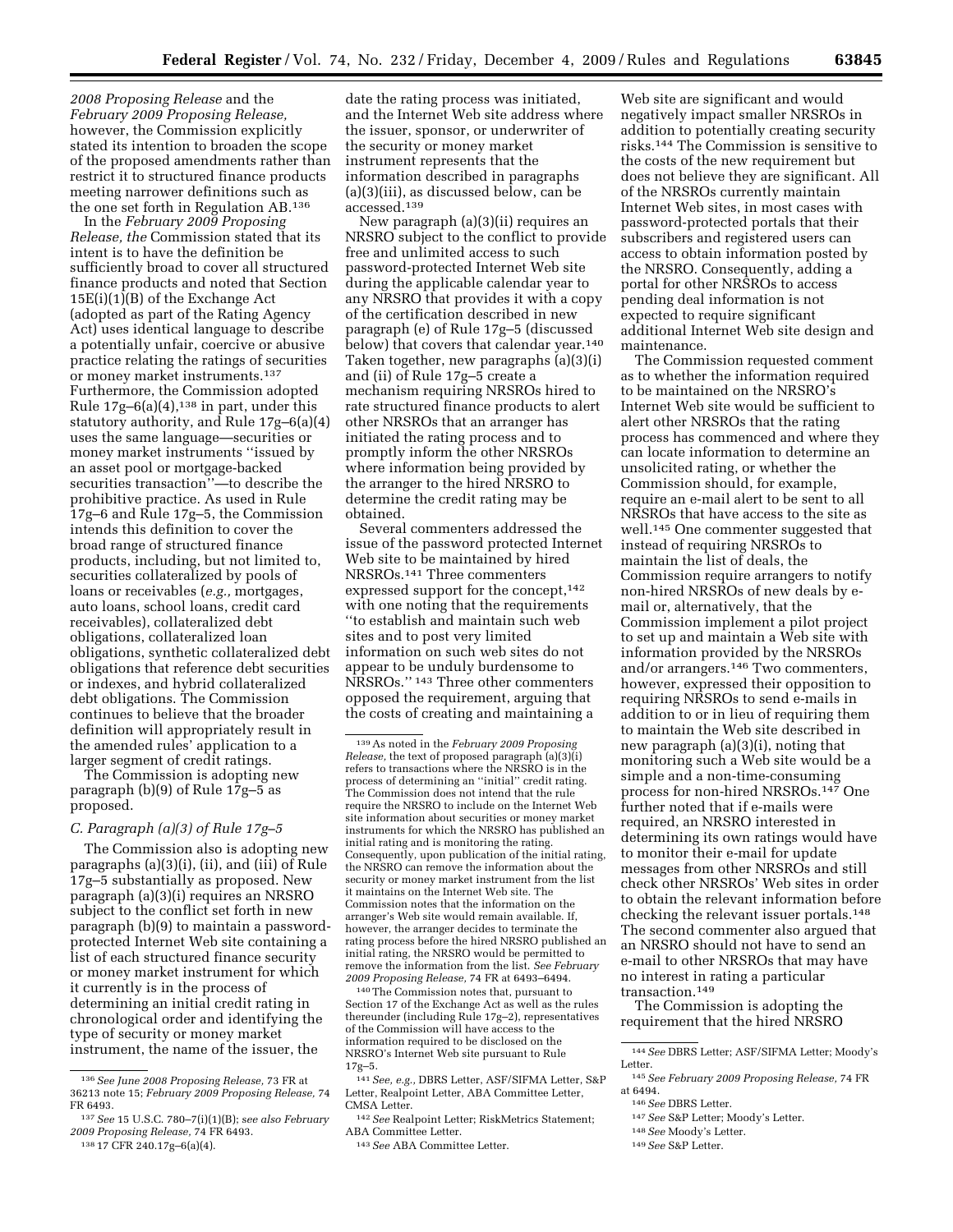maintain an Internet Web site identifying pending deals as proposed. The Commission agrees with those commenters that are of the view that it is not necessary to require a hired NRSRO to send e-mail alerts to other NRSROs every time it is hired to rate a new transaction, either in addition to or in lieu of the hired NRSRO maintaining a list of its transactions on a passwordprotected Internet Web site. Concentrating the information about pending deals at the Internet Web site maintained by the hired NRSRO will permit other NRSROs to sort through the list of pending transactions and decide which arranger Web sites they want to access to obtain the information necessary to determine a credit rating. Further, the Commission requires the hired NRSRO to promptly disclose the required information on its Internet Web site, thereby notifying the non-hired NRSROs of the pending deal as soon as possible.150 The Commission believes that the non-hired NRSRO will be better served by the ability to access, periodically at their own convenience, the lists of all pending transactions maintained on the hired NRSROs' Internet Web sites in order to determine whether any new deals have been initiated. The Commission does not believe that one-time notice e-mails are an adequate alternative in lieu of hired NRSROs maintaining lists of pending transactions. While the Commission does not believe it necessary to require hired NRSROs to send e-mail notices in addition to maintaining such lists, the Commission encourages hired NRSROs to voluntarily supplement maintaining the required lists of pending transactions by offering to notify other registered NRSROs by e-mail alert whenever they are hired to rate new transactions. This way the other NRSROs can decide for themselves whether they want to receive e-mail alerts or monitor the Internet Web sites.

As the Commission noted in the *February 2009 Proposing Release,* the text of paragraph (a)(3)(i) refers to transactions where the NRSRO is in the process of determining an ''initial'' credit rating.151 The rule does not require the NRSRO to include on the Internet Web site information about securities or money market instruments once the NRSRO has published the initial rating and is monitoring the rating. The amendment is designed to

alert other NRSROs about new deals and direct them to the Internet Web site of the arranger where information to determine initial ratings and monitor the ratings can be accessed. Consequently, upon publication of the initial rating, the NRSRO can remove the information about the security or money market instrument from the list it maintains on the Internet Web site. Similarly, if the arranger decides to terminate the rating process before a hired NRSRO publishes an initial rating, the NRSRO would be permitted to remove the information from the list. As discussed in more detail below, however, the representations a hired NRSRO will be required to obtain from an arranger include a representation that once an instrument is rated, the arranger will be required to post on its passwordprotected Internet Web site any information provided to the hired NRSRO for surveillance purposes.

The Commission is making clarifying changes to the text of new paragraphs  $(a)(3)(ii)$  and  $(a)(3)(iii)$  of Rule 17g–5 as proposed. As discussed above, that paragraph requires an NRSRO subject to the conflict set forth in new paragraph (b)(9) of Rule 17g–5 to provide free and unlimited access to such passwordprotected Internet Web site during the applicable calendar year to any NRSRO that provides it with a copy of the certification described in new paragraph (e) of Rule 17g–5 (discussed below) that covers that calendar year. The Commission is revising the proposed amendment to clarify that the hired NRSRO need only provide access to its password-protected Internet Web site to a non-hired NRSRO whose certification indicates that it has either (1) determined and maintained credit ratings for at least 10% of the issued securities and money market instruments for which it accessed information pursuant to Rule 17g– 5(a)(3) as amended in the calendar year prior to the year covered by the certification, if it accessed such information for 10 or more issued securities or money market instruments; or (2) has not accessed information pursuant to Rule 17g–5(a)(3) as amended 10 or more times in the calendar year prior to the year covered by the certification. This revision ensures that hired NRSROs will only be required to provide access to their password-protected Internet Web sites to non-hired NRSROs that have met the requirements set forth in the certification to be provided to the Commission pursuant to new paragraph (e) of Rule 17g–5 as amended. The Commission is further clarifying that a

non-hired NRSRO would not be precluded from accessing the hired-NRSRO's Internet Web site if at some point prior to the most recently ended calendar year the NRSRO accessed the Web site 10 or more times. For example, if a non-hired NRSRO accessed the Web site 10 or more times in year 1, but did not access the Web site in year 2, the non-hired NRSRO would then be permitted to access the Internet Web site in year 3.

Accordingly, the Commission is adopting the amendments establishing new paragraphs (a)(3)(i) and (ii) of Rule 17a–5 substantially as proposed, with the revisions to the text as proposed as discussed above.

New paragraph (a)(3)(iii) of Rule 17g– 5, adopted substantially as proposed, requires an NRSRO subject to the conflict set forth in new paragraph (b)(9) to obtain four representations from an arranger that hires it to rate a structured finance product: (1) Pursuant to paragraph (a)(3)(iii)(A) the arranger must represent that it will maintain the information described in paragraphs  $(a)(3)(iii)(C)$  and  $(a)(3)(iii)(D)$  of Rule 17g–5 available on an identified password-protected Internet Web site that presents the information in a manner indicating which information currently should be relied on to determine or monitor the credit rating; (2) pursuant to paragraph (a)(3)(iii)(B) of Rule 17g–5 the arranger must represent that it will provide access to that password-protected Internet Web site to any NRSRO that provides it with a copy of the certification described in new paragraph (e) of Rule 17g–5 (discussed below) that covers the current calendar year; (3) pursuant to paragraph (a)(3)(iii)(C) of Rule 17g–5 the arranger must represent that it will post on that password-protected Internet Web site all information the arranger provides to the NRSRO for the purpose of determining the initial credit rating for the security or money market instrument, including information about the characteristics of the assets underlying or referenced by the security or money market instrument, and the legal structure of the security or money market instrument, at the same time such information is provided to the NRSRO; 152 and (4) pursuant to paragraph (a)(3)(iii)(D) of Rule 17g–5 the

<sup>150</sup> The Commission will take seriously any indications that the hired NRSRO is not complying with the requirement to promptly disclose the information pursuant to new paragraph (a)(3)(i) of Rule 17g–5.

<sup>151</sup> *See February 2009 Proposing Release,* 74 FR at 6493.

<sup>152</sup> The Commission expects that all the information will be provided in the same format. For example, if the arranger provides information to the hired NRSRO in downloadable and/or searchable format, the Commission expects the arranger to provide the same information in the same format on its Internet Web site. The Commission will take seriously any concerns raised in this regard.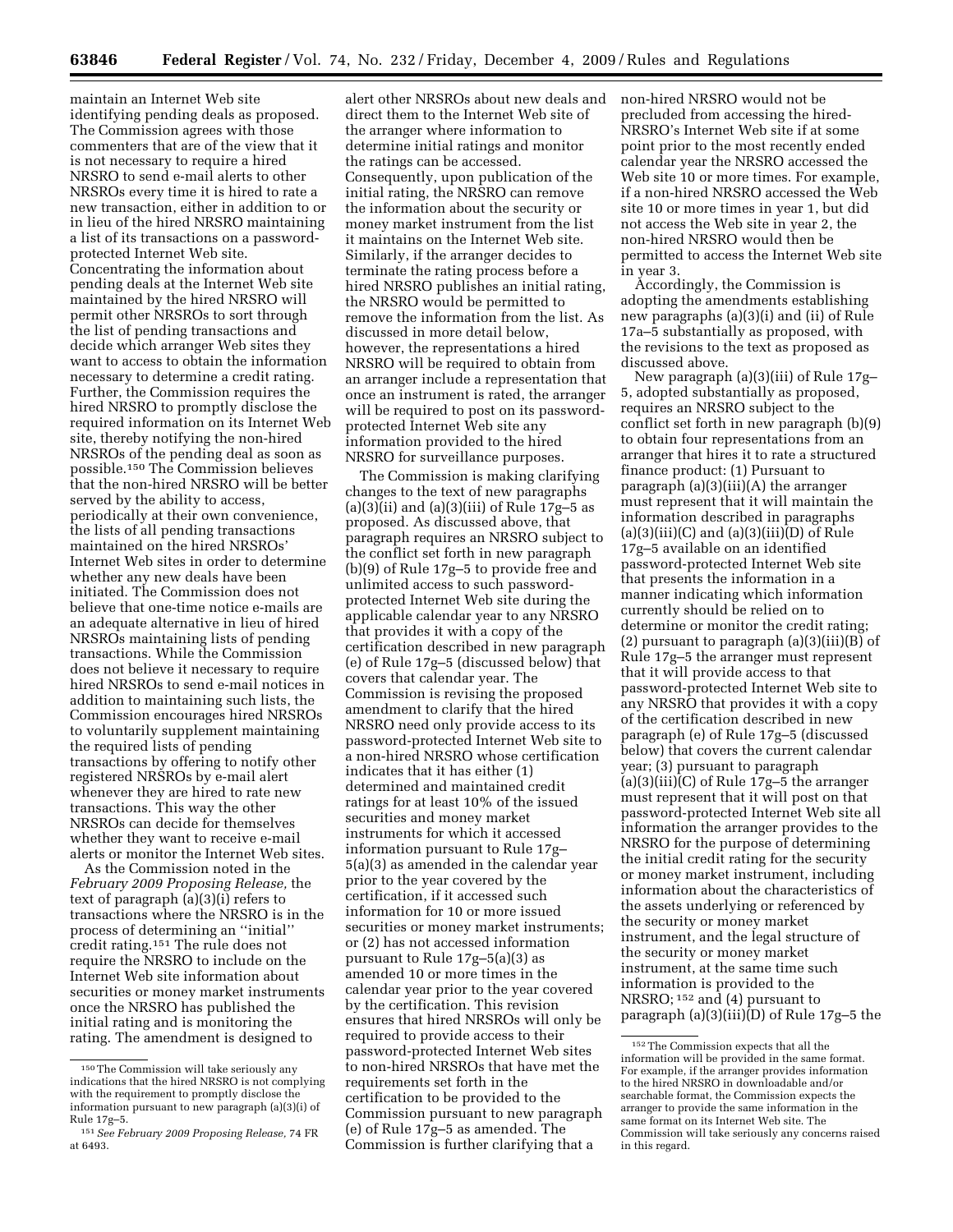arranger must represent that it will post on the password-protected Internet Web site all information the arranger provides to the NRSRO for the purpose of undertaking credit rating surveillance on the security or money market instrument, including information about the characteristics and performance of the assets underlying or referenced by the security or money market instrument at the same time such information is provided to the NRSRO.

The representations required to be obtained by an NRSRO, as described in new paragraphs (a)(3)(iii)(A) through (D) of Rule 17g–5, taken together, provide that an arranger of a structured finance product agrees to make the information it provides to hired NRSROs, whether provided for the purpose of determining an initial rating or for monitoring a rating, available to other NRSROs. The hired NRSRO must obtain from the arranger a representation that the arranger will post that information on the arranger's Internet Web site at the same time it is given to the hired NRSRO, and that any time the information is updated or new information is given to the hired NRSRO, the arranger will post that information on its Internet Web site contemporaneously. An NRSRO also will be required to obtain from the arranger a representation that the arranger will tag the information in a manner that informs NRSROs accessing the Web site which information currently is operative for the purpose of determining the credit rating in order to ensure that NRSROs accessing the Internet Web site use the correct information to determine their credit ratings. Paragraph (a)(3)(iii) of Rule 17a–5, as adopted, adds the word ''written'' to the proposed text in order to clarify that these representations must be obtained in writing in order to ensure that they are formally documented and executed.

An NRSRO will violate Rule 17a–5(a)(3) if it determines an initial credit rating or maintains an existing credit rating for a structured finance product that is paid for by an arranger unless that NRSRO obtains a written representation from the arranger, upon which the NRSRO can reasonably rely, that the arranger will take the steps set forth in paragraph (a)(3)(iii)(A) through (D). One commenter expressed concern over the proposed amendment's standard of ''reasonable'' reliance on an arranger's representations.153 The question of whether reliance was reasonable will depend on the facts and circumstances of a given situation.

Factors relevant to this analysis would include, but not be limited to: (1) Ongoing or prior failures by the arranger to adhere to its representations; or (2) a pattern of conduct by the arranger where it fails to promptly correct breaches of its representations. Further, the Commission recognizes that Internet Web sites periodically malfunction. Depending on the facts, a limited Internet Web site malfunction by itself would not cause the NRSRO to no longer be able to rely reasonably on a written representation from that arranger.

In addition to the scope of the safe harbor, commenters raised a number of other concerns in connection with paragraph (a)(3)(iii) as proposed.154 Several commenters objected to the requirement that NRSROs obtain representations from arrangers, arguing that doing so inappropriately places NRSROs in the position of enforcing arranger compliance with disclosure requirements.155 One commenter suggested that the required representations be made to the Commission instead of the hired NRSRO.156 The Commission believes that the structure of the rule as amended is consistent with the Commission's regulation of NRSROs. The Commission notes that the rule as amended is designed to make clear the steps an NRSRO must take to provide a credit rating for a particular arranger. An NRSRO is not required to enforce compliance; however, if, for example, an NRSRO had knowledge that an arranger had not complied with its representations, the NRSRO would be on notice that future reliance on that arranger might not be reasonable. The Commission believes it is likely that the required representations will be part of the standard contracts entered into between NRSROs and arrangers and that an arranger that fails to comply with its representations will risk having the hired NRSRO withdraw the credit ratings paid for by that arranger and being denied the ability to obtain credit ratings from the hired NRSRO in the future, given that the hired NRSRO may not be able to reasonably rely on the safe harbor. The Commission believes that the consequences of losing the safe harbor should provide sufficient incentive for NRSROs to ensure that they obtain the representations from

arrangers as set forth in paragraph (a)(3)(iii) and that arrangers comply with their representations.

Another commenter argued that the duty to make the required information available should fall entirely on the hired NRSRO.157 The Commission believes that arrangers are best positioned to disclose the information necessary to allow the NRSRO-users to determine credit ratings. The disclosure representation to be obtained from an arranger will apply to any information provided to a hired NRSRO, of which there may be more than one. One of the hired NRSROs may ask for more information than the other hired NRSROs. Allocating the responsibility of disclosure to the arranger will promote the most consistent and orderly dissemination of information to the NRSRO-users and allow them to access all relevant deal information in a single location rather than on multiple hired NRSROs' Internet Web sites.

Another commenter argued that requiring NRSROs to obtain such representations would have a chilling effect on oral communications by the issuer to the NRSRO and argued that the proposed amendment was an inappropriate means of regulating issuers' conduct.158 The representations an NRSRO will be required to obtain from an arranger are not intended to result in the arranger providing different information to a hired NRSRO than it would otherwise, much less to ''regulate'' issuer conduct. The Commission acknowledges that the requirements of paragraph (a)(3) of Rule 17g–5 as a whole likely will formalize the process of information exchange from the arranger to the NRSRO for structured finance products, including the written submission of information that may, in the past, have been provided orally. However, the Commission believes this will be a positive development. First, conveying information in writing rather than orally may promote credit rating accuracy in that the NRSRO analyst will be able to refer back to a document containing the information rather than his or her memory. Second, a more formal process of information exchange will create a better record of the data provided to the NRSRO, which will make it easier for Commission staff to understand the process used to determine the credit rating during an after-the-fact review of whether the NRSRO adhered to its procedures and methodologies for determining such credit ratings. This will benefit the NRSRO's compliance

<sup>153</sup> *See* Fitch Letter.

<sup>154</sup> *See e.g.*, Council Letter; DBRS Letter; Fitch Letter; ASF/SIFMA Letter; Moody's Letter; Realpoint Letter; ABA Committee Letter; CMSA Letter; RiskMetrics Statement; Colorado PERA Letter.

<sup>155</sup> *See* Fitch Letter; Moody's Letter; ABA Committee Letter.

<sup>156</sup> *See* ABA Committee Letter.

<sup>157</sup> *See* ASF/SIFMA Letter.

<sup>158</sup> *See* Moody's Letter.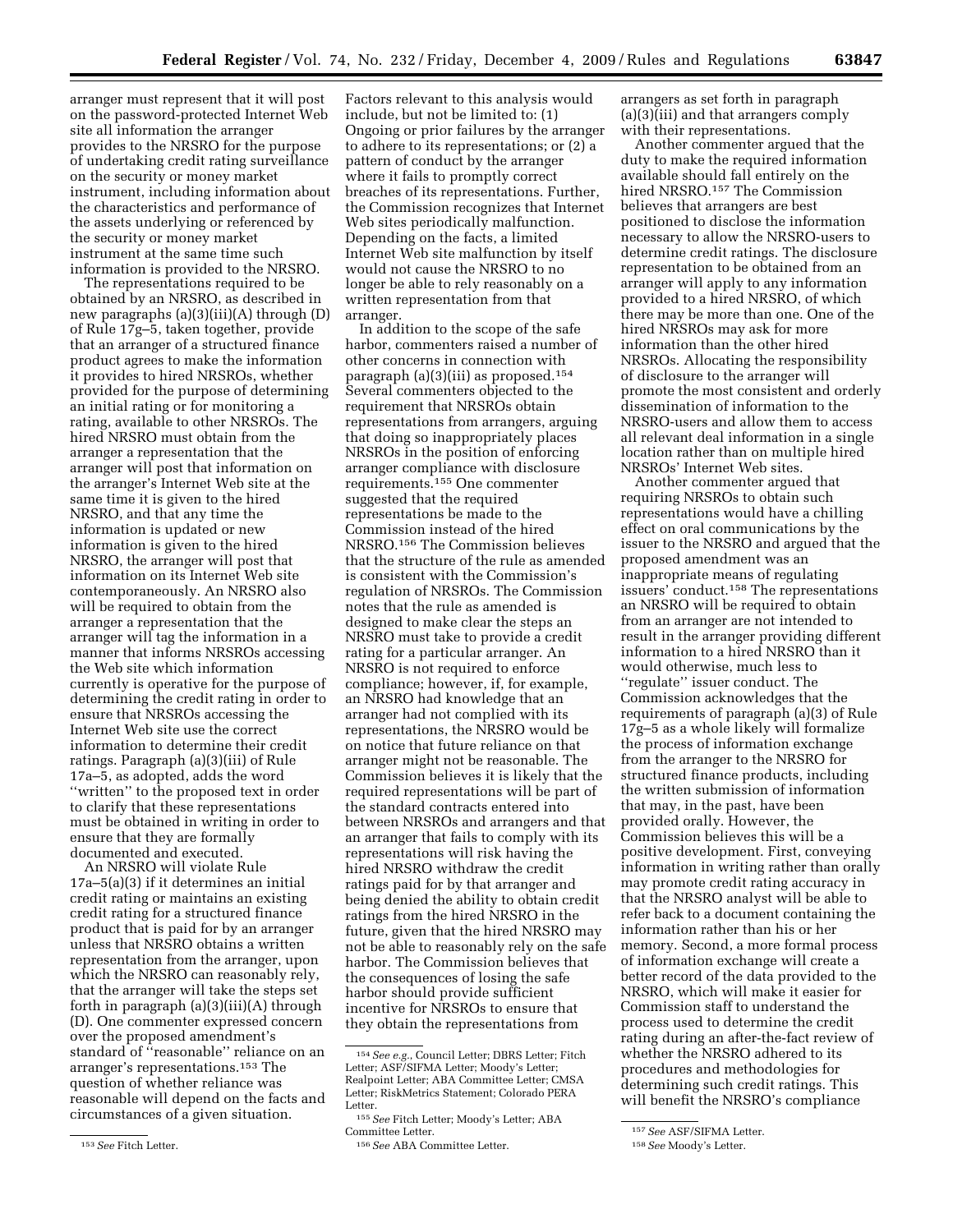and internal audit functions as well as the Commission's examination function and benefit users of credit ratings.

The Commission requested comment as to whether the NRSRO should be required to obtain a representation from the arranger that the arranger will not provide any information to the hired NRSRO that is material without also disclosing that information on the arranger's Internet Web site.159 The three commenters directly addressing this issue responded in the affirmative.160 The Commission believes, however, that the representations the hired NRSRO will be required to obtain from an arranger, as set forth in paragraphs  $(a)(3)(iii)(C)$ and (D) as proposed, are sufficient to advance the purposes of the rule as amended. One commenter suggested that the Commission broaden the proposed amendment to permit unsolicited, subscriber-paid NRSROs to contact an arranger with questions regarding the information provided, or to be provided, on its passwordprotected Internet Web site for purposes of determining or monitoring a credit rating.161 The Commission believes that the representations an NRSRO will be required to obtain from an arranger are sufficient to accomplish the goals of the rule, as amended, and that it would be beyond the intended scope of the rule, as amended, to require arrangers to take on the responsibility of answering questions from the non-hired NRSROs obtaining access to the information that the arranger has disclosed.

Finally, one commenter stated that arranger, trustee, servicer and special servicer information and reports should be included in the arrangers' representation to disclose under paragraph (a)(3)(iii) of Rule 17g–5.162 The Commission agrees with this comment. The Commission recognizes that in many cases, the data required to monitor the rating of a structured finance product is provided by third parties such as trustees or loan servicers. In proposing the amendments to paragraph (a) of Rule 17g–5, the Commission did not intend to exclude such information from disclosure to non-hired NRSROs and potentially provide arrangers with an incentive to delegate the provision of information regarding a structured finance product to third parties in order to avoid such disclosure. Accordingly, the

Commission is adding the language ''or contracts with a third party to provide to the nationally recognized statistical rating organization'' to new paragraphs (a)(3)(iii)(C) and (D) of Rule  $17g-5$  in order to clarify that the proposed language ''all information the issuer, sponsor, or underwriter provides to the nationally recognized statistical rating organization for the purpose of determining the initial credit rating for the security or money market instrument'' and ''all information the issuer, sponsor, or underwriter provides to the nationally recognized statistical rating organization for the purpose of undertaking credit rating surveillance on the security or money market instrument'' includes all information the issuer, sponsor or underwriter provides to the hired NRSRO *either directly or by contracting with a third party.* 

The same commenter suggested that the Commission clarify that information made available to the arranger-paid NRSRO must be made available to the other NRSROs not only at the same time but also in the same manner, and with same search, access and other capabilities, as it is made available to the arranger-paid NRSRO.163 The Commission notes that the nature of the relationship between the arranger and the hired NRSRO makes it inappropriate to mandate that all arranger information is made available in the same manner to non-hired NRSROs. For example, the rule as amended does not prohibit arrangers from continuing to deliver written materials directly to the hired NRSROs while posting that material on their password-protected Internet Web site for other NRSROs to access. Nevertheless, a hired NRSRO's reliance on an arranger's representations would not be reasonable if the arranger provided the information to non-hired NRSROs in an impaired manner such that it impeded the ability of the nonhired NRSROs to develop and maintain a credit rating.

The Commission is making one additional change to the text of new paragraph (a)(3)(iii)(B) of Rule 17g–5 as proposed. As discussed above, that paragraph requires a hired NRSRO to obtain from the arranger a representation that it will provide access to its password-protected Internet Web site during the applicable calendar year to any NRSRO that provides it with a copy of the certification described in new paragraph (e) of Rule 17g–5 (discussed below) that covers that calendar year. The Commission is revising the text of the amendment as

proposed to clarify that the arranger, in the written representation it provides in the hired NRSRO, need only represent that it will provide access to its password-protected Internet Web site to a non-hired NRSROs whose certification indicates that it has either: (1) Determined and maintained credit ratings for at least 10% of the issued securities and money market instruments for which it accessed information pursuant to Rule 17g– 5(a)(3) as amended in the calendar year prior to the year covered by the certification, if it accessed such information for 10 or more issued securities or money market instruments; or (2) has not accessed information pursuant to Rule 17g–5(a)(3) as amended 10 or more times in the most recently ended calendar year. This revision ensures that the representations that a hired NRSRO will be required to obtain from an arranger in order to rate a structured finance product will limit access to the arranger's passwordprotected Internet Web sites to nonhired NRSROs that have met the requirements set forth in the certification to be provided to the Commission pursuant to new paragraph (e) of Rule 17g–5 as amended.

The Commission is adopting new paragraph (a)(3)(iii) of Rule 17g–5 substantially as proposed, with the revisions to the text as proposed as discussed above.

# *D. Paragraph (e) of Rule 17g–5*

The Commission also is adopting new paragraph (e) of Rule 17g–5 substantially as proposed. This provision requires that in order to access the Internet Web sites maintained by NRSROs and arrangers pursuant to the requirements of Rule 17g–5(a)(3), an NRSRO must annually execute and furnish to the Commission a certification stating the following:

The undersigned hereby certifies that it will access the Internet Web sites described in 17 CFR § 240.17g–5(a)(3) solely for the purpose of determining or monitoring credit ratings. Further, the undersigned certifies that it will keep the information it accesses pursuant to 17 CFR § 240.17g–5(a)(3) confidential and treat it as material nonpublic information subject to its written policies and procedures established, maintained, and enforced pursuant to section  $15E(g)(1)$  of the Act (15 U.S.C. 780–7(g)(1)) and 17 CFR § 240.17g–4. Further, the undersigned certifies that it will determine and maintain credit ratings for at least 10% of the issued securities and money market instruments for which it accesses information pursuant to 17 CFR § 240.17g–5(a)(3)(iii), if it accesses such information for 10 or more issued securities or money market instruments in the calendar year covered by

<sup>159</sup> *See February 2009 Proposing Release*, 74 FR at 6496.

<sup>160</sup> *See* Council Letter; DBRS Letter; Realpoint Letter.

<sup>161</sup> *See* Realpoint Letter. 162 *See* Realpoint Letter.

<sup>163</sup> *See* Realpoint Letter.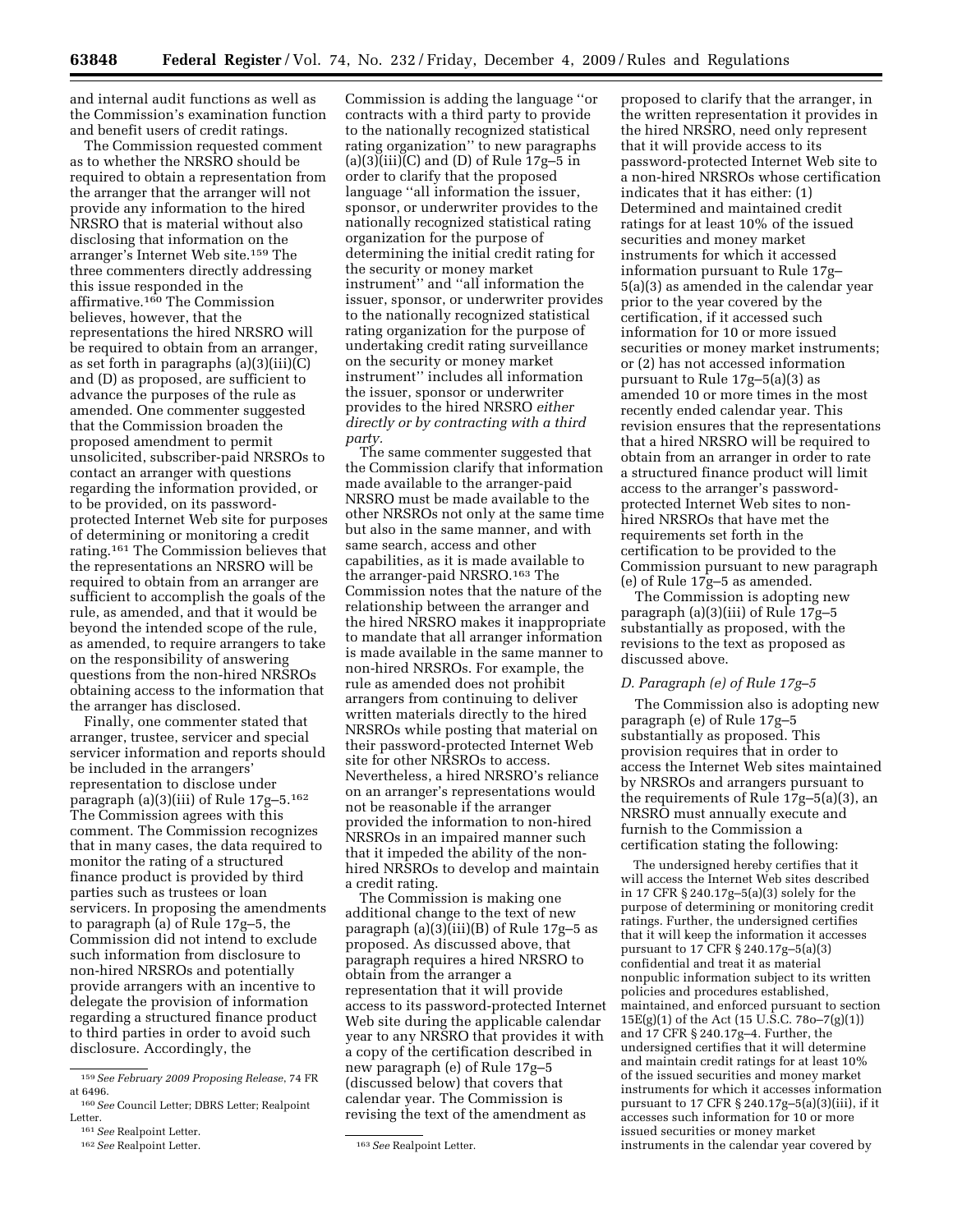the certification. Further, the undersigned certifies one of the following as applicable: (1) In the most recent calendar year during which it accessed information pursuant to 17 CFR § 240.17g–5(a)(3), the undersigned accessed information for [Insert Number] issued securities and money market instruments through Internet Web sites described in 17 CFR § 240.17g–5(a)(3) and determined and maintained credit ratings for [Insert Number] of such securities and money market instruments; or (2) The undersigned previously has not accessed information pursuant to 17 CFR § 240.17g–5(a)(3) 10 or more times during the recently ended calendar year.164

The 10% threshold set forth in paragraph (e) of Rule 17g–5, as amended, is designed to require the NRSRO accessing arranger Internet Web sites to determine a meaningful amount of credit ratings without forcing it to undertake work that it may not have the capacity or resources to perform. The Commission expressed its belief in the *February 2009 Proposing Release* that there should be some minimum level of credit ratings issued to demonstrate that the NRSRO is accessing the information for the purpose of determining credit ratings. On the other hand, if an NRSRO accesses information about a proposed deal that involves a structure or a type of assets that are new and that the NRSRO has not developed a methodology to incorporate into its ratings, it would not be appropriate or prudent to require the NRSRO to determine a credit rating. The requirement that the NRSRO list the number of times it accessed the information for issued securities and money market instruments and the number of credit ratings determined using that information on its next annual certification pursuant to paragraph (e) is designed to provide a level of verification that the NRSRO is, in fact, accessing the information for purposes of determining credit ratings.

The Commission received five comments on proposed paragraph (e) of Rule 17g–5.165 Two commenters argued that NRSROs accessing arranger information pursuant to the rule should be required to provide confidentiality agreements to the arranger.166 The

Commission is not requiring NRSROs accessing this information to enter into a confidentiality agreement with the arrangers. However, the Commission is sensitive to the concerns of commenters advocating such a requirement, namely that an arranger has a confidentiality agreement it could enforce directly itself. Accordingly, the representations an NRSRO must obtain from an arranger will not prevent the arranger from employing a simple process requiring non-hired NRSROs to agree to keep the information they obtain from the arranger confidential, provided that such a process does not operate to preclude, discourage, or significantly impede non-hired NRSROs' access to the information, or their ability to issue a credit rating based on the information. For example, an arranger could interpose a confidentiality agreement in a window (click-through screen) on the Internet Web site that appears after the NRSRO successfully enters its password to access the information and which requires the NRSRO to hit an ''Agree'' button before being directed to the information to be used to determine the credit rating. Presumably, this confidentiality agreement would contain the same terms as the confidentiality agreement between the arranger and the hired NRSRO. A process that effectively operates to preclude, discourage, or significantly impede non-hired NRSROs' access to the arranger's information or ability to issue unsolicited ratings, however, would be contrary to the Commission's purpose in adopting the rule as amended and, depending on the facts, may affect whether a hired NRSRO may reasonably rely on the arranger's representations.

The Commission also specifically requested comment as to whether the 10% threshold should be adjusted higher or lower.<sup>167</sup> Two commenters argued against the requirement,168 with one stating that the 10% threshold could cause a chilling effect on NRSROs seeking to determine credit ratings using the arrangers' Internet Web sites and recommended that the Commission eliminate the provision and instead add a new provision to Rule 17g–2(a) requiring a non-hired NRSRO to make and retain records showing each deal it accessed pursuant to proposed rule 17g– 5(a)(3).169 The Commission continues to believe that a 10% threshold strikes an appropriate balance between ensuring that the NRSRO is accessing the

information for the purpose of determining credit ratings and not requiring the NRSRO to determine credit ratings for proposed deals that, upon review of the information provided, is beyond the current capabilities of the NRSRO. NRSROs that choose to access arrangers' Internet Web sites should do so with the intent to generate credit ratings, in which case a 10% threshold should not have a chilling effect. Eliminating the threshold requirement could have the undesirable effect of encouraging NRSROs to access the arranger Internet Web sites for reasons other than determining ratings, which would run contrary to the Commission's purposes for amending the rule. However, the Commission intends to closely monitor the effect of the 10% threshold requirement.

The Commission also specifically requested comment on whether an NRSRO should be prohibited from accessing the arranger information in the future if it accesses information 10 or more times in a calendar year and does not determine credit ratings for 10% or more of the deals.170 One commenter directly addressed this question and stated that the NRSRO should not be barred from accessing the information in the future.171 The Commission believes that an NRSRO should be required to meet the 10% threshold to continue to access the information as this provides some evidence that the NRSRO is using the information for purposes of determining credit ratings and not for other reasons. At the same time, the Commission recognizes that there may be legitimate reasons why an NRSRO does not meet the 10% threshold in a given year, and NRSROs may request appropriate relief in such cases. For example, an NRSRO may access the information for a new type of financial instrument which it believed it was capable of rating but, upon reviewing the information posted by the arranger, determined that it did not have the resources or capacity to do so. In such a case, it would not be in the public interest for the non-hired NRSRO to produce a rating; nor, however, would it be desirable to penalize that NRSRO for its good-faith re-evaluation of its ability to produce the rating.

The Commission is revising the text of paragraph (e) to correct a typographical error contained in the *February 2009 Proposing Release* by removing the word ''the'' prior to the phrase ''such securities and money market instruments'' in the final sentence of the

<sup>164</sup> *See February 2009 Proposing Release*, 74 FR at 6496. The use of the term ''issued securities and money market instruments'' is intended to address potential deals that are posted on the Internet Web sites but that ultimately do not result in the publication of an initial rating because the arranger decides not to issue the securities or money market instruments. An NRSRO that accessed such information would not need to count it among the final deals that would be used to determine whether it met the 10% threshold. *See id.* 

<sup>165</sup> *See* DBRS Letter; Fitch Letter; ASF/SIFMA Letter; Realpoint Letter; ABA Committee Letter. 166 *See* ASF/SIFMA Letter; ABA Committee Letter.

<sup>167</sup> *See February 2009 Proposing Release*, 74 FR at 6497.

<sup>168</sup> *See* DBRS Letter, Realpoint Letter. 169 *See* DBRS Letter.

<sup>170</sup> *See February 2009 Proposing Release*, 74 FR at 6497.

<sup>171</sup> *See* Realpoint Letter.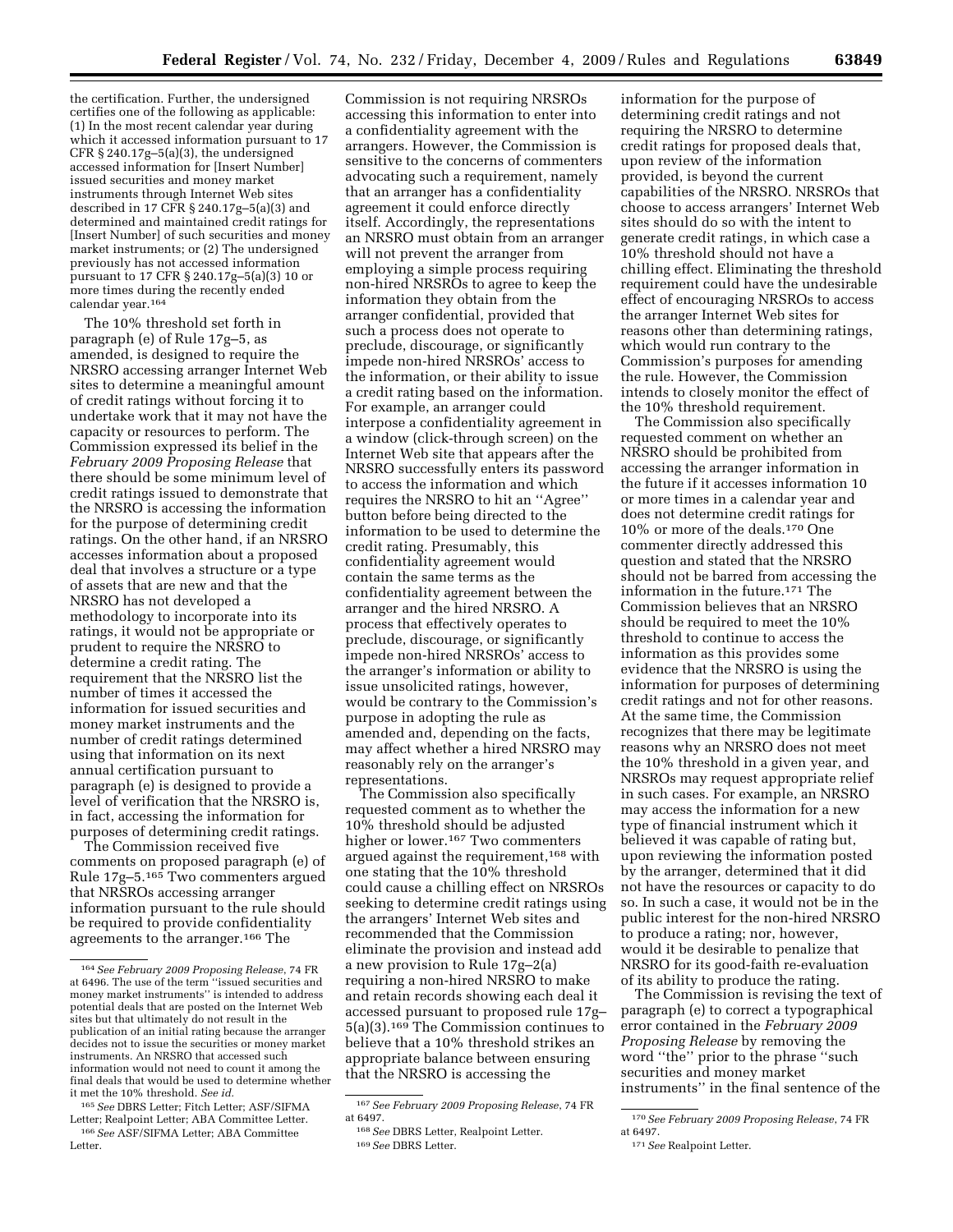certification. Additionally, the Commission is revising the text of paragraph (e) to clarify that the limit on accessing information 10 or more times occurred during the most recently ended calendar year.

Accordingly, the Commission is adopting paragraph (e) of Rule 17g–5 substantially as proposed.

#### *E. Regulation FD*

The Commission is adopting, substantially as proposed, the amendments to Regulation FD.172 The amendments to Regulation FD will accommodate the information disclosure program that the Commission is establishing under paragraphs (a) and (b) of Rule 17g–5, and permit the disclosure of material, non-public information to an NRSRO, solely for the purpose of allowing the NRSRO to determine or monitor a credit rating, irrespective of whether the NRSRO makes its ratings publicly available. As noted in the *February 2009 Proposing Release*, the amendments accommodate subscriber-based NRSROs that do not make their ratings publicly available for free, as well as NRSROs that access the information under Rule 17g–5 but ultimately do not issue a credit rating using the information.

Currently, Rule 100(b)(2)(iii) of Regulation FD 173 provides that the requirements of Regulation FD do not apply to disclosures of material nonpublic information made to an entity whose primary business is the issuance of credit ratings, provided the information is disclosed solely for the purpose of developing a credit rating and the entity's ratings are publicly available. As amended, Rule 100(b)(2)(iii) will contain two exceptions related to the issuance of credit ratings. Rule 100(b)(2)(iii)(A) of Regulation FD 174 will permit the disclosure of material, non-public information to an NRSRO, solely for the purpose of allowing the NRSRO to determine or monitor a credit rating pursuant to Rule 17g–5(a)(3), irrespective of whether the NRSRO makes its ratings publicly available. Rule  $100(b)(2)(iii)(A)$  will apply only when the disclosures to NRSROs are made pursuant to Rule 17g–5(a)(3). Rule  $100(b)(2)(iii)(B)$  of Regulation FD  $175$  will continue to permit issuers to disclose material, non-public information, solely for the purpose of determining or monitoring a credit rating, to any credit rating agency (including, but not limited

to, NRSROs), as that term is defined in Section 3(a)(61) of the Exchange Act,  $176$ that makes its credit ratings publicly available.

The proposed amendment to Regulation FD elicited few comments. One commenter supported the proposed amendment, but suggested expanding it to expressly permit unsolicited NRSROs to contact an arranger with questions regarding the information provided, or to be provided, on its passwordprotected Internet Web site for purposes of determining or monitoring a credit rating, and to require arrangers to post on such Internet Web site any additional material information provided in response to such questions.177 The Commission expects that arrangers will have an incentive to post any additional information provided to an NRSRO on its password-protected Internet Web site because if they do not do so, other NRSROs developing credit ratings by accessing the Internet Web site would be determining their credit ratings without the benefit of the additional information. A lack of access to this additional information could adversely impact the ratings and lead to more frequent rating actions during the surveillance process. The purpose of the amendment to Regulation FD is to assure arrangers that providing information in compliance with Rule 17g–5(a)(3) will not violate Regulation FD. The Commission believes that the amendment, as adopted, will permit arrangers to post such additional information without causing a violation of Regulation FD, and that no expansion of the amendment is necessary.

Another commenter agreed that the disclosure regime proposed under Rule 17g–5 cannot operate effectively without the proposed amendment to Regulation FD, but suggested that such an expansion of the credit rating agency exemption presents a risk that none of the ratings determined for a structured finance product would be publicly available.178 To address this potential risk, this commenter suggested that the exception be revised to allow information provided under Rule 17g– 5(a)(3) to be disclosed to all NRSROs, provided that the ratings of at least one of those NRSROs are publicly available. The Commission does not believe this revision is necessary. Because the disclosure regime in Rule 17g–5(a)(3) will be triggered only when credit ratings for structured finance products are paid for by the issuer, sponsor, or underwriter, the Commission believes it is already very likely that such ratings will be made publicly available.

Some NRSROs expressed concern that the proposed amendments would lead to a greater risk of selective disclosure of material, non-public information.179 These commenters suggested that the proposed amendment to Regulation FD would hurt investor confidence in the fairness of U.S. markets,180 encourage market abuse and undermine the integrity of the U.S. market.181 In particular, these commenters noted that the proposed amendment to the credit rating agency exemption in Regulation FD would permit NRSROs to obtain material non-public information from issuers and then selectively disclose it, or selectively disclose rating actions based upon it.182

One commenter argued that the proposed amendment to Regulation FD would undercut the policy justification for including a credit rating agency exception in Regulation FD.183 This commenter highlighted that the Commission's rationale for exempting disclosure to credit rating agencies from Regulation FD was the widely available publication of the resulting credit rating.184

The Commission is sensitive to commenters' concerns and will monitor the operation of the rule.185 To aid the monitoring, the Commission encourages NRSROs and other market participants to notify the Commission if they believe the selective availability of non-public information is being abused. However, the Commission believes that the proposed amendments will not lead to misuse of material, non-public information by NRSROs. As noted above, the Commission believes that in order to promote competition in the credit rating industry NRSROs should

184 *See Selective Disclosure and Insider Trading,*  Securities Act Release No. 7881 (August 15, 2000), 65 FR 51716 (August 24, 2000) (''Regulation FD Adopting Release''). In the Regulation FD Adopting Release the Commission explained that while it was aware that ''ratings organizations often obtain nonpublic information in the course of their ratings work'' it was not aware of any incidents of selective disclosure involving ratings organizations.

185 Separately, the Commission reminds issuers and persons acting on their behalf of the need to consider whether information selectively disclosed under 17 CFR 243.100(b)(2)(iii)(A) or (B) also is required to be publicly disclosed in a registration statement, or periodic or current report, because disclosure of that information is necessary to make other statements made not misleading. In some circumstances, the fact that information is important to an NRSRO's analysis may be relevant to an issuer's evaluation of its other disclosure obligations.

<sup>172 17</sup> CFR 243.100–243.103.

<sup>173 17</sup> CFR 243.100(b)(2)(iii).

174 17 CFR 243.100(b)(2)(iii)(A).

<sup>175 17</sup> CFR 243.100(b)(2)(iii)(B).

<sup>176 15</sup> U.S.C. 78c(a)(61).

<sup>177</sup> *See* Realpoint Letter.

<sup>178</sup> *See* DBRS Letter.

<sup>179</sup> *See* S&P Letter, Moody's Letter.

<sup>180</sup> *See* S&P Letter.

<sup>181</sup> *See* Moody's Letter.

<sup>182</sup> *See* Moody's Letter, S&P Letter.

<sup>183</sup> *See* S&P Letter.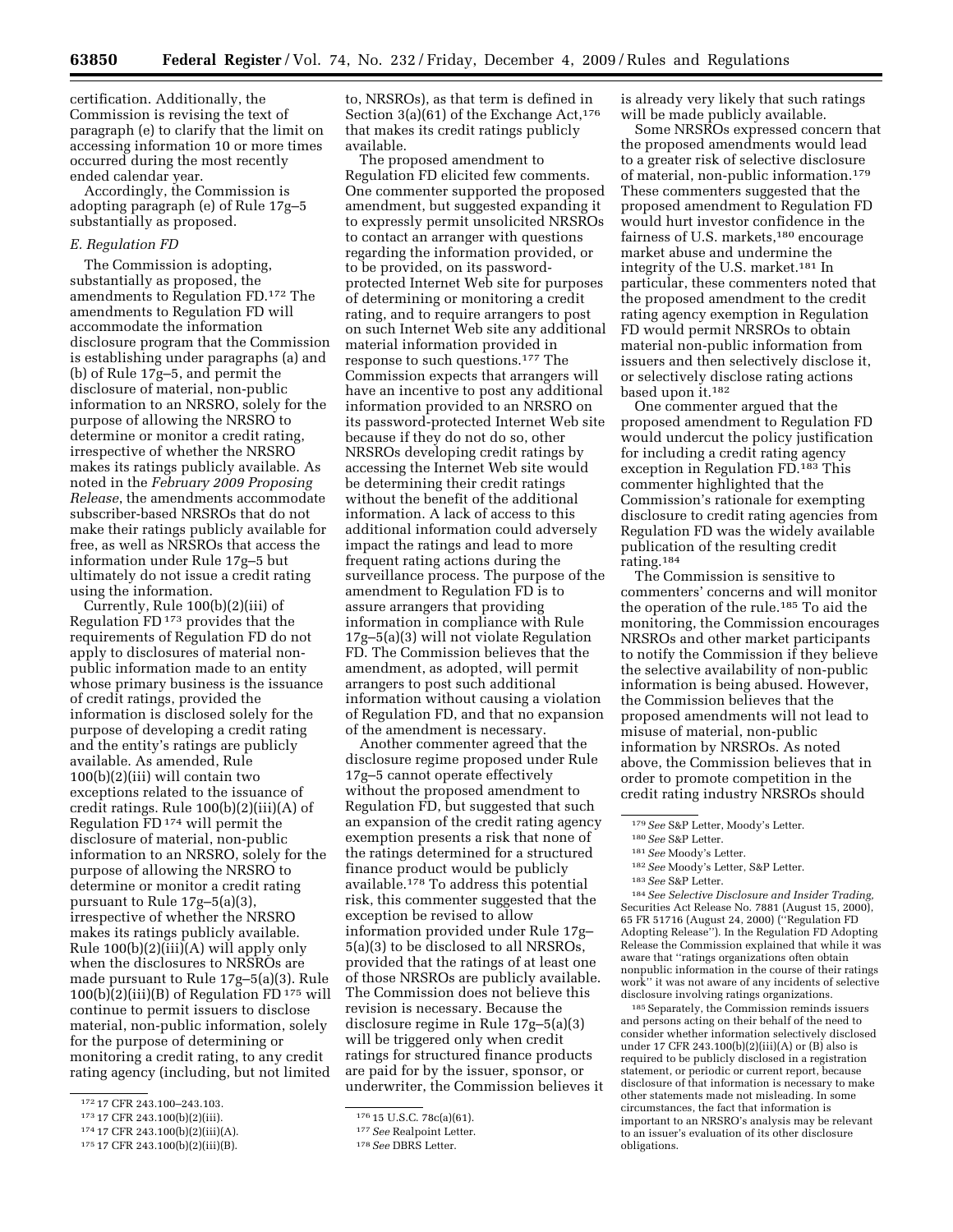have access to material, non-public information from arrangers for the purpose of determining or monitoring unsolicited credit ratings for structured finance products. Because the Regulation FD exclusion added today is limited to NRSROs accessing the information in the context of Rule 17g– 5(a)(3), entities receiving the material, non-public information will be subject to Section 15E(g) of the Exchange Act 186 and Rule 17g–4 187 thereunder. These statutory and regulatory provisions require NRSROs to establish, maintain and enforce policies and procedures reasonably designed to prevent the misuse of material, non-public information.

Moreover, an NRSRO will be required to furnish to the Commission prior to accessing a password-protected Internet Web site a certification under Rule 17g– 5(e) that the NRSRO will keep the information it accesses pursuant to Rule 17g–5(a)(3) confidential and treat it as material, non-public information subject to its Section 15E(g) and Rule 17g–4 obligations. In addition, the disclosure regime in Rule 17g–5 will only be triggered when an issuer pays an NRSRO to issue or maintain a credit rating for a structured finance product. As a result, the Commission expects that a credit rating for such structured finance product will be issued publicly along with any unsolicited ratings from subscriber-based NRSROs.

In addition, the Commission is amending Rule 100(b)(2)(iii) to replace ''developing'' with ''determining or monitoring[.]'' This amendment to Rule 100(b)(2)(iii) is intended to mirror the use of ''determining'' in the Rating Agency Act 188 and other Commission rules regarding NRSROs.189 The Commission also notes that this amendment will be consistent with the Rule 17g–5(e) certification that NRSROs will be required to furnish to the Commission and to arrangers in order to access an arranger's password-protected Internet Web site described in Rule 17g– 5(a)(3). New Rule 17g–5(e) requires NRSROs to certify that the NRSRO will access the arranger's passwordprotected Internet Web site described in Rule 17g–5(a)(3) solely for the purpose of ''determining or monitoring'' credit ratings.

The Commission is also adopting, as proposed, the amendment to the text in Rule 100(b)(2)(iii)(B) of Regulation FD<sup>190</sup> to use the statutory definition of

- 187 17 CFR 240.17g–4.
- 188 *See, e.g.,* 15 U.S.C. 78o–7(a)(1)(B)(ii).

''credit rating agency'' as defined in Section 3(a)(61) of the Exchange Act.<sup>191</sup> The Commission received one comment on this proposed amendment, which supported it.192

#### *F. Conclusion*

The Commission is adopting these amendments to Rule 17g–5, in part, pursuant to the authority in Section 15E(h)(2) of the Exchange Act.193 The provisions in this section of the statute provide the Commission with authority to prohibit, or require the management and disclosure of, any potential conflict of interest relating to the issuance of credit ratings by an NRSRO.194 The Commission believes that the amendments are necessary and appropriate in the public interest and for the protection of investors because they are designed to address conflicts of interest and improve the quality of credit ratings for structured finance products by making it possible for more NRSROs to rate these instruments.

The Commission believes that these amendments will advance the Rating Agency Act's goal of promoting competition in the credit rating industry by facilitating the issuance of credit ratings by NRSROs that are not hired by the arranger. The Commission further believes that the resulting increase in the number of ratings extant for a given structured finance security or money market instrument will provide users of credit ratings with more views on the creditworthiness of the security or money market instrument. The amendments also are designed to make it more difficult for arrangers to exert influence over the NRSROs they hire to determine ratings for structured finance products. By facilitating the issuance of unsolicited ratings by non-hired NRSROs, the amendments will increase the likelihood that if a hired NRSRO issues a ratings that is higher than warranted, that fact will be revealed to the market through the lower ratings issued by other NRSROs.

For the reasons discussed above, the Commission is adopting the amendments to Rule 17g–5 and Regulation FD substantially as proposed.

# **IV. Paperwork Reduction Act**

Certain provisions of the rule amendments contain a ''collection of information'' within the meaning of the Paperwork Reduction Act of 1995 (''PRA''). The Commission published a

notice requesting comment on the collection of information requirements in the *February 2009 Proposing Release*  and submitted the proposed collection to the Office of Management and Budget (''OMB'') for review in accordance with the PRA.195 An agency may not conduct or sponsor, and a person is not required to comply with, a collection of information unless it displays a currently valid control number. The titles for the collections of information are:

(1) Rule 17g–2, Records to be made and retained by nationally recognized statistical rating organizations (OMB Control Number 3235–0628); and

(2) Rule 17g–5, Conflicts of interest (OMB Control Number 3235–0649).

The amendment to Regulation FD does not contain a collection of information within the meaning of the PRA.

# *A. Collections of Information Under the Proposed Rule Amendments*

The Commission is adopting rule amendments to impose additional disclosure and conflict of interest requirements on NRSROs. These amendments are designed to address concerns about the integrity of the credit rating procedures and methodologies at NRSROs and to promote transparency and objectivity in the NRSRO credit rating process by, among other things, increasing competition and making it easier for investors and other market participants and observers to assess the credit ratings performance of NRSROs. These amendments modify the Commission's rules, adopted in June 2007 and modified in February 2009, implementing registration, recordkeeping, financial reporting, and oversight rules under the Rating Agency Act. The amendments contain recordkeeping and disclosure requirements that are subject to the PRA.

In summary, the rule amendments require: (1) An NRSRO to make publicly available on its Internet Web site in an interactive data file that uses any machine-readable computer format (until 60 days after the date on which the Commission publishes a List of XBRL Tags for NRSROs on its Internet Web site, at which point the NRSRO will be required to make the information available in XBRL format using the Commission's List of XBRL Tags for NRSROs) ratings action histories for all credit ratings initially determined on or after June 26, 2007, with each new ratings action that is related to issuer-

<sup>186 15</sup> U.S.C. 78o–7(g).

<sup>189</sup> *See, e.g.,* 17 CFR 240.17g–2.

<sup>190 17</sup> CFR 243.100(b)(2)(iii)(B).

<sup>191 15</sup> U.S.C. 78c(a)(61).

<sup>192</sup> *See* ABA Letter.

193 15 U.S.C. 78o–7(h)(2).

<sup>194</sup> *Id.* 

<sup>195</sup> *See February 2009 Proposing Release,* 74 FR 6498–6501.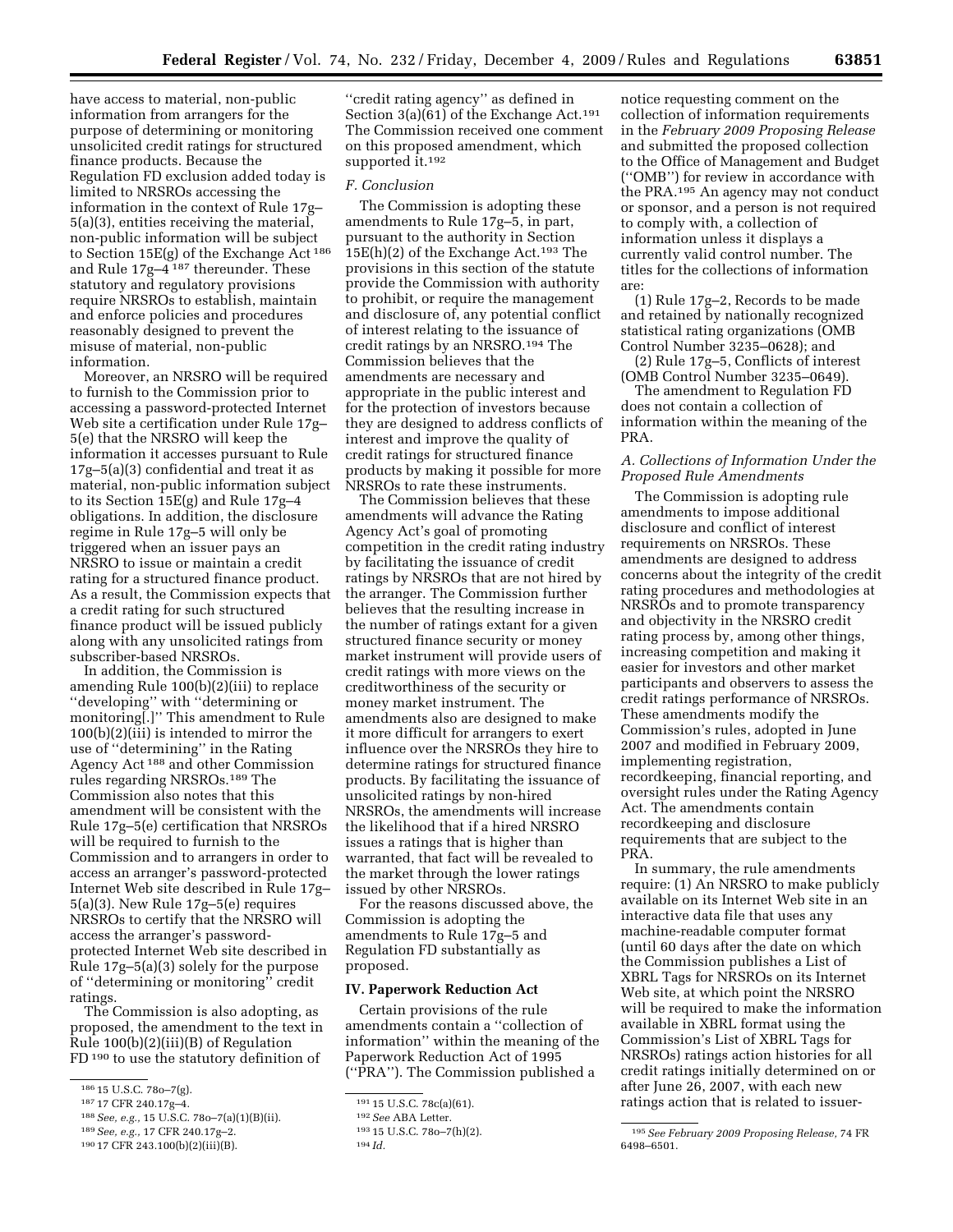paid credit ratings to be reflected in such publicly disclosed histories no later than twelve months after it was taken, and each new ratings action that is related to credit ratings that are not issuer-paid to be reflected in such publicly disclosed histories no later than twenty-four months after it was taken; 196 (2) an NRSRO that is hired by arrangers to issue credit ratings for structured finance products to disclose the deals for which they are in the process of determining such credit ratings to non-hired NRSROs that have furnished the Commission with the certification as described below; (3) an NRSRO that is hired by arrangers to perform credit ratings for structured finance products to obtain written representations from arrangers, on which the NRSRO can reasonably rely, that the arrangers will provide all the information given to the hired NRSRO to non-hired NRSROs that have furnished the Commission with the certification described below; 197 and (4) an NRSRO seeking to access the information maintained by the NRSROs and the arrangers pursuant to the amended rules to furnish the Commission an annual certification that it is accessing the information solely to determine credit ratings and will determine a minimum number of credit ratings using that information.198

# *B. Proposed Use of Information*

The amendments enhance the framework for Commission oversight of NRSROs. As the Commission noted in the *February 2009 Proposing Release,*199 the collections of information in the amendments are designed to provide users of credit ratings with information upon which to evaluate the performance of NRSROs and to enhance the accuracy of credit ratings for structured finance products by increasing competition among NRSROs who rate these products.

# *C. Respondents*

In the *June 2007 Adopting Release,*  the Commission estimated that approximately 30 credit rating agencies would be registered as NRSROs.200 Since the initial set of rules under the Rating Agency Act became effective in June 2007, ten credit rating agencies have registered with the Commission as

NRSROs.201 The Commission, however, expects additional entities will register. The Commission received no comments on this estimate. The Commission believes that this estimate continues to be appropriate for identifying the number of respondents for purposes of the amendments.

In addition, under the amendments to paragraphs (a) and (b) of Rule 17g–5, NRSROs that are hired to rate structured finance products will be required to obtain representations from arrangers that the arrangers will provide information given to the hired NRSRO to other NRSROs. In the *June 2008 Proposing Release* and again in the *February 2009 Proposing Release,* based on staff information gained from the NRSRO examination process, the Commission estimated that approximately 200 arrangers would be respondents for the purpose of the PRA estimate.202 The Commission received no comments on this estimate when originally proposed or re-proposed. The Commission continues to estimate, for purposes of this PRA, that approximately 200 arrangers will be affected.

# *D. Total Annual Recordkeeping and Reporting Burden*

As discussed in further detail below, the Commission estimates the total recordkeeping burden resulting from the amendments will be approximately 71,550 hours on a one-time basis 203 and 169,390 hours on an annual basis.204 This represents an increase from the estimates of 69,315 hours on a one-time basis and 169,045 hours on an annual basis set forth in the *February 2009 Proposing Release.*205 This increase is attributable in part to the fact that the amendments to Rule 17g–2(d) as adopted apply to all NRSROs, rather than only to NRSROs operating under the issuer-paid business model as proposed. The increase also reflects

additional burdens, as described in detail below.

The total annual and one-time hour burden estimates for NRSROs described below are averages across all types of NRSROs expected to be affected by the amendments. The size and complexity of NRSROs range from small entities to entities that are part of complex global organizations employing thousands of credit analysts. The Commission notes that, given the significant variance in size between the largest NRSROs and the smallest NRSROs, the burden estimates, as averages across all NRSROs, are skewed higher because the largest firms currently predominate in the industry.

#### 1. Amendments to Rule 17g–2

Rule 17g–2 requires an NRSRO to make and keep current certain records relating to its business and requires an NRSRO to preserve those and other records for certain prescribed time periods.206 The amendments to paragraph (d) of Rule 17g–2 require an NRSRO to make publicly available on its Internet Web site in an interactive data file that uses a machine-readable computer format ratings action histories for all credit ratings initially determined on or after June 26, 2007, with each new ratings action to be reflected in such publicly disclosed histories no later than twelve months after it was taken for ratings actions related to issuer-paid credit ratings and twenty-four months after it was taken for ratings actions related to credit ratings that are not issuer-paid. An NRSRO will be allowed to use any machine-readable format to make this data publicly available until 60 days after the date on which the Commission publishes a List of XBRL Tags for NRSROs on its Internet Web site, at which point the NRSRO will be required to make the information available in XBRL format using the Commission's List of XBRL Tags for NRSROs.207

The Commission requested comment in the *February 2009 Proposing Release*  on all aspects of the burden estimates for the proposed amendments to Rule 17g–2(d) and received none.

In the *February 2009 Adopting Release,* the Commission determined that, in order to implement the Rule 17g–2(d) requirement that an NRSRO make public, in XBRL format and with a six-month grace period, the ratings action histories required under paragraph (a)(8) for a random sample of 10% of the credit ratings for each ratings class for which it has issued 500 or

<sup>196</sup> *See* 17 CFR 240.17g–2(d)

<sup>197</sup> *See* 17 CFR 240.17g–5(a)(3) and (b)(9).

<sup>198</sup> *See* 17 CFR 240.17g–5(e).

<sup>199</sup> *See February 2009 Proposing Release,* 74 FR at 6498.

<sup>200</sup> *See June 2007 Adopting Release,* 72 FR at 33607.

<sup>201</sup> A.M. Best Company, Inc.; DBRS Ltd.; Fitch, Inc.; Japan Credit Rating Agency, Ltd.; Moody's Investors Service, Inc.; Rating and Investment Information, Inc.; Standard & Poor's Ratings Service; LACE Financial Corp.; Egan-Jones Rating Company; and Realpoint LLC.

<sup>202</sup> *See June 2008 Proposing Release,* 73 FR at 36237; *February 2009 Proposing Release,* 74 FR at 6498.

<sup>203</sup> This total is derived from the total one-time hours set forth, in the order in which they are set forth, in the text below:  $2,550 + 9,000 + 60,000 =$ 71,550.

<sup>204</sup> This total is derived from the total annual hours set forth, in the order in which they are set forth, in the text below: 450 + 14,880 + 4,000 +  $150,000 + 60 = 169,390.$ 

<sup>205</sup> *February 2009 Proposing Release,* 74 FR at 6498–6499.

<sup>206 17</sup> CFR 240.17g–2.

<sup>207 17</sup> CFR 240.17g–2(d)(iii).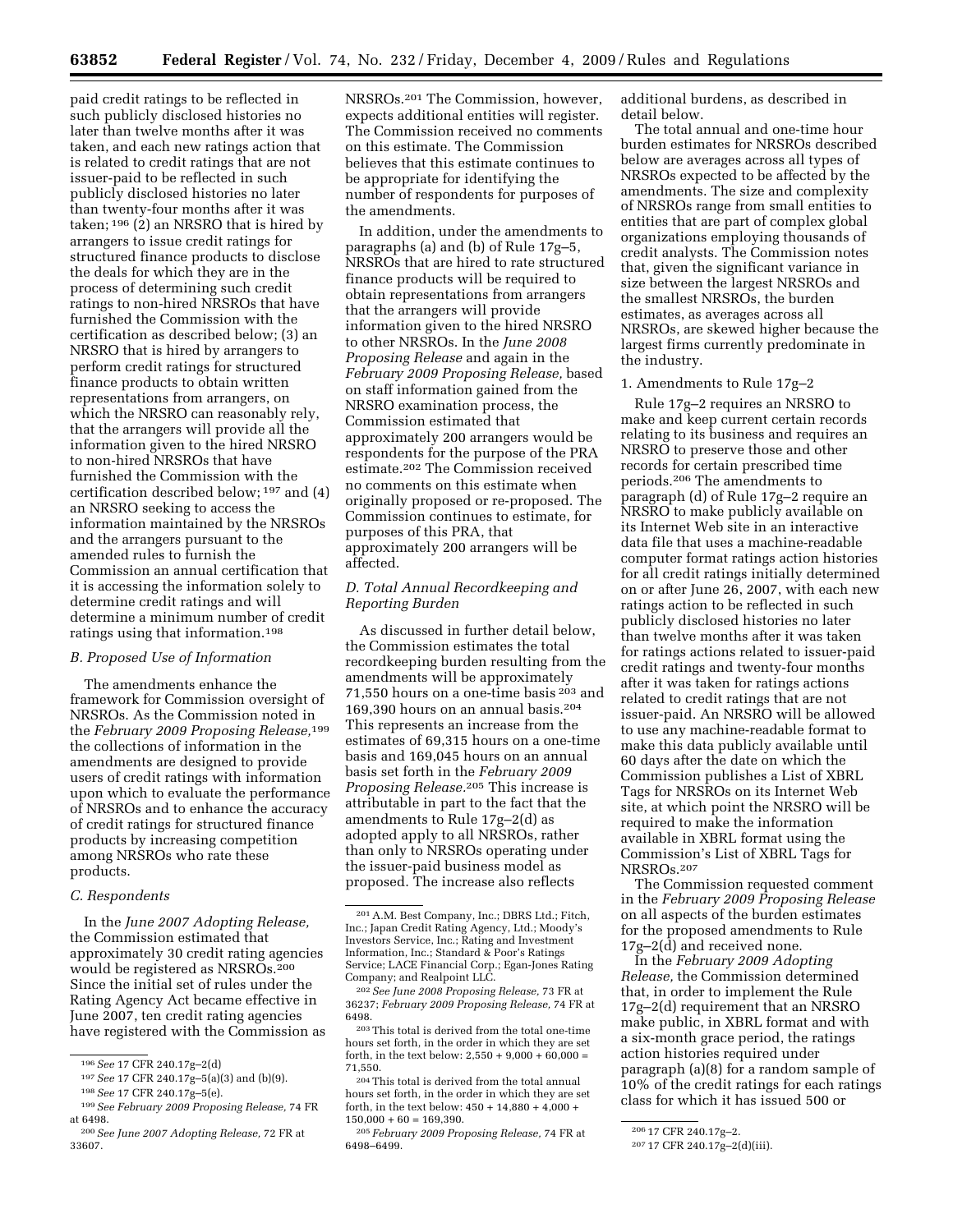more issuer-paid credit ratings, an NRSRO subject to the requirements will spend, on average, approximately 30 hours to publicly disclose the rating action histories in XBRL format and, thereafter, 10 hours per year to update this information.208 In the *February 2009 Proposing Release,* the Commission estimated, based on staff experience, that the proposed amendments to Rule 17g–2(d) requiring NRSROs to publicly disclose ratings action histories of all issuer-paid credit ratings would increase by 50% the estimated hour burdens for the disclosure requirements of paragraph (d) of Rule 17g–2 as adopted at that time.209 Therefore, the Commission estimated that the one time annual hour burden for each NRSRO affected by the rule would increase from 30 hours to 45 hours 210 and the annual hour burden would increase from 10 hours to 15 hours.211 Although the Commission based its estimates for individual NRSROs' hour burdens of Rule 17g–2(d) as proposed on the assumption that the requirements of the rule would apply only to issuer-paid credit ratings, the Commission believes that the estimates are valid for NRSROs operating under the subscriber-paid business model, all of which already have an Internet Web site, as well.212

The Commission notes the *February 2009 Proposing Release* contemplated that NRSROs would provide the information in XBRL when it determined its estimates. The Commission does not believe that requiring the information to be disclosed initially in any machine readable format alters those burden estimates because we believe the steps to be taken are quite similar. The Commission also notes that currently seven NRSROs are providing the disclosure required pursuant to Rule 17g–2(d) (or the 10% requirement) in machine-readable format. The Commission does believe that there will be an hour burden associated with transitioning from disclosing the information in a machine-readable format into an XBRL format.

212 *See February 2009 Proposing Release,* 74 FR at 6499.

Specifically, the Commission estimates that this hour burden will be approximately 40 hours per NRSRO. This estimate is based on Commission's staff experience regarding cost associated with XBRL programming. The 40 hours estimate includes time for the appropriate staff of the NRSRO 213 to research and become familiar with the List of XBRL Tags, map the information disclosed in the machine-readable format to the XBRL taxonomy and conduct initial testing.

Accordingly, the Commission estimates that the total aggregate onetime burden for NRSROs to make their ratings histories publicly available initially in machine-readable interactive format, and the one-time burden to transition the disclosure of information from machine-readable to XBRL will be approximately 2,550 hours,214 and the total aggregate annual burden hours will be approximately 450 hours.215 This represents an increase from the estimates of 210 hours on a one-time basis and 70 hours on an annual basis set forth in the *February 2009 Proposing Release.*216 This increase is attributable to the fact that the amendments to Rule 17g–2(d) as adopted apply to all NRSROs, rather than only to NRSROs operating under the issuer-paid business model as originally proposed.

### 2. Amendments to Rule 17g–5

Rule 17g–5 requires an NRSRO to manage and disclose certain conflicts of interest 217 and prohibits certain other types of conflicts of interest outright.218 The amendments to Rule 17g–5 add an additional conflict to paragraph (b) of Rule 17g–5 for NRSROs to manage: Issuing or maintaining a credit rating for a security or money market instrument issued by an asset pool or as part of an asset-backed or mortgage-backed securities transaction that was paid for by the issuer, sponsor, or underwriter of the security or money market instrument.219 The amendments to paragraph (a) of the rule further specify that an NRSRO subject to this conflict is prohibited from issuing a credit rating for a structured finance product, unless

218 17 CFR 240.17g–5(c).

219 17 CFR 240.17g–5(b)(9).

certain information about the transaction and the assets underlying the structured finance product are disclosed or arranged to be disclosed by the NRSRO. Specifically, the amendments require an NRSRO that is hired by arrangers to perform credit ratings for structured finance products to disclose to other NRSROs the deals for which it is in the process of determining such credit ratings and to obtain written representations from arrangers that the arrangers will provide the same information given to the hired NRSRO to other NRSROs. An NRSRO rating such products will need to disclose to other NRSROs the following information on a password protected Internet Web site: A list of each such security or money market instrument for which it is currently in the process of determining an initial credit rating in chronological order and identifying the type of security or money market instrument, the name of the issuer, the date the rating process was initiated, and the Internet Web site address where the issuer, sponsor, or underwriter of the security or money market instrument represents that the information described in paragraphs  $(a)(3)(iii)(C)$  and  $(D)$  of Rule 17g–5 as amended can be accessed.220

The Commission estimated in the *February 2009 Proposing Release* that it would take an NRSRO approximately 300 hours to develop a system, as well as policies and procedures, for the disclosures required.221 This estimate was based on the Commission's experience with, and burden estimates for, the recordkeeping requirements for NRSROs.222 In addition to the estimated one-time hour burden, the amendments will result in an annual hour burden to the NRSRO arising from the requirement to make disclosures for each deal being rated. Based on staff experience, the Commission estimated that it would take approximately 1 hour per transaction for an NRSRO to update the lists maintained on its password protected Internet Web sites.223

In the *February 2009 Proposing Release,* the Commission repeated its estimate, originally set forth in the *June 2008 Proposing Release,*224 that a large NRSRO would have rated approximately 2,000 new RMBS and CDO transactions in a given year. The

<sup>208</sup> The Commission also based this estimate on the current one-time and annual burden hours for an NRSRO to publicly disclose its Form NRSRO. No alternatives to these estimates as proposed were suggested by commenters and the Commission adopted these hour burdens. *See February 2009 Adopting Release,* 74 FR at 6472.

<sup>209</sup> *See February 2009 Proposing Release,* 74 FR at 6499.

 $210\,50\%$  of 30 hours = 15 hours + 30 hours = 45 hours.

 $^{211}\,50\%$  of 10 hours = 5 hours + 10 hours = 15 hours.

<sup>213</sup> The Commission believes a Senior Programmer would be tasked to perform the transition of disclosing the information in machinereadable format to XBRL.

 $21445$  hours  $\times 30$  NRSROs = 1,350 hours, plus the one time burden to change from machine readable format to XBRL of 40 hours  $\times$  30 NRSROs = 1,200 hours; for a total one-time burden of 1,350 + 1,200  $= 2,550.$ 

 $^{215}\,15$  hours  $\times\,30$  NRSROs = 450 hours. 216 *February 2009 Proposing Release,* 74 FR at 6499.

<sup>217 17</sup> CFR 240.17g–5(a) and (b).

<sup>220</sup> Paragraph (a)(3)(i) of Rule 17g–5.

<sup>221</sup> *See February 2009 Proposing Release,* 74 FR at 6500.

<sup>222</sup> *See June 2007 Adopting Release,* 72 FR at 33609.

<sup>223</sup> *See February 2009 Proposing Release,* 74 FR at 6500.

<sup>224</sup> *See June 2008 Proposing Release,* 73 FR at 36240.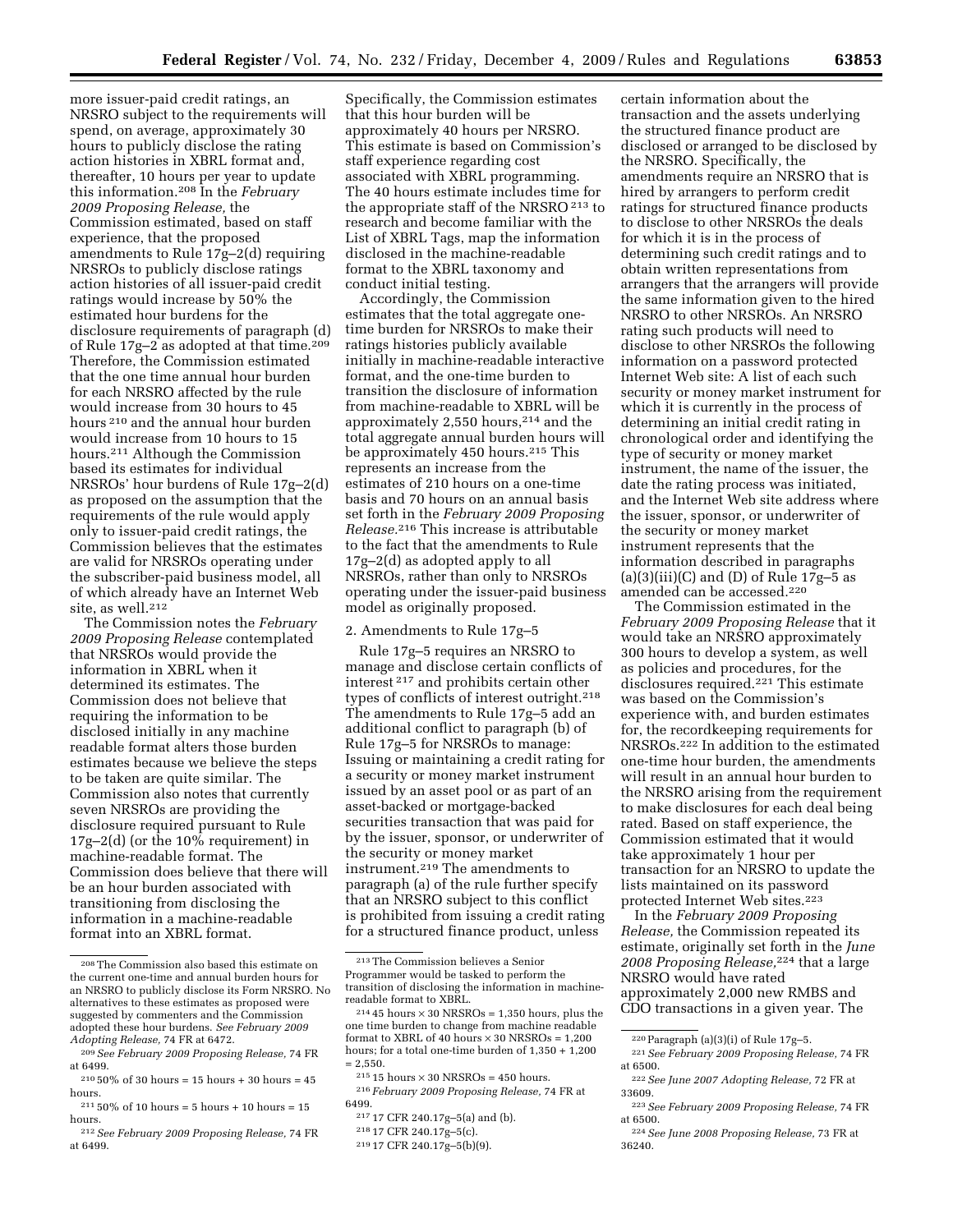Commission based this estimate on the number of new RMBS and CDO deals rated in 2006 by two of the largest NRSROs which rated structured finance transactions. The Commission adjusted this number to 4,000 transactions in order to account for other types of structured finance products, including commercial real estate MBS and other consumer assets.225 As noted in the *February 2009 Proposing Release,* the Commission recognizes that the number of new structured finance transactions has dropped precipitously since 2006 because of the credit market turmoil. Nonetheless, to account for future market developments, which is a more conservative approach, the Commission retained the estimate that a large NRSRO will rate 4,000 new deals per year.226 The Commission received no comments on the estimate.

Based on the number of outstanding structured finance ratings submitted by the ten registered NRSROs on their Form NRSROs, the Commission estimated that the three largest NRSROs account for 97% of the market for structured finance ratings. As explained in greater detail in the *February 2009 Proposing Release,* the Commission used that estimate of market share to estimate that the total structured finance ratings issued by all NRSROs in a given year would be 14,880.<sup>227</sup>

The Commission requested comment on its burden estimates for the proposed amendments to Rule 17g–5(a) and (b) and received one comment from a large NRSRO arguing that the Commission significantly underestimated the initial and recurring burdens associated with the proposed amendments.228 Specifically, the commenter argued that developing the software and passwordprotected Internet Web page could require a thousand, if not thousands, of hours of work and that the development of policies and procedures and controls to implement the requirement could take at least a thousand hours, and that developing a training module and training affected staff could take at least 500 hours. The commenter further stated that it may take one to two hours per transaction to update the NRSRO Web site, depending on the frequency with which key data change during the rating process.<sup>229</sup>

The Commission is sensitive to the potential burdens imposed on NRSRO by these new disclosure requirements.

However, based on staff experience, the Commission does not believe the cost will result in the burdens estimated by the sole commenter expressing disagreement with the Commission's original estimates. As previously noted, all of the NRSROs currently maintain Internet Web sites, in most cases with password-protected portals that their subscribers and registered users can access to obtain information posted by the NRSRO. The Commission believes that adding a portal for other NRSROs to access pending deal information should not require significant additional Internet Web site design and maintenance.

Consistent with the estimates set forth in the *February 2009 Proposing Release,*230 the Commission believes, based on staff experience, that an NRSRO will take approximately 300 hours on a one-time basis to implement a disclosure system to comply with the new requirements of Rule 17g–5(a)(3)(i) and (ii), resulting in a total one-time hour burden of 9,000 hours for 30 NRSROs.231 The Commission further believes that based on its estimates that the total structured finance ratings issued by all NRSROs in a given year would be 14,880 and that it will take each NRSRO affected by the rule approximately 1 hour per transaction for the NRSRO to update the lists maintained on the NRSROs' password protected Internet Web sites, the total annual hour burden for the industry will be 14,880 hours.<sup>232</sup>

New paragraph (a)(3)(iii) of Rule 17g– 5 requires that an NRSRO hired to rate a structured finance product obtain from the arranger a written representation on which it can reasonably rely that it will disclose the following information on a password-protected Internet Web site at the same time the information is provided to the NRSRO:

• All information the arranger provides to the NRSRO for the purpose of determining the initial credit rating for the security or money market instrument, including information about characteristics of the assets underlying or referenced by the security or money market instrument, and the legal structure of the security or money market instrument; and

• All information the arranger provides to the NRSRO for the purpose of undertaking credit rating surveillance on the security or money market instrument, including information about the characteristics and performance of

the assets underlying or referenced by the security or money market instrument.233

In the *February 2009 Proposing Release,* the Commission estimated that there would be approximately 200 arrangers affected by the proposed new paragraph (a)(iii) of Rule 17g–5 and that it would take each arranger approximately 300 hours to develop a system, including policies and procedures, for the disclosures.234 These estimates were based on the Commission's experience with, and burden estimates for, the recordkeeping requirements for NRSROs.235 The Commission further noted that in addition to this one-time hour burden, the proposed amendments would result in an annual hour burden for arrangers arising from the disclosure of information on a transaction-bytransaction basis each time an initial rating process is commenced. The Commission estimated, based on staff experience and the estimate of 4,000 new structured finance deals per year as discussed above, that each respondent would disclose information for approximately 20 new transactions per year 236 and that it would take approximately 1 hour per transaction to post the information to its passwordprotected Internet Web sites. The Commission noted that the number of new transactions per year would vary by the size of issuer, with larger respondents perhaps arranging in excess of 20 new deals per year and smaller arrangers perhaps initiating less. The estimate of 20 new deals per year is therefore an average across all respondents.237 Based on this analysis, the Commission estimated that it would take a respondent approximately 20 hours 238 to disclose this information, on an annual basis, for a total aggregate annual hour burden of 4,000 hours.239 The Commission received no comments on this estimate, nor did the Commission receive any comments on an identical burden estimate in the original proposing release.

In addition, Rule  $17g-5(a)(3)(iii)(D)$ requires that an NRSRO hired to rate a structured finance product obtain from the arranger a written representation on which it can reasonably rely that the

237 *See February 2009 Proposing Release,* 74 FR at 6501.

 $239 20$  hours  $\times 200$  respondents = 4,000 hours.

<sup>225</sup> *See February 2009 Proposing Release,* 74 FR at 6500.

<sup>226</sup> *Id.* 

<sup>227</sup> *Id.* 

<sup>228</sup> *See* Moody's Letter.

<sup>229</sup> *See* Moody's Letter.

<sup>230</sup> *See February 2009 Proposing Release,* 74 FR at 6500.

 $231300$  hours  $\times 30$  NRSROs = 9,000 hours.

 $232 14,880$  ratings  $\times$  1 hour = 14,880 hours.

<sup>233</sup> Paragraph (a)(3)(iii) of Rule 17g–5.

<sup>234</sup> *See February 2009 Proposing Release,* 74 FR at 6500.

<sup>235</sup> *See June 2007 Adopting Release,* 72 FR at 33609.

 $2364,000$  new transactions/200 issuers = 20 new transactions per issuer.

 $23820$  transactions  $\times$  1 hour = 20 hours.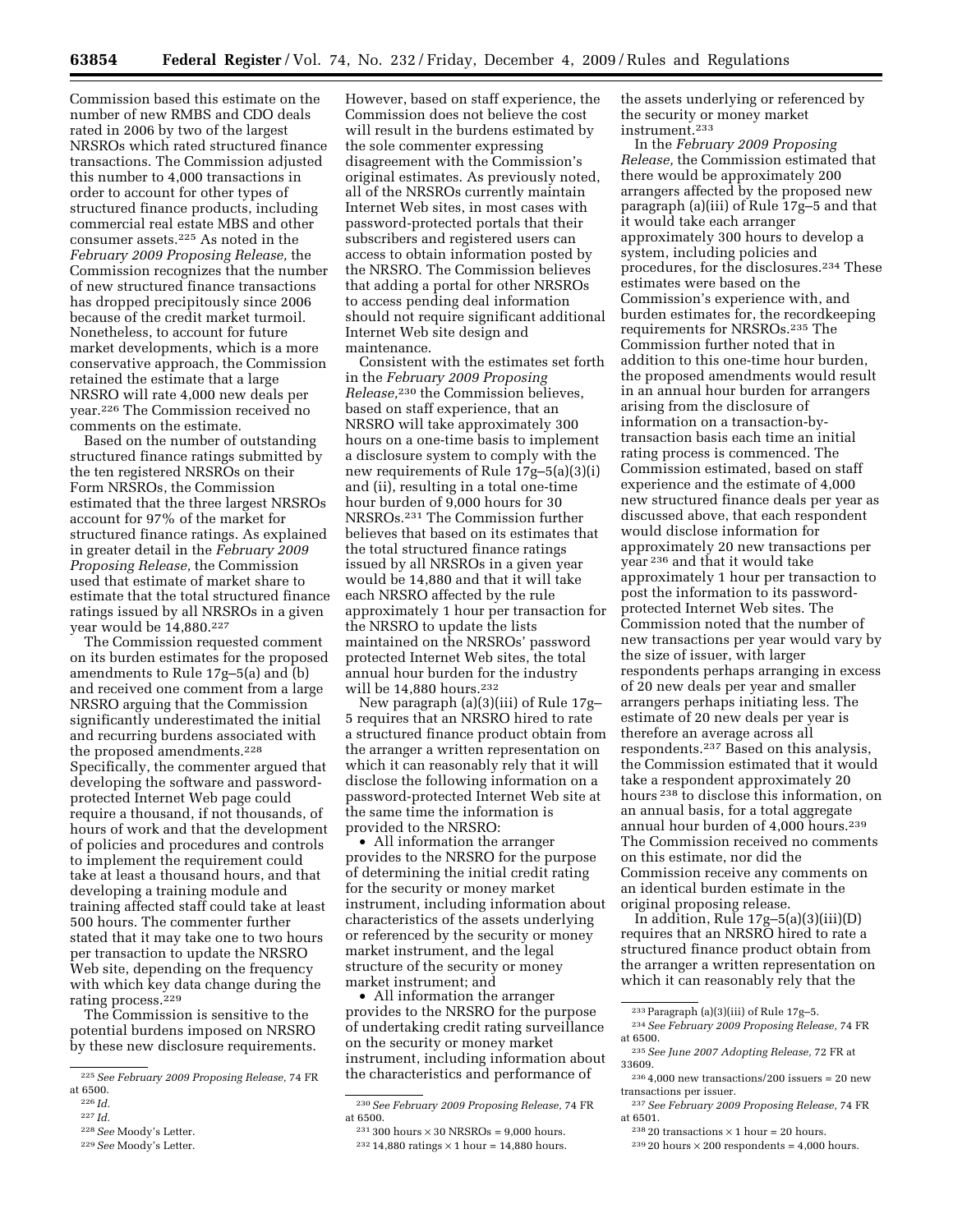arranger will disclose the information it provides to the hired NRSRO to be used for credit rating surveillance on a security or money market instrument on a password-protected Internet Web site at the same time the information is provided to the hired NRSRO. Because surveillance covers more than just initial ratings, the Commission estimated, in the *June 2008 Proposing Release* and the *February 2009 Proposing Release,* based on staff information gained from the NRSRO examination process, that monthly disclosure would be required with respect to approximately 125 transactions on an ongoing basis.240 Also based on staff information gained from the NRSRO examination process, the Commission estimated that it would take a respondent approximately 0.5 hours per transaction to disclose the information.241

The Commission requested comment in the *February 2009 Proposing Release*  on all aspects of its estimates for the amount of time arrangers would spend complying with the requirements of proposed paragraph (a)(3)(iii) of Rule 17g–5. The Commission did not receive any comments in response to this request.

Accordingly, the Commission believes, based on its estimate that an arranger will take approximately 300 hours on a one-time basis to implement a disclosure system consistent with the representations to be made pursuant to new paragraph (a)(3)(iii) of Rule 17g–5, that the total one-time hour burden for arrangers will be 60,000 hours.242 The Commission further believes, based on its estimate of an average of 125 ongoing transactions each month and 30 minutes spent on the monthly disclosure for each transaction, that each respondent will spend approximately 750 hours <sup>243</sup> on an annual basis disclosing information consistent with the representations to be made pursuant to new paragraph (a)(3)(iii) of Rule 17g–5, for a total aggregate annual burden of 150,000 hours.244

An NRSRO that wishes to access information on another NRSRO's Internet Web site or on an arranger's Internet Web site pursuant to Rule 17g– 5(a)(3) as amended is required to provide the Commission with an annual certification described in proposed new paragraph (e) to Rule 17g–5. In the

*February 2009 Proposing Release,* the Commission estimated that this annual certification would become a matter of routine over time and should take less time than it takes an NRSRO to submit its annual certification under Rule 17g– 1(f).245 The annual certification required under Rule 17g–1(f) involves the disclosure of substantially more information than the certification in proposed paragraph (e) of Rule 17g–5. The Commission estimated that it will take an NRSRO approximately 10 hours to complete the Rule 17g–1(f) annual certification.246 Given that the paragraph (e) certification requires much less information, the Commission estimated, based on staff experience, that it would take an NRSRO approximately 20% of the time it takes to do the Rule 17g–5 annual certification, or 2 hours.<sup>247</sup> The Commission assumed that all 30 NRSROs ultimately registered with the Commission would complete the certification. The Commission requested comment on this estimate but did not receive any. Accordingly, the Commission estimates it will take an NRSRO approximately 2 hours to complete the proposed paragraph (e) certification for an aggregate annual hour burden to the industry of 60 hours.248

To comply with the requirement under Rule 17g–5(a)(3)(iii) that it obtain from the issuer, sponsor or underwriter a written representation that reasonably can be relied upon, an NRSRO likely will include such a representation in the standardized contract it uses in each transaction the NRSRO contracts to rate. The Commission notes that the Rule 17g–5(a)(3)(iii) includes representations an NRSRO is required to obtain from an arranger. The Commission expects an NRSRO's in-house attorney to draft the representations based on this text, which will be inserted into the NRSRO's existing standardized contracts. Based on staff experience, the Commission estimates that there will be a one-time burden of five hours for this language to be drafted, negotiated and added to the NRSRO's standardized contract. This estimate is based in part on the two hour burden estimate that the Commission believes would result from an NRSRO completing the certification required under paragraph (e) of Rule 17g–5. However, the added hours reflect the additional time needed to draft the

representations because the specific language is not included in the rule. Therefore, there will be a total one-time aggregate hour burden of 150 hours.249

# *E. Collection of Information Is Mandatory*

The recordkeeping and notice requirements for the amendments are mandatory for credit rating agencies that choose to register as NRSROs with the Commission.250

#### *F. Confidentiality*

The disclosures required under the amendments to Rule 17g–2(d) will be public. Pursuant to the representations an NRSRO hired to rate a structured finance product is required to obtain under the amendments to Rule 17g–5, arrangers will make the information they provide to the hired NRSRO available to other NRSROs. Pursuant to Rule 17g–5(e), the NRSROs are required to provide certifications to the Commission agreeing to keep the information they access under Rule 17g–5(a)(3) confidential.

The information an NRSRO posts on its Internet Web site pursuant to Rule 17g–5(a)(3)(i) and (ii) will be available only to NRSROs that have provided to the NRSRO that posts the information a certification that was furnished to the Commission pursuant to subparagraph (e). The representations made by the arranger and provided to the NRSRO will not be made public, unless the NRSRO or arranger chooses to make them public. All documents maintained by an NRSRO are subject to inspection by representatives of the Commission. The Commission will not make public the certifications provided by NRSROs pursuant to subparagraph (e). NRSROs will also provide copies of their certifications to arrangers when accessing arranger Web sites. Arrangers are not expected to make these certifications public.

## **V. Costs and Benefits of the Amended Rules**

The Commission is sensitive to the costs and benefits that result from its rules. In the *February 2009 Proposing Release,* the Commission identified certain costs and benefits of the amendments and requested comment on all aspects of this cost-benefit analysis, including identification and assessment of any costs and benefits not discussed in the analysis.251 The Commission

<sup>240</sup> *See infra* note 286 and accompanying text. 241 *See June 2008 Proposing Release,* 73 FR at 36240; *February 2009 Proposing Release,* 74 FR at 6500.

 $242300$  hours  $\times 200$  respondents = 60,000 hours.  $^{243}$  125 transactions  $\times$  30 minutes  $\times$  12 months =  $45,000$  minutes/60 minutes = 750 hours.

 $244750$  hours  $\times 200$  respondents = 150,000 hours.

<sup>245 17</sup> CFR 240.17g–1(f). *See February 2009 Proposing Release,* 74 FR at 6501.

<sup>246</sup> *See June 2007 Adopting Release,* 72 FR at 33609.

<sup>247 20%</sup> of 10 hours = 2 hours.

 $248$  2 hours  $\times$  30 NRSROs = 60 hours.

 $2495$  hours  $\times 30$  NRSROs = 150 hours.

250 *See* Section 15E of the Exchange Act (15 U.S.C. 78o–7).

<sup>251</sup> For the purposes of the cost/benefit analysis set forth in the *February 2009 Proposing Release,*  Continued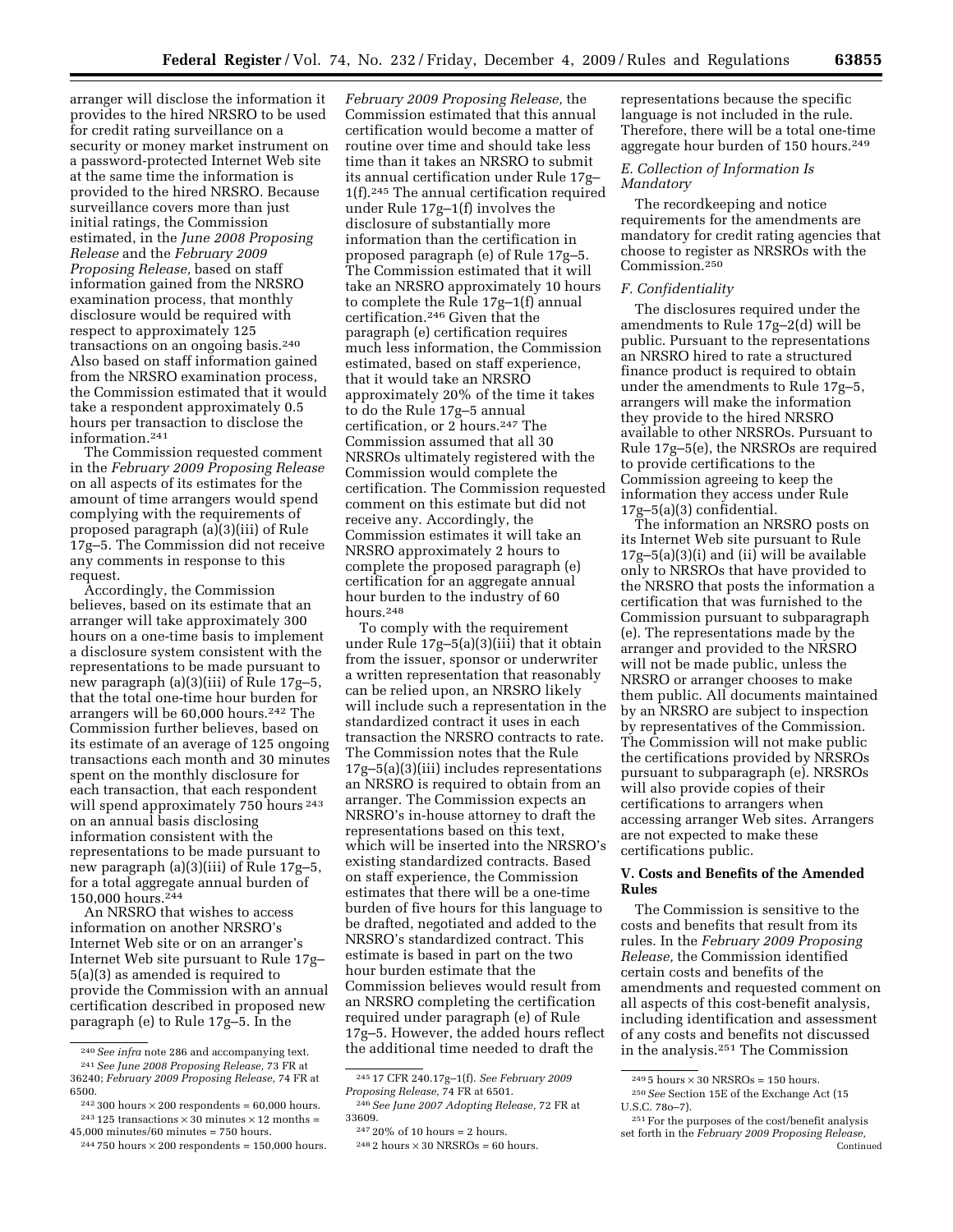sought comment and data on the value of the benefits identified. The Commission also solicited comments on the accuracy of its cost estimates in each section of this cost-benefit analysis, and requested commenters to provide data so the Commission could improve the cost estimates, including identification of statistics relied on by commenters to reach conclusions on cost estimates. Finally, the Commission requested estimates and views regarding these costs and benefits for particular types of market participants, as well as any other costs or benefits that may result from the adoption of the rule amendments.

#### *A. Benefits*

The purposes of the Rating Agency Act, as stated in the accompanying Senate Report, are to improve ratings quality for the protection of investors and in the public interest by fostering accountability, transparency, and competition in the credit rating industry.252 As the Senate Report states, the Rating Agency Act establishes ''fundamental reform and improvement of the designation process'' with the goal that ''eliminating the artificial barrier to entry will enhance competition and provide investors with more choices, higher quality ratings, and lower costs.'' 253

The amendments are designed to improve the transparency of credit ratings performance and promote competition by making histories of credit ratings actions publicly available and creating a mechanism for NRSROs to determine unsolicited credit ratings for structured finance products.

The amendments to Rule 17g–2(d) require NRSROs to publicly disclose all

252 *Senate Report,* p. 2. 253 *Id.* p. 7.

of their ratings actions histories for credit ratings in an interactive data file that uses a machine-readable computer format either with a twelve month or twenty-four month grace period, depending on whether the credit rating was issuer-paid or not. An NRSRO will be allowed to use any machine-readable format to make this data publicly available until 60 days after the date on which the Commission publishes a List of XBRL Tags for NRSROs on its Internet Web site, at which point the NRSRO will be required to make the information available in XBRL format using the Commission's List of XBRL Tags for NRSROs. This disclosure will allow the marketplace to better compare the performance of NRSROs determining credit ratings. The Commission believes that making this information publicly available will benefit users of credit ratings by providing them with useful metrics with which to compare NRSROs. The Commission also notes that the 100% requirement will be useful to market participants and observers within a short period of the rule being effective as the vast majority will be available at twelve months.

Analyzing ratings history information for outstanding credit ratings is the most direct means of comparing the performance of two or more NRSROs. The access to ratings history data provided by the rule as amended will facilitate the ability of users of credit ratings to compare how each NRSRO that maintains a credit rating for a particular obligor or debt instrument initially rated the instrument and, thereafter, how and when it adjusted its credit rating over time. This will provide the benefit of allowing the person reviewing the credit rating histories of the NRSROs to reach conclusions about which NRSROs did the best job in determining an initial rating and, thereafter, making appropriate and timely adjustments to the credit rating. Increased disclosure of ratings history for credit ratings will make the performance of the NRSROs more transparent to the marketplace and, thereby, highlight those firms that do a better job assessing creditworthiness. This may cause users of credit ratings to give greater weight to credit ratings of NRSROs that distinguish themselves by a better history of credit rating performance than their peers. Moreover, to the extent this improves the quality of the credit ratings, persons that use credit ratings, for example, to make investment or lending decisions will have better

information upon which to base their decisions.

In addition to facilitating the ability of individual comparisons of NRSRO ratings performance, the Commission believes the ratings history disclosures will enable market observers and participants to generate statistics about NRSRO performance by compiling and processing the information in the aggregate. The ratings history disclosure requirements adopted today will facilitate the ability of market observers and participants and other users of credit ratings to complement the standardized performance metrics disclosure required under Commission rules by designing their own performance metrics in order to generate the performance statistics most meaningful to them. Specifically, the raw data to be provided by NRSROs will allow market participants to develop performance measurement statistics that would supplement those required to be published by the NRSROs themselves in Exhibit 1 to Form NRSRO, tapping into the expertise of credit market observers and participants in order to create better and more useful means to compare the performance of NRSROs. In addition, the Commission believes that the new disclosure requirements will provide the benefit of fostering greater accountability for NRSROs as well as promoting competition among NRSROs by making it easier for users of credit ratings to analyze the actual performance of credit ratings in terms of accuracy (as defined by each individual user of credit ratings) in assessing creditworthiness, regardless of the business model under which an NRSRO operates. These disclosures may also enhance competition by making it easier for smaller and less established NRSROs to develop proven track records of determining accurate credit ratings.

As discussed above and below in the cost discussion, the Commission recognizes that the amended rule may negatively affect the revenues of NRSROs. Nevertheless, as explained in greater detail above, the Commission believes that the amended rule, as adopted, strikes an appropriate balance between providing users of credit ratings, investors, and other market participants and observers with a sufficient volume of raw data with which to gauge the performance of different NRSROs' ratings over time while at the same time addressing concerns raised by NRSROs regarding their ability to derive revenue from granting market participants access to their credit ratings and downloads of their credit ratings. In particular, by providing 100% of credit ratings

the Commission used salary data from the Securities Industry and Financial Markets Association (''SIFMA'') *Report on Management and Professional Earnings in the Securities Industry 2007,* which provides base salary and bonus information for middle-management and professional positions within the securities industry. The Commission believes that the salaries for these securities industry positions would be comparable to the salaries of similar positions in the credit rating industry. The salary costs derived from the report and referenced in this costs and benefits section, are modified to account for an 1,800-hour work year and multiplied by 5.35 to account for bonuses, firm size, employee benefits and overhead. Hereinafter, references to data derived from this SIFMA report as modified in the manner described above will be cited as *SIFMA 2007 Report as Modified.* For the purposes of this costs and benefits section, the Commission is using updated salary data from SIFMA's *Management and Professional Earnings in the Securities Industry 2008* with similar modifications. Hereinafter, references to data derived from the most recent SIFMA report as modified in the manner described above will be cited as *SIFMA 2008 Report as Modified.*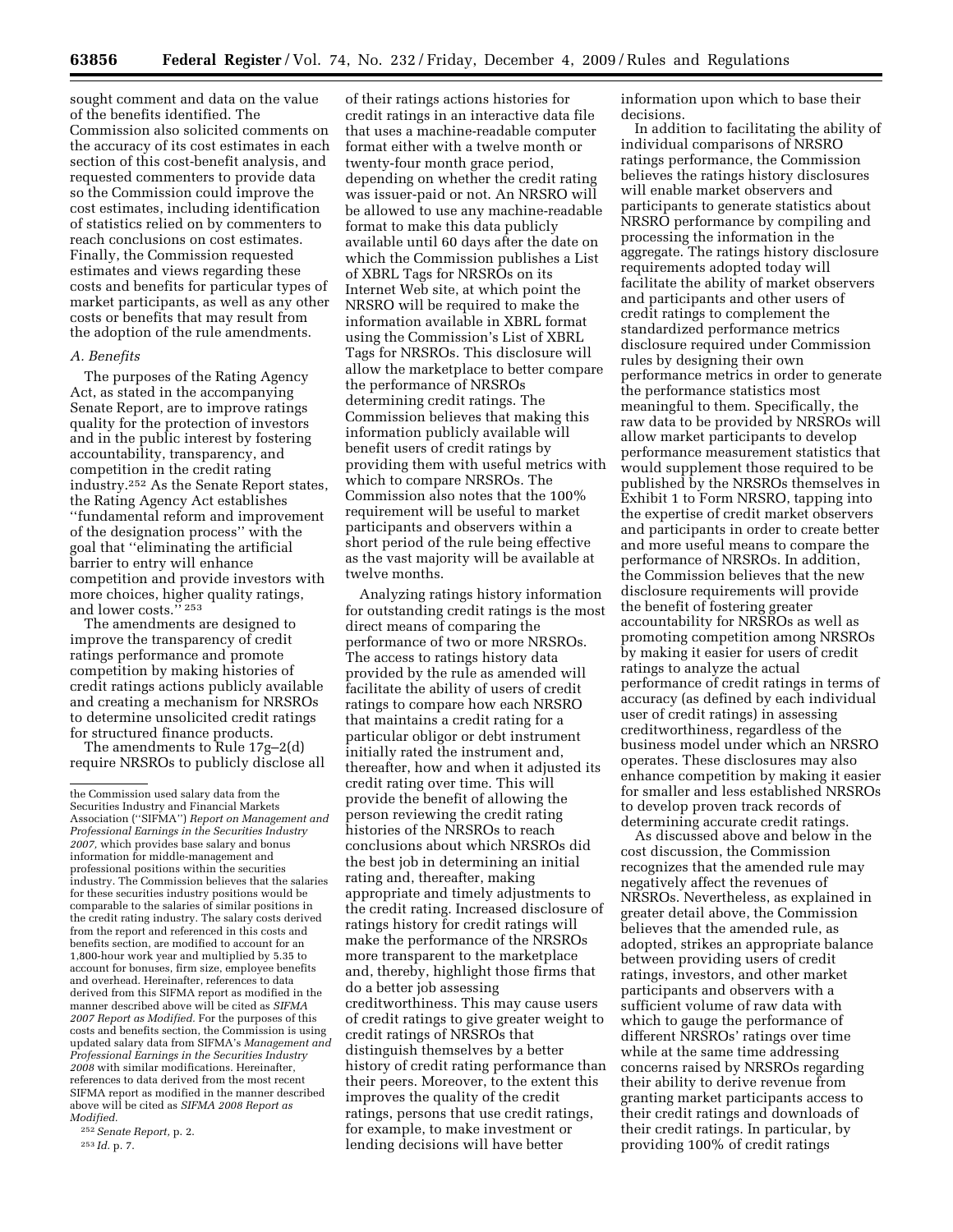histories for ratings initially determined after June 26, 2007, the rule as amended will over time provide a robust data set for users of credit ratings, investors, and other market participants and observers.

At the same time, the Commission believes that the twenty-four month grace period before a credit rating action that is not issuer-paid is required to be disclosed, as well as requiring only the disclosure of the credit ratings and not any analysis or report accompanying the publication of a rating, will not lead to significant or undue lost revenues to NRSROs operating under the subscriberpaid business model. Additionally, the Commission believes that the disclosure of a credit rating action that is issuerpaid on a twelve month delayed basis also will not lead to undue lost revenue. As noted previously, the Commission understands that the revenue derived from payments for downloads of their ratings represents a relatively small percentage of their total net revenue. The rule does not require an NRSRO to disclose any analysis or report along with the rating history. Therefore, the Commission does not believe the fees that NRSROs derive from selling their analysis along with their ratings will be significantly impacted. Further, the ability to receive data on a ratings action twenty-four months after it takes place would not appear to be an adequate substitute for subscribing to an NRSRO's current credit ratings, nor would the ability to download credit ratings that are twelve months old be a substitute for downloading current credit ratings.

The amendments to paragraphs (a) and (b) of Rule 17g–5 require NRSROs that are paid by arrangers to determine credit ratings for structured finance products to maintain a passwordprotected Internet Web site that lists each deal they have been hired to rate. They also will be required to obtain written representations from the arranger hiring the NRSRO, on which the NRSRO can reasonably rely, that the arranger will post all information provided to the NRSRO to determine the rating and, thereafter, to monitor the rating on a password protected Internet Web site. NRSROs not hired to determine and monitor the ratings will then be able to access the NRSRO Internet Web sites to learn of new deals being rated and access the arranger Internet Web sites to obtain the information being provided by the arranger to the hired NRSRO during the initial rating process and, thereafter, for the purpose of surveillance. However, the ability of NRSROs to access these NRSRO and arranger Internet Web sites will be limited to NRSROs that certify to the Commission on an annual basis,

among other things, that they are accessing the information solely for the purpose of determining or monitoring credit ratings, that they will keep the information confidential and treat it as material non-public information, and that they will determine credit ratings for at least 10% of the deals for which they obtain information if they access such information for ten or more structured finance products in the calendar year covered by the certification. They are also required to disclose in the certification the number of deals for which they obtained information through accessing the Internet Web sites and the number of ratings they issued using that information during the year covered by their most recent certification, or, alternatively that they previously had not accessed such information ten or more times in the most recently ended calendar year.

The Commission is adopting these amendments to Rule 17g–5, in part, pursuant to the authority in Section  $15E(h)(2)$  of the Exchange Act.<sup>254</sup> These provisions provide the Commission with authority to prohibit, or require the management and disclosure of, any potential conflict of interest relating to the issuance of credit ratings by an NRSRO.255 The amendments are designed to address conflicts of interest and improve competition and the quality of credit ratings for structured finance products by making it possible for more NRSROs to rate structured finance products. Generally, the information relied on by the hired NRSROs to rate structured finance products is non-public. This makes it difficult for other NRSROs to rate these securities and money market instruments. As a result, the products frequently are issued with ratings from only one or two NRSROs and only by NRSROs that are hired by the issuer, sponsor, or underwriter (*i.e.,* NRSROs that are subject to the conflict of being repeatedly paid by certain arrangers to rate these securities and money market instruments).

The Commission's goal is to increase the number of ratings extant for a given structured finance security or money market instrument and, in particular, promote the issuance of ratings by NRSROs that are not hired by the arranger. This will provide users of credit ratings with a broader range of views on the creditworthiness of the security or money market instrument than is currently available. The amendments are also designed to make

it more difficult for arrangers to exert influence over the NRSROs they hire to determine ratings for structured finance products. Specifically, by opening up the rating process to more NRSROs, the amendments may make it easier for the hired NRSRO to resist such pressure by increasing the likelihood that any steps taken to inappropriately favor the arranger could be exposed to the market through the ratings issued by other NRSROs.

As discussed in detail above, the Commission recognizes that the amendments to Rule 17g–5 will increase the number of credit ratings available to investors by increasing the number of NRSROs issuing those ratings, thereby potentially giving arrangers a broader pool of NRSROs among which to ''shop'' for a rating. The Commission also recognizes the concern that NRSROs not hired by the arranger might have the incentive to use information accessed pursuant to Rule 17g–5 as amended to issue an unduly favorable rating in an attempt to procure future business from a particular arranger. The Commission believes that there are several factors counteracting this incentive. First, the 100% disclosure requirement set forth in Rule 17g–2(d), as amended, will facilitate users of credit ratings to compare the credit rating performance of all NRSROs issuing a credit rating for a given structured finance product, whether the NRSROs are hired by the arranger to do so or instead are issuing unsolicited ratings based on information obtained under the provisions of Rule 17g–5 as amended. This will likely enhance both hired and non-hired NRSRO's accountability for the ratings they issue. Second, the information disclosed pursuant Rule 17g–5 will be available to all NRSROs, including NRSROs operating under the subscriber-paid model. Since the latter are not compensated by the structured products' arrangers, they can issue unsolicited ratings without the pressure of worrying about the effect that the unsolicited ratings might have on their future revenue stream from arrangers of structured finance. Finally, by facilitating the issuance of unsolicited ratings, the amendments to Rule 17g–5 may serve to mitigate the potential for ratings shopping, since an arranger that ''shopped'' in order to obtain a higher rating would still face the possibility of non-hired NRSROs issuing lower ratings.

The Commission generally requested comment on all aspects of the benefits

<sup>254 15</sup> U.S.C. 78o–7(h)(2).

<sup>255</sup> *Id.*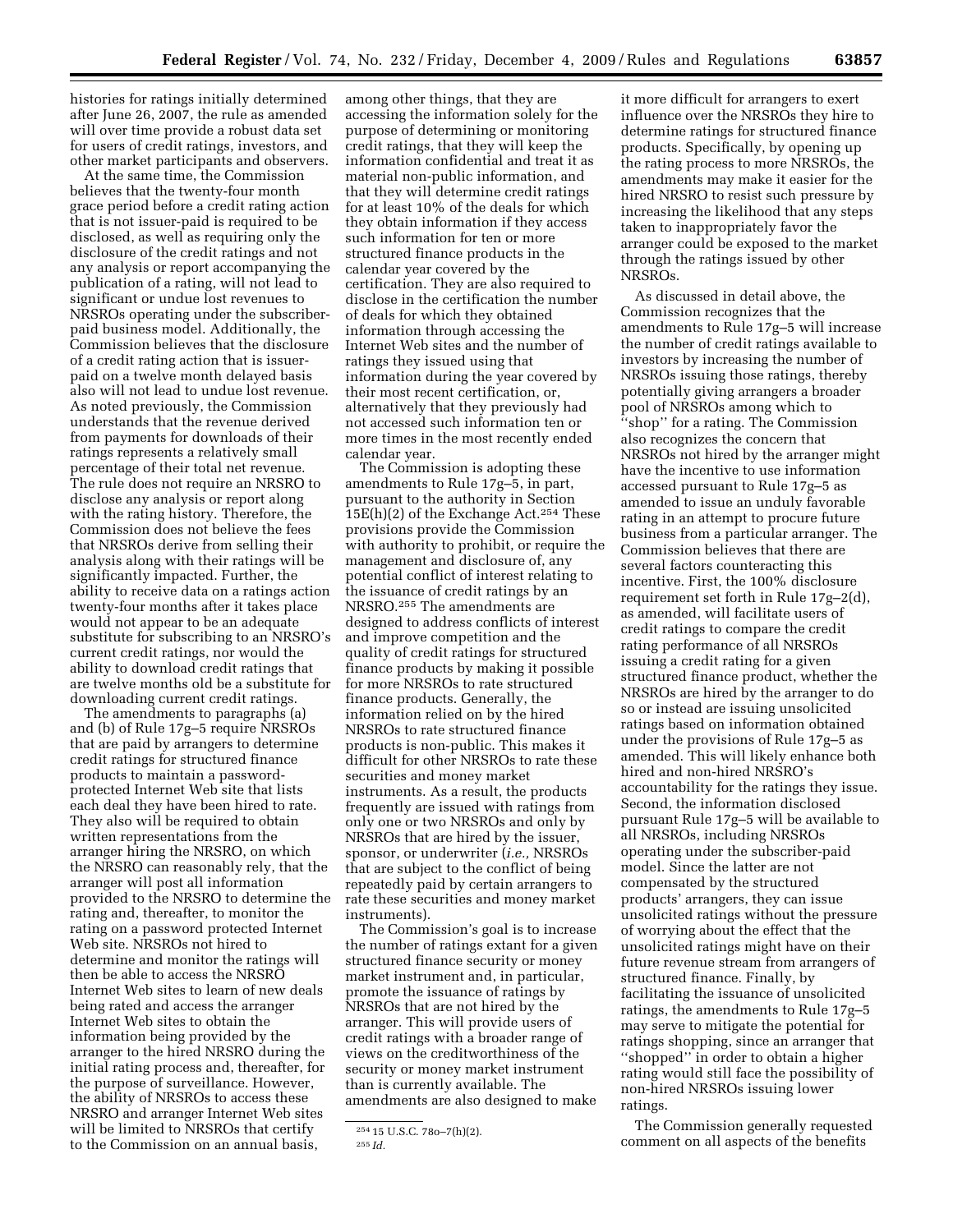of the amendments as proposed.256 In addition, the Commission requested specific comment on the available metrics to quantify these benefits and any other benefits the commenter may identify, including the identification of sources of empirical data that could be used for such metrics. The Commission did not receive any specific comments in response.

The amendment to Regulation FD will accommodate the information disclosure program that the Commission is establishing under paragraphs (a) and (b) of Rule 17g–5. Specifically, it will permit issuers to rely on Regulation FD in providing information to NRSROs that require subscriptions to access their ratings. In this way, the amendment will not favor a particular NRSRO business model. Furthermore, to the extent that it increases the number of NRSRO credit ratings for structured finance products, users of credit ratings will have more choices. Finally, the amendment to Regulation FD will provide legal certainty to arrangers who provide access to the information to NRSROs consistent with the mechanisms established by Rule 17g–5.

#### *B. Costs*

As discussed below, the amendments will result in costs to NRSROs, arrangers, and others. The costs to a given NRSRO arising from the amendments adopted today will depend on its size and the complexity of its business activities. The size and complexity of NRSROs vary significantly. Therefore, the cost to implement these rule amendments will vary significantly across NRSROs. The cost to NRSROs will also vary depending on which classes of credit ratings an NRSRO issues and how many outstanding ratings it has in each class. NRSROs which issue credit ratings for structured finance products may incur higher compliance costs than those NRSROs which do not issue such credit ratings or issue very few credit ratings in that class. For these reasons, the cost estimates represent the average cost across all NRSROs.

#### 1. Amendment to Rule 17g–2

The amendments to paragraph (d) of Rule 17g–2 require NRSROs to make 100% of their ratings action histories for any credit rating initially determined on or after June 26, 2007 publicly available in an interactive data file that uses a machine-readable format, with either a twelve month or twenty-four month grace period, depending on whether the

rating action relates to an issuer-paid credit rating or not.257 An NRSRO will be allowed to use any machine-readable format to make this data publicly available until 60 days after the date on which the Commission publishes a List of XBRL Tags for NRSROs on its Internet Web site, at which point the NRSRO will be required to make the information available in XBRL format using the Commission's List of XBRL Tags for NRSROs. As discussed with respect to the PRA, the Commission estimates that the total aggregate onetime burden to the industry to make the history of its rating actions publicly available initially in a machine-readable format, and subsequently in XBRL, will be 2,550 hours 258 and the total aggregate annual burden hours will be 450 hours.259 For cost purposes, the Commission believes that a senior programmer will perform the functions required to comply with these requirements. Accordingly, the Commission estimates that an NRSRO will incur an average one-time cost of \$24,820 and an average annual cost of \$4,380, as a result of the proposed amendment.260 The Commission does not believe the NRSRO will incur any additional software cost from initially providing the information in machinereadable format prior to transitioning to XBRL. Based on staff experience, the Commission believes that NRSROs already have the necessary software to provide this disclosure in machinereadable format. Moreover, the Commission notes that currently seven NRSROs are providing the disclosure required pursuant to Rule 17g–2(d) (or the 10% requirement) in machinereadable format. Therefore, the Commission estimates the total aggregate one-time paperwork cost to

260 The *SIFMA 2008 Report as Modified* indicates that the average hourly cost for a Senior Programmer is \$292. Therefore, the average onetime cost would be \$24,820  $(45 \text{ hours} \times \text{$}292 \text{ per})$ hour) + (40 hours  $\times$  \$292 per hour for the transition to disclose the information in XBRL)] and the average annual cost would be \$4,380 (15 hours per year × \$292 per hour). In the *February 2009 Proposing Release,* the Commission based its estimate on an average hourly cost of \$289 for a Senior Programmer as set forth in the *SIFMA 2007 Report as Modified,* which resulted in estimates of a one-time cost of \$13,005 (45 hours × \$289 per hour) and an average annual cost of \$4,335 (15 hours per year  $\times$  \$289 per hour).

the industry will be \$744,600 261 and the total aggregate paperwork costs annual cost to the industry will be \$131,400.262

In the *February 2009 Proposing Release,* the Commission noted that the amendments may impose other costs. For example, making some information about ratings action histories available to the public for free may have some impact on the business models of NRSROs, although the amendment is designed to minimize any such impact. Further, the rule may affect NRSROs with different revenue sources and business models differently.

The Commission generally requested comment on all aspects of these cost estimates for the proposed amendments to paragraph (d) of Rule 17g–2. In addition, the Commission requested specific comment on the costs, for example, costs that will result from lost revenues incurred because NRSROs subject to the rule may not be able to sell ratings action histories if they are required to be publicly disclosed.263 The Commission received seven letters that addressed the costs associated with complying with the proposed amendments to paragraph (d) of Rule 17g–2.264 Several commenters argued that the proposed amendments entailed a higher likelihood of substantial financial harm to subscriber-paid NRSROs,265 potentially resulting in fatal harm to the viability of the subscriberpaid business model.266 Three commenters stated that without a longer grace period, the subscriber-based NRSROs would suffer a negative impact on sales of their products.267 Two commenters stated that the proposed amendment would reduce the diversification of their revenue sources.268 None of these commenters, however, provided any figures quantifying these costs.

As discussed in detail above,<sup>269</sup> the Commission believes that the grace periods in the rule will significantly mitigate the negative impact on NRSRO revenues that are derived from selling access to current ratings and downloads

Ratings Statement.

266 *See e.g.,* Rapid Ratings Statement. 267 *See* JCR Letter, R&I Letter, and Realpoint Statement.

268 *See* Moody's Letter, S&P Letter.

<sup>256</sup> *See February 2009 Proposing Release,* 74 FR at 6473.

<sup>257</sup> *See* 17 CFR 240.17g–2(d).

<sup>&</sup>lt;sup>258</sup> 45 hours  $\times$  30 NRSROs = 1,350 hours + 5 hours × 30 NRSROs for the one time burden of switching the disclosure to XBRL for a total of 1,500; *see also supra* note 209 at accompanying text.

<sup>259 15</sup> hours × 30 NRSROs = 450 hours; *see also supra* note 210 at accompanying text.

 $^{261}$   $$24,820\times30$  NRSROs =  $$744,600.$  The estimate set forth in the *February 2009 Proposing Release* was \$390,050 (\$13,005 × 30 NRSROs).

 $262 $4,380 \times 30$  NRSROs = \$131,400. The estimate set forth in the *February 2009 Proposing Release*  was \$130,150 (\$4,335  $\times$  30 NRSROs).

<sup>263</sup> *See February 2009 Proposing Release* 74, FR at 6503.

<sup>264</sup> *See* JCR Letter, ASF/SIFMA Letter, R&I Letter, Realpoint Letter, Moody's Letter, and S&P Letter. 265 *See e.g.,* Hunt Letter; Realpoint Letter; Rapid

<sup>269</sup> *See supra* discussion in Section II.D.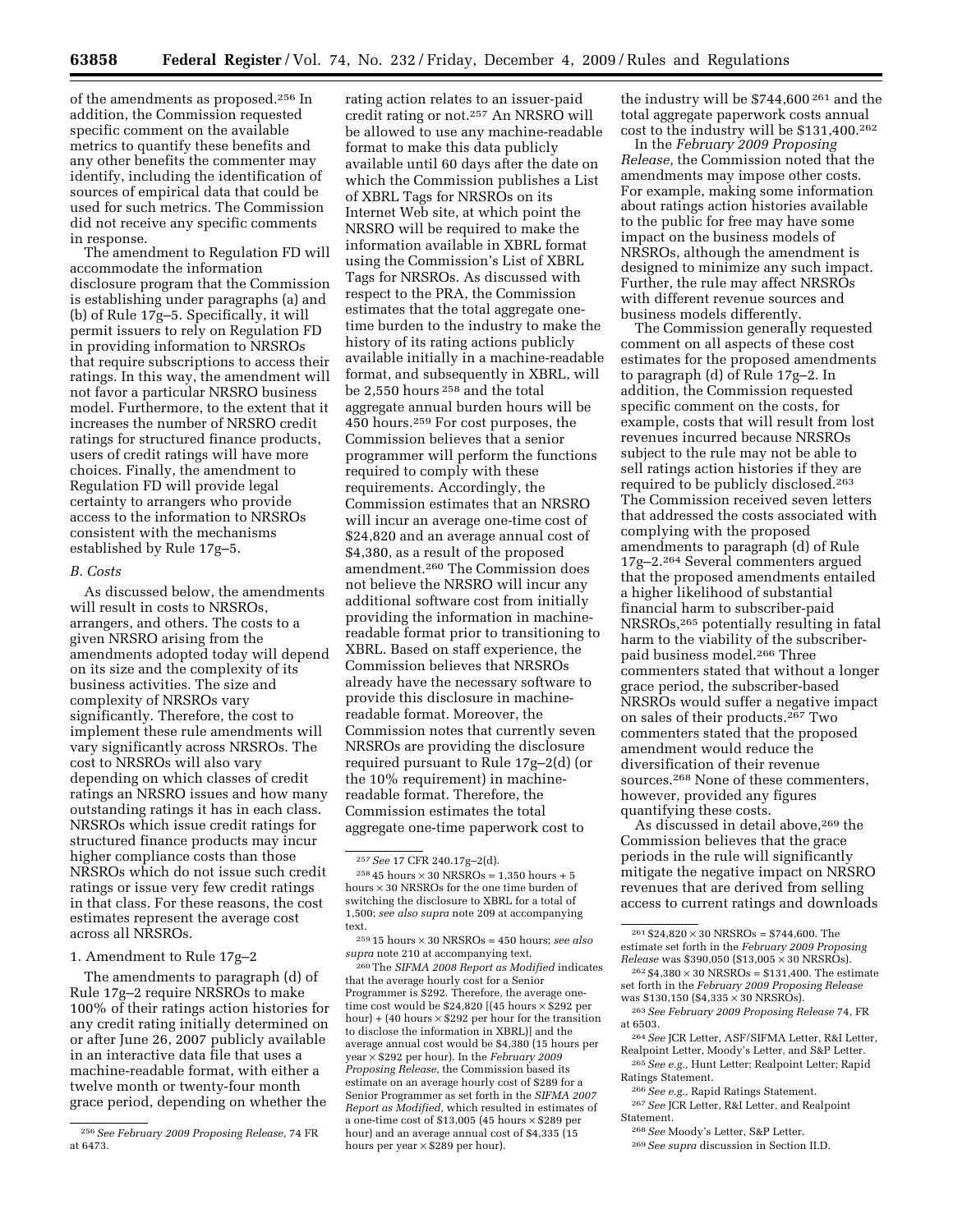of current ratings. The Commission believes that the parties that pay subscription fees for access to NRSRO credit ratings and who pay for access to downloadable packages of issuer-paid and unsolicited credit ratings are unlikely to reconsider their purchase of those products due to the public availability of twelve to twenty-four month-old ratings action information. The Commission believes that most of the persons who pay for these services want access to the NRSRO's current views on the creditworthiness of obligors and debt instruments; as such, it is not likely that they will view credit ratings that may be as much as twentyfour months old as an adequate substitute for access to the NRSRO's current credit ratings. Furthermore, the amended rule, as adopted, does not require the disclosure of the analysis and report that typically accompany the publication of a credit rating. NRSROs will continue to be able to distribute such information as they see fit, including selling information to subscribers, which should serve to mitigate any such potential loss. As explained in detail above, the Commission's goals in adopting the amendments are to improve ratings quality for the protection of investors and in the public interest by fostering accountability, transparency, and competition in the credit rating industry, and the Commission has balanced carefully its goals with the potential costs. While the Commission believes that NRSRO revenues derived from selling access to current ratings and downloads of current ratings will not be affected significantly by these new disclosure requirements, as previously stated, the Commission intends to closely monitor the impact, if any, they have on those revenues.

To the extent NRSROs derive revenues from selling access to their ratings histories, the Commission acknowledges that the new rule may well have a negative impact on this revenue stream. As noted above, the amended rule does not require NRSROs to disclose the analysis or report that typically accompany a credit rating, which is expected to mitigate any potential loss of revenue. Also, as noted above, information gathered by Commission staff over the course of discussions with NRSROs indicates that the amount of revenues they derived from selling access to ratings histories is not significant when compared to the revenues derived from other credit rating services. Nonetheless, the Commission will monitor this issue and, as part of that monitoring, the

Commission encourages an NRSRO to notify the Commission if the rule causes a loss of this revenue source that is significant when compared to its total revenues.

While the Commission intends to closely monitor the impact, if any, of the rule amendments being adopted today on the revenue derived from selling access to current and historical ratings as discussed above, the Commission notes that a decrease in revenues could be the result of a number of factors. External factors, such as a reduction in regulatory emphasis on credit ratings, an increase in the level of independent analysis performed by investors, and a loss of confidence in the quality of ratings generally could result in an industry-wide loss of revenues unrelated to the rule amendments being adopted today. In addition, the increased transparency provided by the rule may cause users of credit ratings to shift their business to an NRSRO that the marketplace views as providing better credit ratings.

One commenter raised an issue regarding the costs associated with supplying the disclosure with the required CUSIP, stating that it anticipates an increase in transaction costs to amend its CUSIP license as well as a potentially higher annual licensing fee.270 The Commission notes that it addressed the potential increased costs associated with CUSIP licensing security in the *February 2009 Adopting Release* and that it believes that the estimates and evaluations of the costs set forth at that time continue to be valid.271

# 2. Amendment to Rule 17g–5

Rule 17g–5 requires an NRSRO to manage and disclose certain conflicts of interest 272 and prohibits certain other types of conflicts of interest outright.273 The amendments to Rule 17g–5 add an additional conflict to paragraph (b) of Rule 17g–5 for NRSROs to manage: Issuing or maintaining a credit rating for a security or money market instrument issued by an asset pool or as part of an asset-backed or mortgage-backed securities transaction that was paid for by the issuer, sponsor, or underwriter of the security or money market instrument.274 The amendments further specify that an NRSRO subject to this conflict is prohibited from issuing a credit rating for a structured finance

271 *See February 2009 Adopting Release,* 74 FR at 6477.

product, unless certain information about the transaction and the assets underlying the structured finance product are disclosed: The amendments require an NRSRO that is hired by arrangers to perform credit ratings for structured finance products to disclose to other NRSROs the deals for which it is in the process of determining such credit ratings and to obtain representations from arrangers that the arrangers will provide the same information given to the hired NRSRO to other NRSROs. Specifically, an NRSRO rating such products will need to disclose to other NRSROs the following information on a password protected Internet Web site: A list of each such security or money market instrument for which it is currently in the process of determining an initial credit rating in chronological order and identifying the type of security or money market instrument, the name of the issuer, the date the rating process was initiated, and the Internet Web site address where the issuer, sponsor, or underwriter of the security or money market instrument represents that the information described in paragraphs (a)(3)(iii)(C) and (D) of Rule  $17g-5$  as amended can be accessed.275

The Commission estimates that the average one-time cost to each NRSRO to establish the Internet Web site required under the rule as amended would be \$66,900,276 resulting in a total aggregate one-time cost to all NRSROs of \$2,007,000.277 As discussed with respect to the PRA, the Commission estimates a total aggregate annual hour burden of 14,880 hours.278 The Commission estimates that the average annual cost to a large NRSRO would be \$799,280, the average annual cost to an NRSRO not in that category would be

 $277 $66,900 \times 30$  NRSROs = \$2,007,000. The estimate set forth in the *February 2009 Proposing Release* was \$1,975,500 (\$65,850 × 30 NRSROs).

 $278 (3,880$  hours per large NRSRO  $\times$  3) + (120 hours per NRSRO not in that category  $\times$  27) = 14,880 hours.

<sup>270</sup> *See* Moody's Letter.

<sup>272 17</sup> CFR 240.17g–5(a) and (b).

<sup>273 17</sup> CFR 240.17g–5(c).

<sup>274</sup> Paragraph (b)(9) of Rule 17g–5.

<sup>275</sup> Paragraph (a)(3)(i) of Rule 17g–5.

<sup>276</sup> The Commission believes that an NRSRO would have a Compliance Manager and a Programmer Analyst perform these responsibilities, and that each would spend 50% of the estimated hours performing these responsibilities. The *SIFMA 2008 Report as Modified* indicates that the average hourly cost for a Compliance Manager is \$258 and the average hourly cost for a Programmer Analyst is \$193. Therefore, the average one-time cost to an NRSRO would be  $(150 \text{ hours} \times $253) + (150 \text{ hours})$ × \$193) = \$66,900. In the *February 2009 Proposing Release,* the Commission based its estimate on an average hourly cost of \$245 for a Compliance Manager and \$194 for a Programmer Analyst as set forth in the *SIFMA 2007 Report as Modified,* which resulted in an estimate of an average one-time cost to an NRSRO of  $(150 \text{ hours} \times $245) + (150 \text{ hours})$  $\times$  \$194) = \$65,850.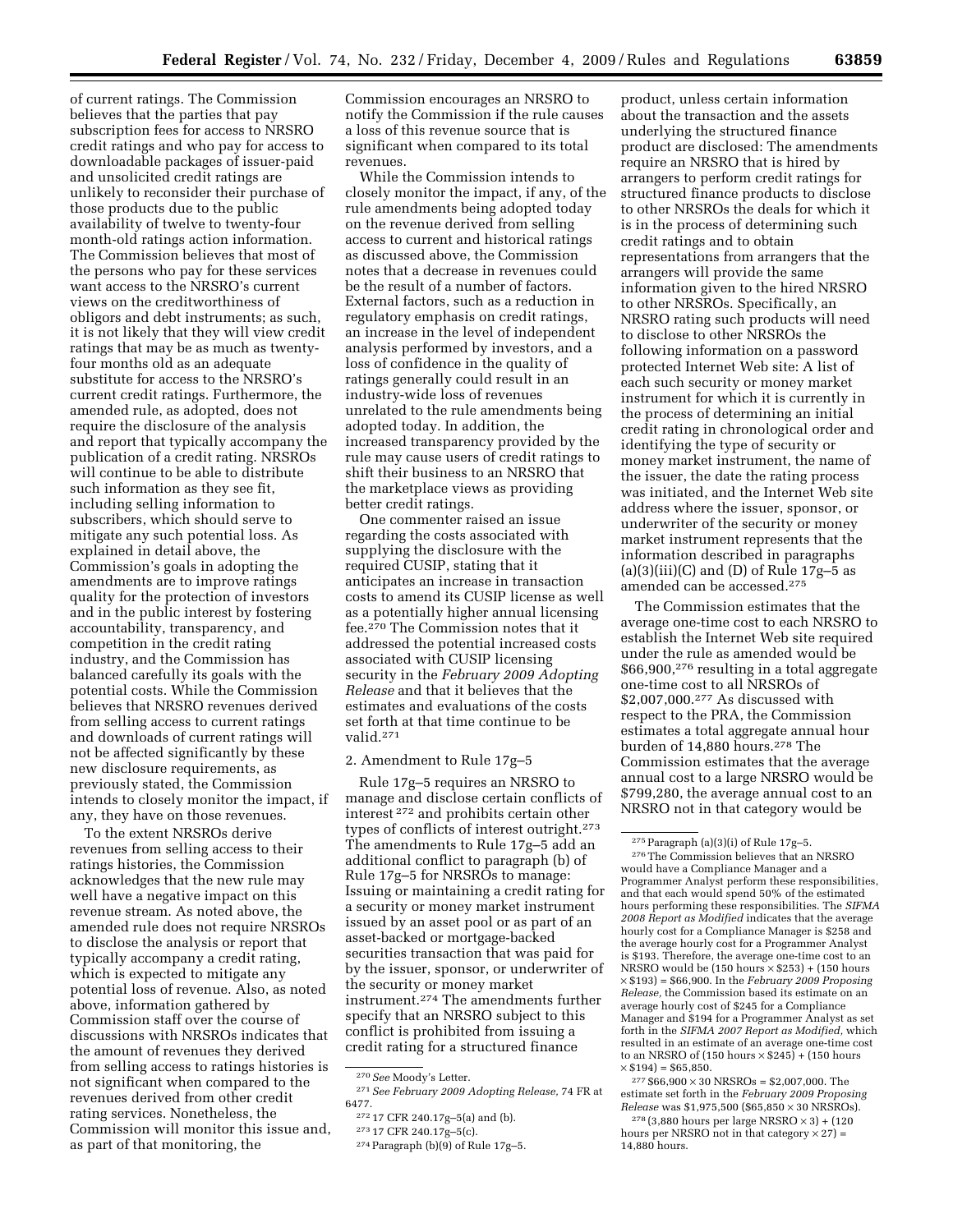$$24,720,1279$  and the total aggregate annual cost to NRSROs will be \$3,065,280.280

The amendments also require the hired NRSRO to obtain representations from the arranger that the arranger will disclose the following information:

• All information the issuer, sponsor, or underwriter provides to the nationally recognized statistical rating organization for the purpose of determining the initial credit rating for the security or money market instrument, including information about the characteristics of the assets underlying or referenced by the security or money market instrument, and the legal structure of the security or money market instrument, at the same time such information is provided to the nationally recognized statistical rating organization; and

• All information the issuer, sponsor, or underwriter provides to the nationally recognized statistical rating organization for the purpose of undertaking credit rating surveillance on the security or money market instrument, including information about the characteristics and performance of the assets underlying or referenced by the security or money market instrument at the same time such information is provided to the nationally recognized statistical rating organization.281

For purposes of the PRA, as discussed above, the Commission estimates that it will take an NRSRO approximately 5 hours to develop the written representation that the NRSRO is required to obtain from the issuer, sponsor or underwriter. The Commission estimates that the average one-time cost to an NRSRO would be \$1,525 and the total aggregate one-time cost to NRSROs will be \$45,750.282

 $280 (\$799,280 \times 3) + \$24,720 \times 27) = \$3,065,280.$ 281 *See* 17 CFR 240.17g–5(a)(3)(iii).

282 The Commission believes that the NRSRO

would have an in-house Attorney perform these responsibilities. The *SIFMA 2008 Report as Modified* indicates that the average hourly cost for an Attorney is \$305. Therefore, the average one-

For purposes of the PRA, as discussed above, the Commission estimates that it will take an arranger approximately 300 hours to develop a system, as well as policies and procedures to disclose the information. This results in a total onetime hour burden of 60,000 hours for 200 arrangers.283 For these reasons, the Commission estimates that the average one-time cost to each arranger will be \$66,900 284 and the total aggregate onetime cost to the industry would be \$13,380,000.285

As discussed with respect to the PRA, in addition to the one-time hour burden, arrangers also will disclose the information on a transaction by transaction basis. Based on staff experience and the estimate of 4,000 new structured finance deals per year, as discussed above, the Commission estimates that the amendments will result in each arranger disclosing information with respect to approximately 20 new transactions per year and that it will take approximately 1 hour per transaction to make the information publicly available.<sup>286</sup> Therefore, as discussed with respect to the PRA, the Commission estimates that the total aggregate annual hour burden for arrangers will be 4,000 hours.287 The Commission estimates that the average

 $^{283}\,300$  hours  $\times\,200$  respondents = 60,000 hours. 284 The Commission believes that an arranger would have a Compliance Manager and a Programmer Analyst perform these responsibilities, and that each would spend 50% of the estimated hours performing these responsibilities. The *SIFMA 2008 Report as Modified* indicates that the average hourly cost for a Compliance Manager is \$258 and the average hourly cost for a Programmer Analyst is \$193. Therefore, the average one-time cost to an arranger would be (150 hours  $\times$  \$253) + (150 hours × \$193) = \$66,900. In the *February 2009 Proposing Release,* the Commission based its estimate on an average hourly cost of \$245 for a Compliance Manager and \$194 for a Programmer Analyst as set forth in the *SIFMA 2007 Report as Modified,* which resulted in an estimate of an average one-time cost to an arranger of  $(150 \text{ hours} \times $245) + (150 \text{ hours})$  $\times$  \$194) = \$65,850.

 $285 $66,900 \times 200$  arrangers = \$13,380,000. The estimate set forth in the *February 2009 Proposing Release* was \$13,117,000 (\$65,850 × 200 arrangers = \$13,117,000).

286 This estimate is based on the arranger already implementing the system and policies and procedures for disclosure. The Commission cannot estimate the number of initial transactions per year with certainty. The Commission believes that the number of deals on which each arranger will disclose information will vary widely based on the size of the arranger. In addition, the Commission believes that the number of asset-backed or mortgaged-backed issuances being rated by NRSROs in the next few years is difficult to predict given the recent credit market turmoil. The estimates, however, reflect the Commission's best assessment of the number of transactions based on experience and the available data.

 $287 20$  hours  $\times 200$  respondents = 4,000 hours.

annual cost to a respondent to be \$4,120 288 and the total annual cost to the industry to be \$824,000.289

Rule 17g–5(a)(3)(iii)(D) requires hired NRSROs to obtain representations from the arranger that the arranger will disclose information provided to the hired NRSRO to undertake credit rating surveillance on a structured product. Because surveillance covers more than just initial ratings, the Commission estimates that an arranger will disclose information with respect to approximately 125 transactions on an ongoing basis and that the information will be provided to the hired NRSRO on a monthly basis. As discussed with respect to the PRA, the Commission estimates a total aggregate annual burden hours of 150,000 hours.290 The Commission estimates that the average annual cost to a respondent will be \$154,500 291 and the total annual cost to the industry will be \$30,900,000.292

An NRSRO that wishes to access information on another NRSRO's Web site or on an arranger's Web site will need to provide the Commission with an annual certification described in proposed new paragraph (e) to Rule 17g–5. In the PRA, the Commission estimates an aggregate annual hour burden to the industry of 60 hours.293 For these reasons, the Commission estimates it will cost an NRSRO approximately \$516 dollars per year 294

 $289 $4,120 \times 200$  respondents = \$824,000. The estimate set forth in the *February 2009 Proposing Release* was \$820,000 (\$4,100 × 200 respondents = \$820,000.)

 $290750$  hours  $\times 200$  respondents = 150,000 hours. 291 The Commission believes that an arranger would have a Webmaster perform these responsibilities. The *SIFMA 2008 Report as Modified* indicates that the average hourly cost for a Webmaster is \$206. Therefore, the average annual cost to a respondent would be 750 hours  $\times$  \$206 = \$154,500. In the *February 2009 Proposing Release,*  the Commission based its estimate on an average hourly cost of \$205 for a Webmaster as set forth in the *SIFMA 2007 Report as Modified,* which resulted in an estimate of an average annual cost to an arranger of \$153,750 (750 hours  $\times$  \$205 = \$153,750.)

 $292 \$154,500 \times 200$  respondents = \$30,900,000. The estimate set forth in the *February 2009 Proposing Release* was \$30,750,000 (\$153,750 × 200  $respondents = $30,750,000$ .

 $^{293}$  2 hours  $\times$  30 NRSROs = 60 hours.

294 The Commission believes that an NRSRO would have a Compliance Manager prepare the annual certification. The *SIFMA 2008 Report as Modified* indicates that the average hourly cost for a Compliance Manager is \$258. Therefore, the

<sup>279</sup> The Commission believes that an NRSRO would have a Webmaster perform these responsibilities. The *SIFMA 2008 Report as Modified* indicates that the average hourly cost for a Webmaster is \$206. Therefore, the average annual cost for a large NRSRO averaging 3,880 structured finance ratings would be \$799,280 (3,880 hours  $\times$ \$206) and the average annual cost for an NRSRO not in that category averaging 120 structured finance ratings would be \$24,720 (120 hours  $\times$ \$206). In the *February 2009 Proposing Release,* the Commission based its estimate on an average hourly cost of \$205 for a Webmaster as set forth in the *SIFMA 2007 Report as Modified,* which resulted in an estimate of an average annual cost to a large NRSRO of \$795,400 (3,880 hours × \$205) and an average annual cost to NRSROs not in that category of \$24,600 (120 hours  $\times$  \$205 = \$24,600.)

time cost to an NRSRO would be  $(5 \text{ hours} \times $305)$ = \$1,525, and the aggregate one-time cost to an NRSRO would be  $30$  NRSROs  $\times$  \$1,525 = \$45,750.

<sup>288</sup> The Commission believes that an arranger would have a Webmaster perform these responsibilities. The *SIFMA 2008 Report as Modified* indicates that the average hourly cost for a Webmaster is \$206. Therefore, the average onetime cost to a respondent would be 20 hours  $\times$  \$206 = \$4,120. In the *February 2009 Proposing Release,*  the Commission based its estimate on an average hourly cost of \$205 for a Webmaster as set forth in the *SIFMA 2007 Report as Modified,* which resulted in an estimate of an average one-time cost to an arranger of \$4,100 (20 hours  $\times$  \$205 = \$4,100.)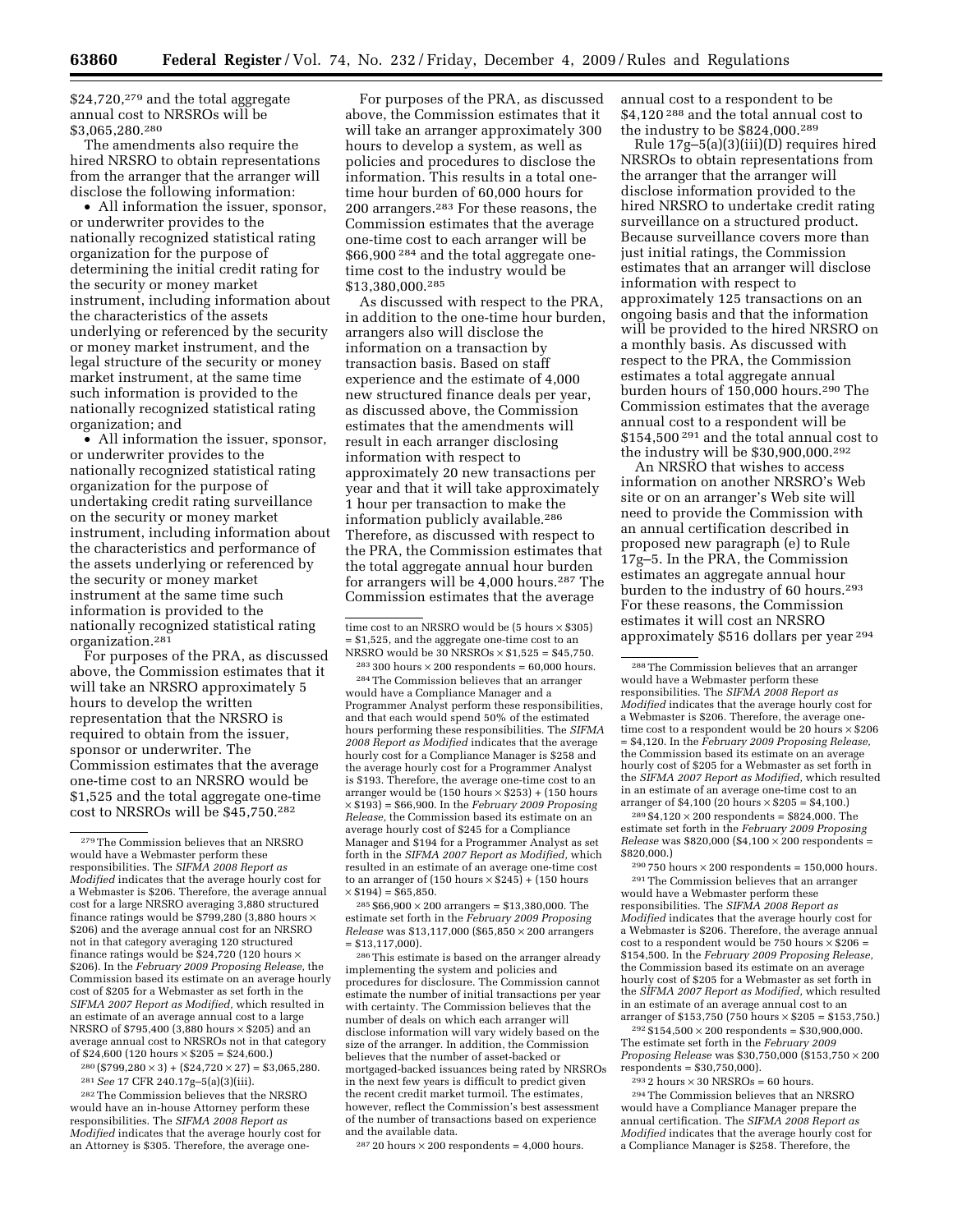and the industry \$15,480 per year to comply with the certification requirement.295

The Commission requested comment on all aspects of these cost estimates for the amendments to Rule 17g–5. In addition, the Commission requested specific comment on whether the proposals impose costs on other market participants, including persons who use credit ratings to make investment decisions or for regulatory purposes, and persons who purchase services and products from NRSROs; and whether there would be additional costs not identified.296 The Commission received three comment letters that addressed the costs associated with the amendments to Rule 17g–5.297 One commenter stated that the consideration of financial impact should be based on the economic value a given entity contributes to the economy and not the company's financial health.298 Another stated that the proposal would create the need for additional technology and staff, especially in consideration of the strong controls needed to protect the proprietary data published on the Web site.299 The third commenter raised the concern that the formulations of the disclosures and information-sharing proposals could create costs that outweigh any burden.300 As discussed above, the Commission believes the benefits of the enhanced disclosure requirements pursuant to Rule 17g–5 justify the costs.

Lastly, the Commission notes that the conforming amendment to Regulation FD needed to facilitate the disclosure requirements under Rule 17g–5 will not result in any additional costs.

# **VI. Consideration of Burden on Competition and Promotion of Efficiency, Competition, and Capital Formation**

Section 23(a)(2) of the Exchange Act 301 requires the Commission, when making rules and regulations under the Exchange Act, to consider the impact a new rule would have on competition. In

addition, Section 23(a)(2) of the Exchange Act prohibits the Commission from adopting any rule that would impose a burden on competition not necessary or appropriate in furtherance of the purposes of the Exchange Act. Section 3(f) of the Exchange Act 302 requires the Commission, when engaging in rulemaking that requires it to consider or determine whether an action is necessary or appropriate in the public interest, to consider whether the action would promote efficiency, competition, and capital formation.

As discussed in detail above, the amendments to paragraph (d) of Rule 17g–2 are designed to provide the marketplace with additional information for comparing the ratings performance of NRSROs and, therefore, provide users of credit ratings with more useful metrics with which to compare these NRSROs. Increased disclosure of ratings history for credit ratings will make the performance of the NRSROs more transparent to the marketplace and, thereby, highlight those firms that do a better job analyzing credit risk. This may cause users of credit ratings to give greater weight to credit ratings of NRSROs that distinguish themselves by creating a track record of better credit rating performance than their peers. Moreover, to the extent this improves the quality of the credit ratings, persons that use credit ratings to make investment or lending decisions would have better information upon which to base their decisions. As a consequence, the rule may result in a more efficient allocation of capital and loans to issuers and obligors based on the risk appetites of the investors and lenders. The Commission believes that this enhanced disclosure will benefit smaller NRSROs that determine issuer-paid credit ratings to the extent they do a better job of assessing creditworthiness because these smaller NRSROs will be better able to compete with the larger NRSROs for new business; users of credit ratings will be able to compare credit rating performance, allowing smaller NRSROs more easily to compete based on quality and creditability of their ratings.

Also as discussed in detail above, the amendments to paragraphs (a) and (b) of Rule 17g–5 are designed to enhance competition among NRSROs. The goal of these amendments is to provide a mechanism to enhance the ability of NRSROs to prepare unsolicited credit ratings, which would provide users of credit ratings with more assessments of the creditworthiness of a structured finance product. This mechanism may

expose NRSROs whose procedures and methodologies for determining credit ratings are less conservative in order to gain business. In the same way, by creating a mechanism for a range of NRSROs to issue ratings, it also may mitigate the impact of rating shopping if ratings issued by NRSROs not hired to rate a deal differ from those of hired NRSROs. These potential impacts of the amendments may help to restore confidence in credit ratings and, thereby, promote capital formation. The Commission further believes that these amendments could promote the more efficient allocation of capital by investors to the extent the quality of credit ratings is improved. In addition, these amendments could increase competition by creating a mechanism for smaller NRSROs to obtain the information necessary to rate structured products and to market themselves based on a demonstrated proficiency in rating these structured products.

The Commission generally requested comment on all aspects of this analysis of its consideration of the effect on competition and promotion of efficiency, competition, and capital formation. Several commenters argued that the proposed amendments entailed a higher likelihood of substantial financial harm to subscriber-paid NRSROs,303 potentially resulting in fatal harm to the viability of the subscriberpaid business model.304 Three commenters stated that without a longer grace period, the subscriber-based NRSROs would suffer a negative impact on sales of their products.305

As discussed in detail above, the Commission acknowledges the different grace periods provided for ratings disclose with respect to credit ratings that are issuer-paid or not.306 The Commission believes that any competitive effects are limited because of the tailored time periods. The Commission believes that the twentyfour month grace period will significantly mitigate the negative impact on NRSRO revenues that are derived from selling subscriptions to their credit ratings and that the twelve month grace period will mitigate the impact on NRSRO revenues that are derived from selling downloadable access to their current credit ratings. Furthermore, the Commission believes that the parties that pay subscription fees for access to NRSRO credit ratings

average annual cost to an arranger would be \$516 (2 hours × \$258 = \$516). In the *February 2009 Proposing Release,* the Commission based its estimate on an average hourly cost of \$245 for a Compliance Manager which resulted in an estimate of an average annual cost to an arranger of \$490 (2 hours  $\times$  \$245 = \$490.)

 $295 $516 \times 30$  NRSROs = \$15,480. The estimate set forth in the *February 2009 Proposing Release* was  $$14,700$  (\$490  $\times$  30 NRSROs = \$14,700).

<sup>296</sup> *See February 2009 Proposing Release,* 74 FR at 6505.

<sup>297</sup> *See* Marchywka Letter, FSR Letter, ASF Statement.

<sup>298</sup> *See* Marchywka Letter.

<sup>299</sup> *See* FSR Letter.

<sup>300</sup> *See* ASF Statement.

<sup>301 15</sup> U.S.C. 78w(a).

<sup>302 15</sup> U.S.C. 78c(f).

<sup>303</sup> *See e.g.,* Hunt Letter; Realpoint Letter; Rapid Ratings Statement.

<sup>304</sup> *See e.g.,* Rapid Ratings Statement. 305 *See* JCR Letter, R&I Letter, and Realpoint Statement.

<sup>306</sup> *See supra* discussion in Section II.D.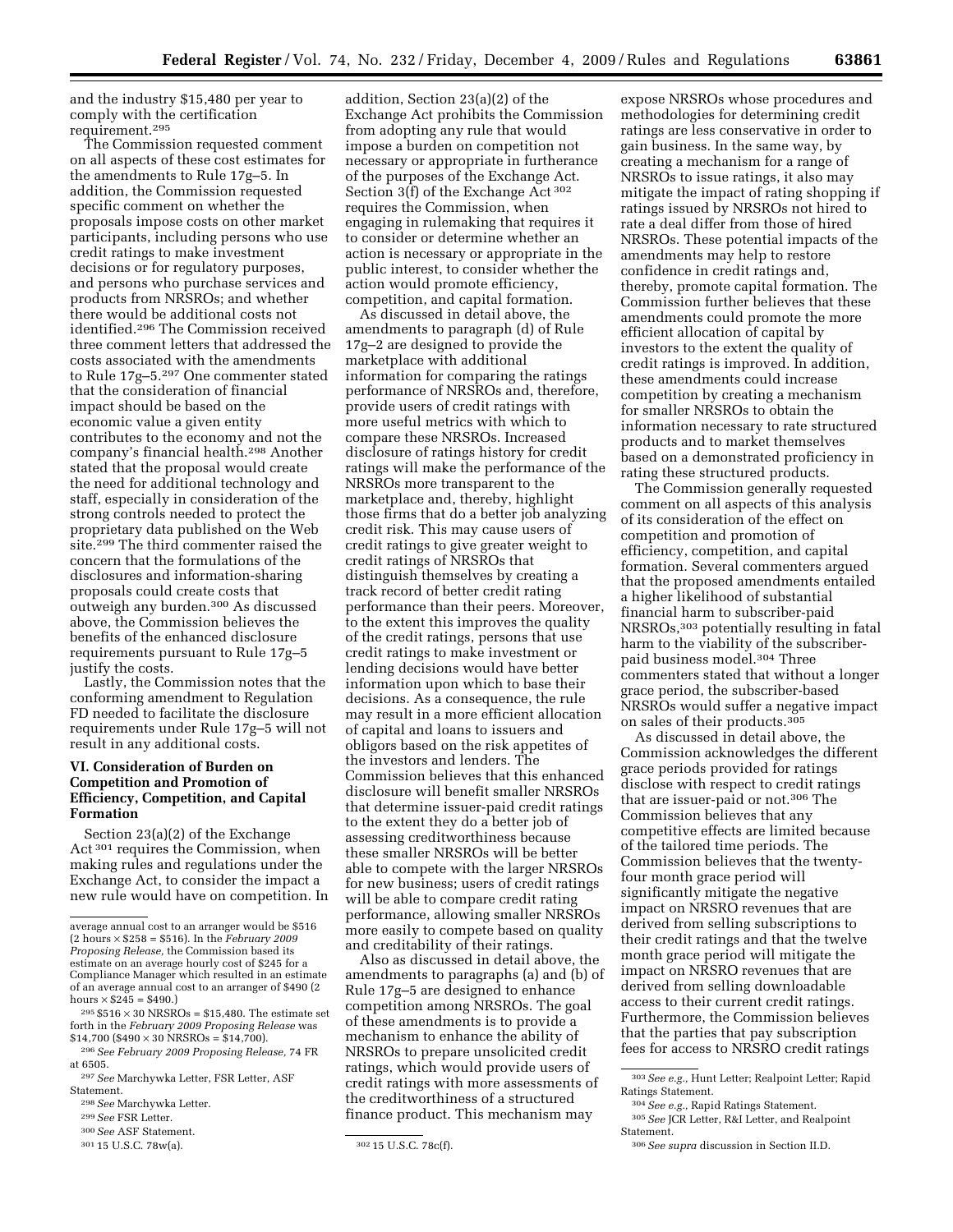are unlikely to reconsider their purchase of those products due to the public availability of twenty-four month-old ratings action information. Likewise, the Commission believes that persons who pay for downloadable access to their current credit ratings are unlikely to reconsider their purchase of those products due to the public availability for databases containing twelve-monthold ratings action information.307 The Commission believes that most of the persons who pay for these services want access to the NRSRO's current views on the creditworthiness of obligors and debt instruments; as such, it is not likely that they will view credit ratings that are twelve to twenty-four months old as an adequate substitute for access to the NRSRO's current credit ratings. As noted previously, the amended rule, as adopted, does not require the disclosure of the analysis and report that typically accompany the publication of a credit rating. NRSROs will continue to be able to distribute such information as they see fit, including restricting access to such information to paying subscribers, which should serve to mitigate any potential loss of subscribers.

As stated above, the Commission's goals in adopting the amendments are to improve ratings quality for the protection of investors and in the public interest by fostering accountability, transparency, and competition in the credit rating industry. Enacting regulations that would threaten the ability of competitors to enter and compete with existing NRSROs in a manner consistent with the Exchange Act would be adverse to these goals. While the Commission believes that NRSRO revenues derived from selling access to current credit ratings will not be affected significantly by these new disclosure requirements, as previously stated, the Commission intends to closely monitor the impact, if any, they have on those revenues.

# **VII. Final Regulatory Flexibility Analysis**

The Commission proposed amendments to Rules 17g–2 and 17g–5 under the Exchange Act. An Initial Regulatory Flexibility Analysis (''IRFA'') was published in the *February 2009 Proposing Release.*308 The Commission has prepared the following Final Regulatory Flexibility Analysis (''FRFA''), in accordance with the provisions of the Regulatory Flexibility Act,309 regarding the amendments to

Rules 17g–2 and 17g–5 under the Exchange Act.

#### *A. Need for and Objective of the Amendments*

The amendments prescribe additional requirements for NRSROs to address concerns relating to the transparency of ratings actions and the conflicts of interest at NRSROs. The objectives of the Rating Agency Act are ''to improve ratings quality for the protection of investors and in the public interest by fostering accountability, transparency, and competition in the credit rating industry.'' 310 The amendments are designed to improve the transparency of credit ratings performance by making credit ratings actions publicly available and the accuracy of credit ratings for structured finance products by increasing competition among the NRSROs that rate these securities and money market instruments.

# *B. Significant Issues Raised by Commenters*

The Commission sought comment with respect to every aspect of the IRFA, including comments with respect to the number of small entities that may be affected by the amendments.311 The Commission asked commenters to specify the costs of compliance with the proposed rules and suggest alternatives that would accomplish the goals of the rules.312 The Commission did not receive any comments on the IRFA. The Commission, did, however receive comments arguing that the amendments requiring disclosure of 100% of ratings actions would negatively impact the revenue of NRSROs operating under the subscriber-paid model, although these commenters did not address whether their comments pertained to entities that would be small businesses for purposes of Regulatory Flexibility Act analysis.313

As stated above, the Commission believes that the twenty-four month grace period will significantly mitigate any negative impact on NRSRO revenues that are derived from selling subscriptions to current ratings. The parties that pay subscription fees for access to NRSRO credit ratings are unlikely to reconsider their purchase of those products due to the public availability of twenty-four month-old ratings action information. Furthermore, the amended rule, as adopted, does not require the disclosure of the analysis

and report that typically accompany the publication of a credit rating. NRSROs will continue to be able to distribute such information as they see fit, including restricting access to such information to paying subscribers, which should serve to mitigate any potential loss of subscribers. While the Commission believes that NRSRO revenues derived from selling access to current credit ratings will not be affected significantly by these new disclosure requirements, the Commission will closely monitor the impact, if any, they have on those revenues. If this monitoring reveals that users of credit ratings are ceasing to purchase access to current credit ratings or downloads of current credit ratings because of the public disclosure of the histories of those ratings, the Commission will re-examine the rule and, if appropriate, consider modifications. At the same time, the Commission notes that the purpose of the rule is to allow users of credit ratings to better assess and compare the performance of NRSROs. The increased transparency provided by the rule could cause users of credit ratings to shift their business to an NRSRO that the marketplace views as providing the highest quality credit ratings. As a result, smaller NRSROs may benefit to the extent that they are better able to establish a reputation for providing high quality ratings and therefore increase their market share.

Although, the Commission did not receive any comments on the IRFA with respect to the re-proposed amendments to Rule 17g–5, the Commission did receive comments that addressed the proposal. Specifically, one commenter argued that the new disclosure requirement would favor large NRSROs with market power at the expense of small NRSROs.<sup>314</sup> The Commission notes that the rule is designed, among other things, to benefit small NRSROs to allow them the opportunity to rate structured finance products even if they are not hired by the arranger to determine the credit rating. The Commission recognizes that small NRSROs that are hired by an arranger to rate a structured finance product will incur a burden by having to make this information available to other NRSROs and conceivably lose business if other NRSROs develop a track record for doing a better job. However, the Commission believes that the burden of having to disclose the information is not significant. Moreover, with respect to losing business the rule is designed to foster competition and create a market

<sup>307</sup> *Id.* 

<sup>308</sup> *See February 2009 Proposing Release,* 74 FR at 6506. 309 5 U.S.C. 603.

<sup>310</sup> *See Senate Report.* 

<sup>311</sup> *See February 2009 Proposing Release* 74 FR at 6506. 312 *Id.* 

<sup>313</sup> *See e.g.* JCR Letter; R&I Letter; Realpoint Statement.

<sup>314</sup> *See* JCR Letter.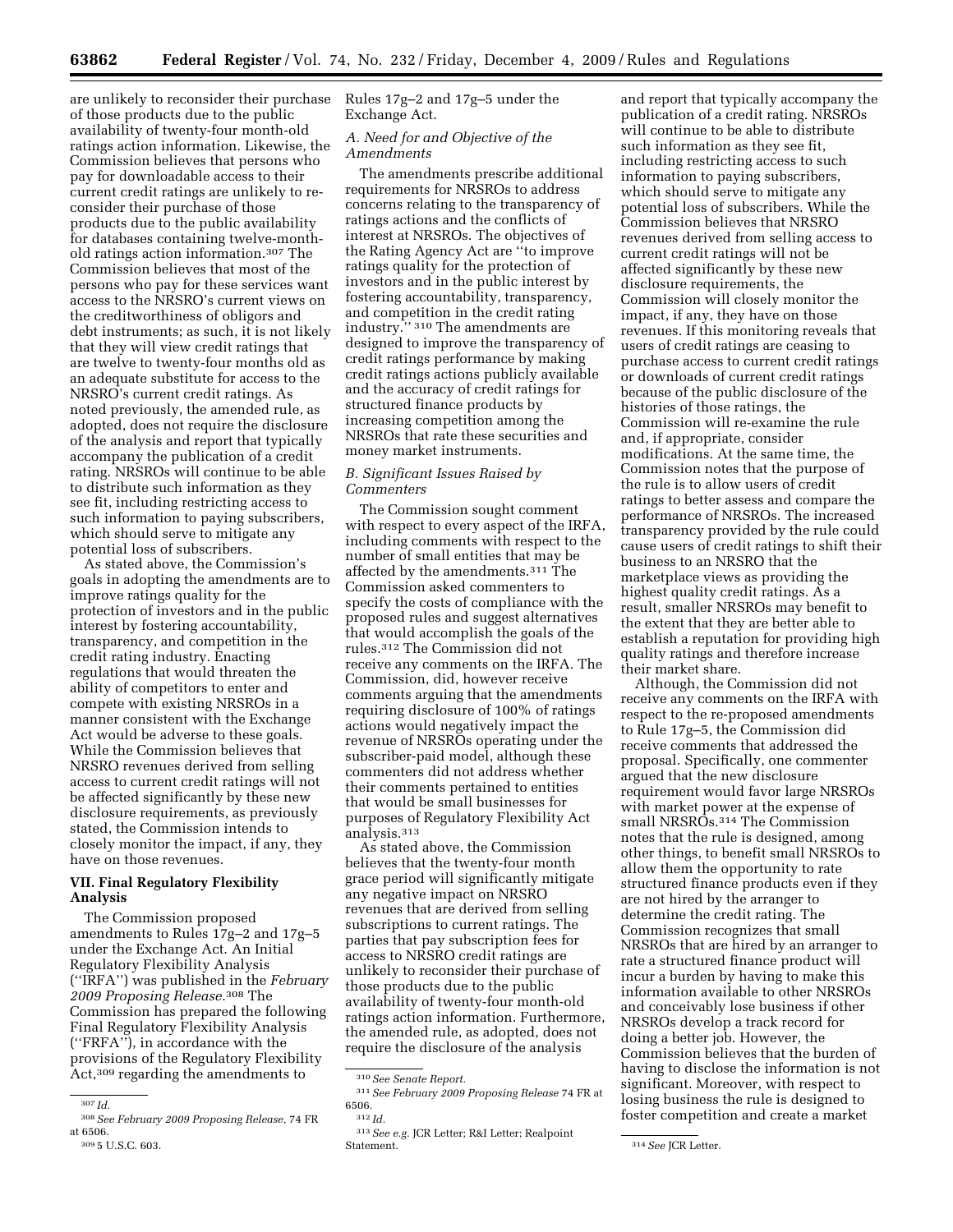where an NRSRO must perform well in determining a credit rating to succeed.

Three other comments argued that the costs of creating and maintaining a Web site are significant and would negatively impact smaller NRSROs in addition to potentially creating security risks.315 As noted above, the Commission is sensitive to the costs of the new requirement but does not believe they are significant. As previously discussed, all of the NRSROs currently maintain Internet Web sites, in most cases with password-protected portals that their subscribers and registered users can access to obtain information posted by the NRSRO. Consequently, the Commission believes that adding a portal for other NRSROs to access pending deal information is not expected to require significant additional Internet Web site design and maintenance.

# *C. Small Entities Subject to the Rule*

Paragraph (a) of Rule 0–10 provides that for purposes of the Regulatory Flexibility Act, a small entity ''[w]hen used with reference to an 'issuer' or a 'person' other than an investment company'' means ''an 'issuer' or 'person' that, on the last day of its most recent fiscal year, had total assets of \$5 million or less.'' 316 The Commission believes that an NRSRO with total assets of \$5 million or less qualifies as a ''small'' entity for purposes of the Regulatory Flexibility Act.

As noted in the *June 2007 Adopting Release,*317 the Commission believes that approximately 30 credit rating agencies ultimately would be registered as an NRSRO. Currently, there are two NRSROs that are classified as ''small'' entities for purposes of the Regulatory Flexibility Act.318

# *D. Projected Reporting, Recordkeeping, and Other Compliance Requirements*

The amendments to paragraph (d) Rule 17g–2 add the requirement that an NRSRO disclose ratings actions histories in an interactive data file that uses a machine-readable format for all credit ratings initially determined on or after June 26, 2007, with each new ratings action to be reflected in such publicly disclosed histories no later than twelve months after the action for rating actions related to credit ratings that are issuerpaid, and no later than twenty-four months after it is taken for rating actions related to credit ratings that are not

issuer-paid.319 An NRSRO will be allowed to use any machine-readable format to make this data publicly available until 60 days after the date on which the Commission publishes a List of XBRL Tags for NRSROs on its Internet Web site, at which point the NRSRO will be required to make the information available in XBRL format using the Commission's List of XBRL Tags for NRSROs.320 This new disclosure requirement applies to all NRSRO credit ratings regardless of the business model under which they are determined.

The amendments to paragraphs (a) and (b) of Rule 17g–5 being adopted today require an NRSRO that is hired by arrangers to perform credit ratings for structured finance products (1) to disclose to non-hired NRSROs that have furnished the Commission with the certificate described below the deals for which they are in the process of determining such credit ratings and (2) to obtain written representations from arrangers on which the NRSRO can reasonably rely that the arrangers will provide information given to the hired NRSRO to non-hired NRSROs that have furnished the Commission with the certificate described below.321 In addition, a new paragraph (e) of Rule 17g–5 requires NRSROs seeking to access the information maintained by the NRSROs and the arrangers pursuant to the amended rules to furnish the Commission an annual certification that they are accessing the information solely to determine credit ratings and will determine a minimum number of credit ratings using that information.322

#### *E. Significant Alternatives*

Pursuant to Section 3(a) of the Regulatory Flexibility Act,323 the Commission must consider certain types of alternatives, including: (1) The establishment of differing compliance or reporting requirements or timetables that take into account the resources available to small entities; (2) the clarification, consolidation, or simplification of compliance and reporting requirements under the rule for small entities; (3) the use of performance rather than design standards; and (4) an exemption from coverage of the rule, or any part of the rule, for small entities.

The Commission is not establishing different compliance or reporting

requirements or timetables but is using performance standards. The Commission believes that obtaining comparable information from NRSROs regardless of size is important. Moreover, because the amendments are designed to improve the overall quality of ratings by promoting transparency, accountability, and competition, and to enhance the Commission's oversight, the Commission believes that small entities should be covered by the rule.

#### **VIII. Statutory Authority**

The Commission is amending Rule 17g–2 and Rule 17g–5 pursuant to the authority conferred by the Exchange Act, including Sections 3(b), 15E, 17, and 23(a).324

#### **Text of the Amendments**

# **List of Subjects in 17 CFR Parts 240 and 243**

#### *17 CFR Part 240*

Brokers, Reporting and recordkeeping requirements, Securities.

#### *17 CFR Part 243*

Reporting and recordkeeping requirements, Securities.

■ In accordance with the foregoing, the Commission amends Title 17, Chapter II of the Code of Federal Regulations as follows.

# **PART 240—GENERAL RULES AND REGULATIONS, SECURITIES EXCHANGE ACT OF 1934**

■ 1. The authority citation for part 240 continues to read in part as follows:

**Authority:** 15 U.S.C. 77c, 77d, 77g, 77j, 77s, 77z–2, 77z–3, 77eee, 77ggg, 77nnn, 77sss, 77ttt, 78c, 78d, 78e, 78f, 78g, 78i, 78j, 78j–1, 78k, 78k–1, 78*l,* 78m, 78n, 78o, 78p, 78q, 78s, 78u–5, 78w, 78x, 78*ll,* 78mm, 80a– 20, 80a–23, 80a–29, 80a–37, 80b–3, 80b–4, 80b–11, and 7201 *et seq.;* and 18 U.S.C. 1350, unless otherwise noted.

\* \* \* \* \*

■ 2. Section 240.17g-2 is amended by revising paragraph (d) to read as follows:

# **§ 240.17g–2 Records to be made and retained by nationally recognized statistical rating organizations.**

\* \* \* \* \* (d)(1) *Manner of retention.* An original, or a true and complete copy of the original, of each record required to be retained pursuant to paragraphs (a) and (b) of this section must be maintained in a manner that, for the applicable retention period specified in paragraph (c) of this section, makes the original record or copy easily accessible

<sup>315</sup> *See* DBRS Letter; ASF/SIMFA Letter; Moody's Letter.

<sup>316 17</sup> CFR 240.0–10(a).

<sup>317</sup> *June 2007 Adopting Release,* 72 FR at 33618. 318 *See* 17 CFR 240.0–10(a).

<sup>319</sup> *See* Paperwork Reduction Act, *supra* Section IV.

<sup>320</sup> *See* 17 CFR 240.17g–2(d).

<sup>321</sup> *See* 17 CFR 240.17g–5(a)(3) and (b)(9); *see also*  Paperwork Reduction Act, *supra* Section IV.

<sup>322</sup> *See* 17 CFR 240.17g–5(e).

<sup>323 5</sup> U.S.C. 603(c).

<sup>324 15</sup> U.S.C. 78c(b), 78o–7, 78q, and 78w.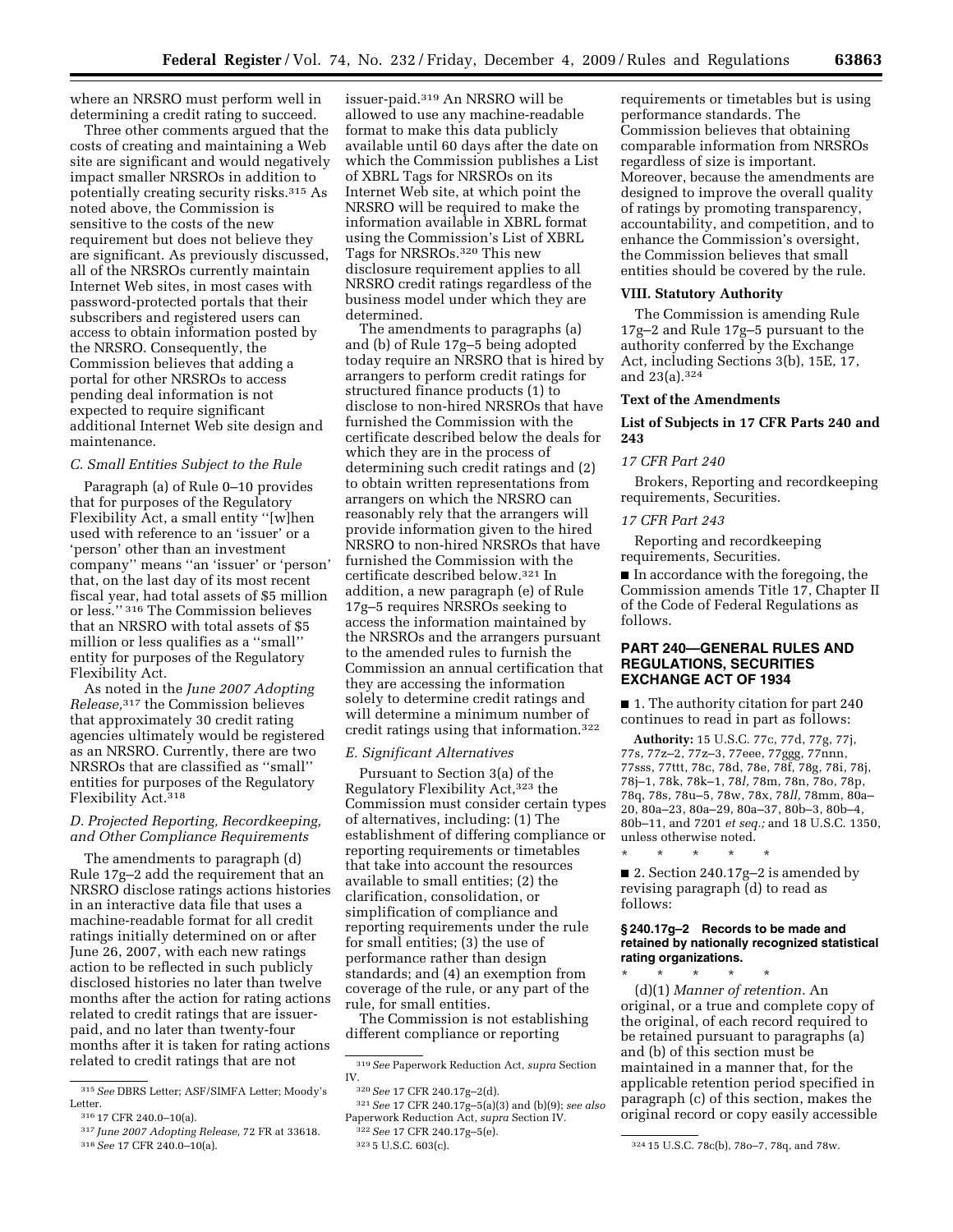to the principal office of the nationally recognized statistical rating organization and to any other office that conducted activities causing the record to be made or received.

(2) A nationally recognized statistical rating organization must make and keep publicly available on its corporate Internet Web site in an XBRL (eXtensible Business Reporting Language) format the ratings action information for ten percent of the outstanding credit ratings required to be retained pursuant to paragraph (a)(8) of this section, selected on a random basis, for each class of credit rating for which it is registered and for which it has issued 500 or more outstanding credit ratings paid for by the obligor being rated or by the issuer, underwriter, or sponsor of the security being rated. Any ratings action required to be disclosed pursuant to this paragraph (d)(2) need not be made public less than six months from the date such ratings action is taken. If a credit rating made public pursuant to this paragraph is withdrawn or the instrument rated matures, the nationally recognized statistical rating organization must randomly select a new outstanding credit rating from that class of credit ratings in order to maintain the 10 percent disclosure threshold. In making the information available on its corporate Internet Web site, the nationally recognized statistical rating organization shall use the List of XBRL Tags for NRSROs as specified on the Commission's Internet Web site.

(3)(i)(A) A nationally recognized statistical rating organization must make publicly available on its corporate Internet Web site in an interactive data file that uses a machine-readable format the ratings action information required to be retained pursuant to paragraph (a)(8) of this section for any credit rating initially determined by the nationally recognized statistical rating organization on or after June 26, 2007.

(B) Any ratings action information required to be made and kept publicly available on a nationally recognized statistical rating organization's corporate Internet Web site pursuant to paragraph  $(d)(3)(i)(A)$  of this section with respect to credit ratings paid for by the obligor being rated or by the issuer, underwriter, or sponsor of the security being rated need not be made public less than twelve months from the date such ratings action is taken.

(C) Any ratings action information required to be made and kept publicly available on a nationally recognized statistical rating organization's corporate Internet Web site pursuant to paragraph  $(d)(3)(i)(A)$  of this section with respect to credit ratings other than those ratings

described in paragraph (d)(3)(i)(B) of this section need not be made public less than twenty-four months from the date such ratings action is taken.

(ii) In making the information required under paragraph (d)(3)(i) of this section available in an interactive data file on its corporate Internet Web site, the nationally recognized statistical rating organization shall use any machine-readable format, including but not limited to XBRL format, until 60 days after the date on which the Commission publishes a List of XBRL Tags for NRSROs on its Internet Web site, at which point the nationally recognized statistical rating organization shall make this information available in an interactive data file on its corporate Internet Web site in XBRL format using the List of XBRL Tags for NRSROs as published by the Commission on its Internet Web site.

\* \* \* \* \*

- 3. Section 240.17g-5 is amended by: ■ a. Removing the word ''and'' at the
- end of paragraph (a)(1);

■ b. Removing the period at the end of paragraph (a)(2) and in its place adding ''; and'';

- c. Adding paragraph (a)(3);
- d. Redesignating paragraph (b)(9) as paragraph (b)(10);
- e. Adding new paragraph (b)(9); and ■ f. Adding new paragraph (e).
- The additions read as follows:

# **§ 240.17g–5 Conflicts of interest.**  (a) \* \* \*

(3) In the case of the conflict of interest identified in paragraph (b)(9) of this section relating to issuing or maintaining a credit rating for a security or money market instrument issued by an asset pool or as part of any assetbacked or mortgage-backed securities transaction, the nationally recognized statistical rating organization:

(i) Maintains on a password-protected Internet Web site a list of each such security or money market instrument for which it is currently in the process of determining an initial credit rating in chronological order and identifying the type of security or money market instrument, the name of the issuer, the date the rating process was initiated, and the Internet Web site address where the issuer, sponsor, or underwriter of the security or money market instrument represents that the information described in paragraphs  $(a)(3)(iii)(C)$  and  $(a)(3)(iii)(D)$  of this section can be accessed;

(ii) Provides free and unlimited access to such password-protected Internet Web site during the applicable calendar year to any nationally recognized statistical rating organization that

provides it with a copy of the certification described in paragraph (e) of this section that covers that calendar year, provided that such certification indicates that the nationally recognized statistical rating organization providing the certification either:

(A) Determined and maintained credit ratings for at least 10% of the issued securities and money market instruments for which it accessed information pursuant to 17 CFR 240.17g–5(a)(3)(iii) in the calendar year prior to the year covered by the certification, if it accessed such information for 10 or more issued securities or money market instruments; or

(B) Has not accessed information pursuant to 17 CFR 240.17g–5(a)(3) 10 or more times during the most recently ended calendar year; and

(iii) Obtains from the issuer, sponsor, or underwriter of each such security or money market instrument a written representation that can reasonably be relied upon that the issuer, sponsor, or underwriter will:

(A) Maintain the information described in paragraphs (a)(3)(iii)(C) and (a)(3)(iii)(D) of this section available at an identified password-protected Internet Web site that presents the information in a manner indicating which information currently should be relied on to determine or monitor the credit rating;

(B) Provide access to such passwordprotected Internet Web site during the applicable calendar year to any nationally recognized statistical rating organization that provides it with a copy of the certification described in paragraph (e) of this section that covers that calendar year, provided that such certification indicates that the nationally recognized statistical rating organization providing the certification either:

(*1*) Determined and maintained credit ratings for at least 10% of the issued securities and money market instruments for which it accessed information pursuant to 17 CFR 240.17g–5(a)(3)(iii) in the calendar year prior to the year covered by the certification, if it accessed such information for 10 or more issued securities or money market instruments; or

(*2*) Has not accessed information pursuant to 17 CFR 240.17g–5(a)(3) 10 or more times during the most recently ended calendar year.

(C) Post on such password-protected Internet Web site all information the issuer, sponsor, or underwriter provides to the nationally recognized statistical rating organization, or contracts with a